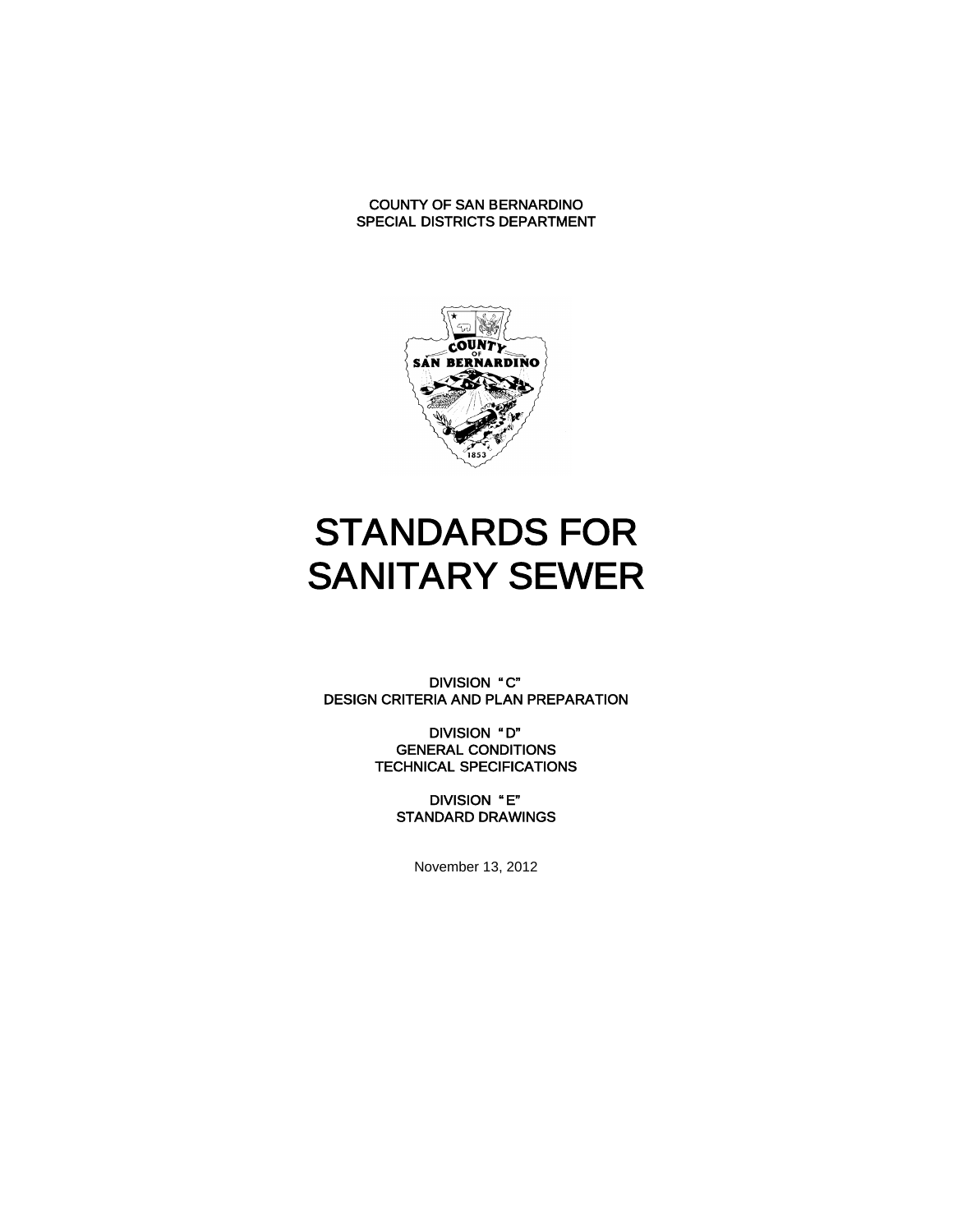# STANDARDS FOR SANITARY SEWERS

#### BOARD OF SUPERVISORS

Gary Ovitt, Chairman Brad Mitzelfelt Josie Gonzales Neil Derry Paul Biane

#### SPECIAL DISTRICTS DEPARTMENT

Review by Special Districts Department of the Environmental Improvement Agency, County of San Bernardino

\_\_\_\_\_\_\_\_\_\_\_\_\_\_\_\_\_\_\_\_\_\_\_\_\_\_\_\_\_\_\_\_\_\_\_ Board of Supervisors

\_\_\_\_\_\_\_\_\_\_\_\_\_\_\_\_\_\_\_\_\_\_\_\_\_\_\_\_\_\_\_\_\_\_\_ Special Districts Department

Approved as to form this \_\_\_\_\_\_\_\_\_\_\_\_\_\_\_\_\_\_\_\_ day of \_\_\_\_\_\_\_\_\_\_\_\_\_\_\_\_\_\_\_\_\_\_\_\_\_\_\_\_\_\_\_\_\_\_, 2009

County Counsel

Deputy County Counsel

August 13, 2012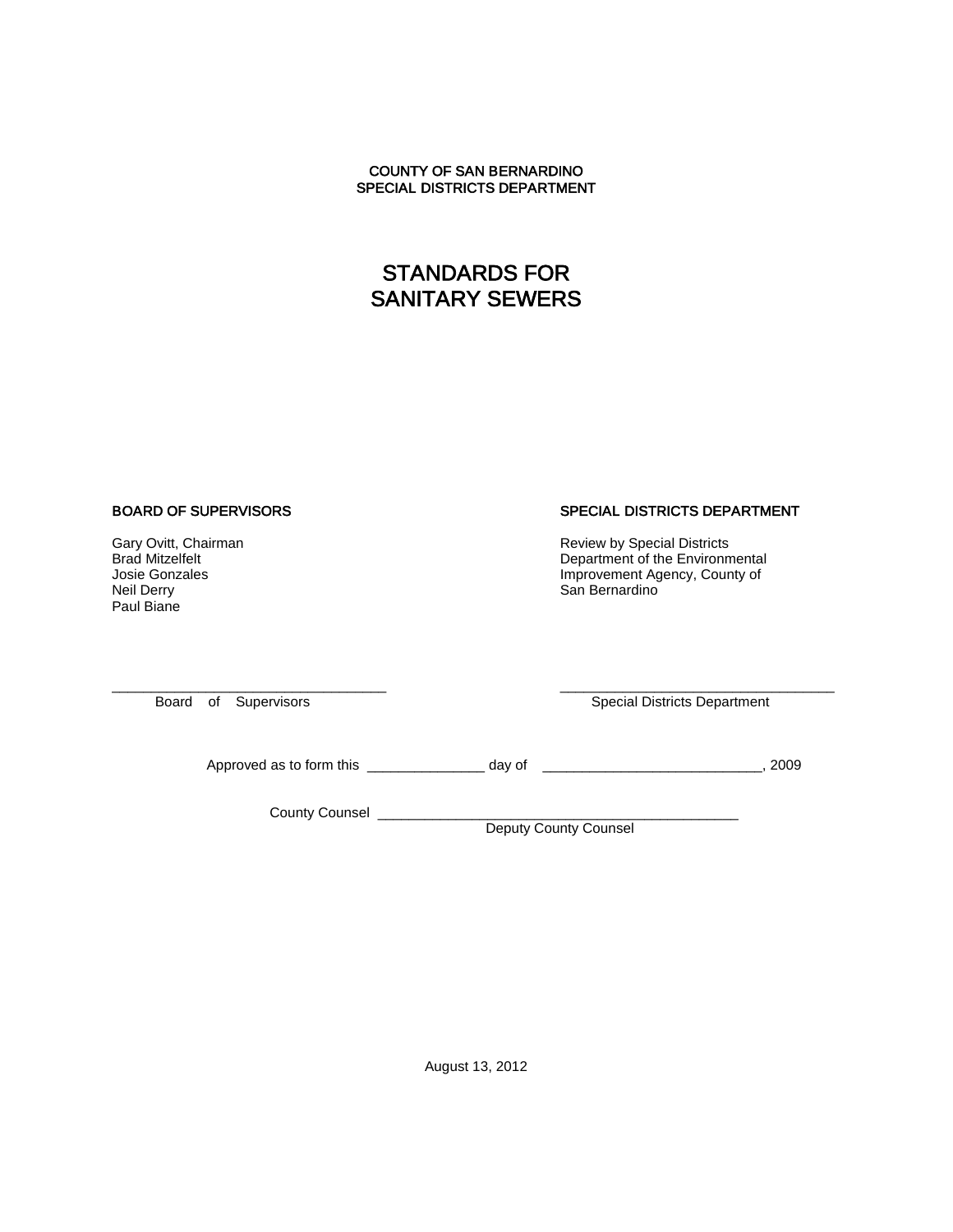# TABLE OF CONTENTS DIVISION "C" DESIGN CRITERIA AND PLAN PREPARATION SEWERS

| <b>Section</b> |                                  |  | Page  |
|----------------|----------------------------------|--|-------|
| 1.1            | General                          |  | $C-1$ |
| 1.2            | Sewers and Appurtenances         |  | $C-1$ |
| 1.3            | Over Sizing Required by District |  | $C-3$ |
| 1.4            | Manholes and Cleanouts           |  | $C-3$ |
| 1.5            | Sewage Lift Stations             |  | $C-4$ |
| 1.6            | Plan Preparation -               |  | $C-5$ |
| 1.7            | <b>Technical Specifications</b>  |  | $C-5$ |
| 1.8            | <b>Standard Drawings</b>         |  | C-5   |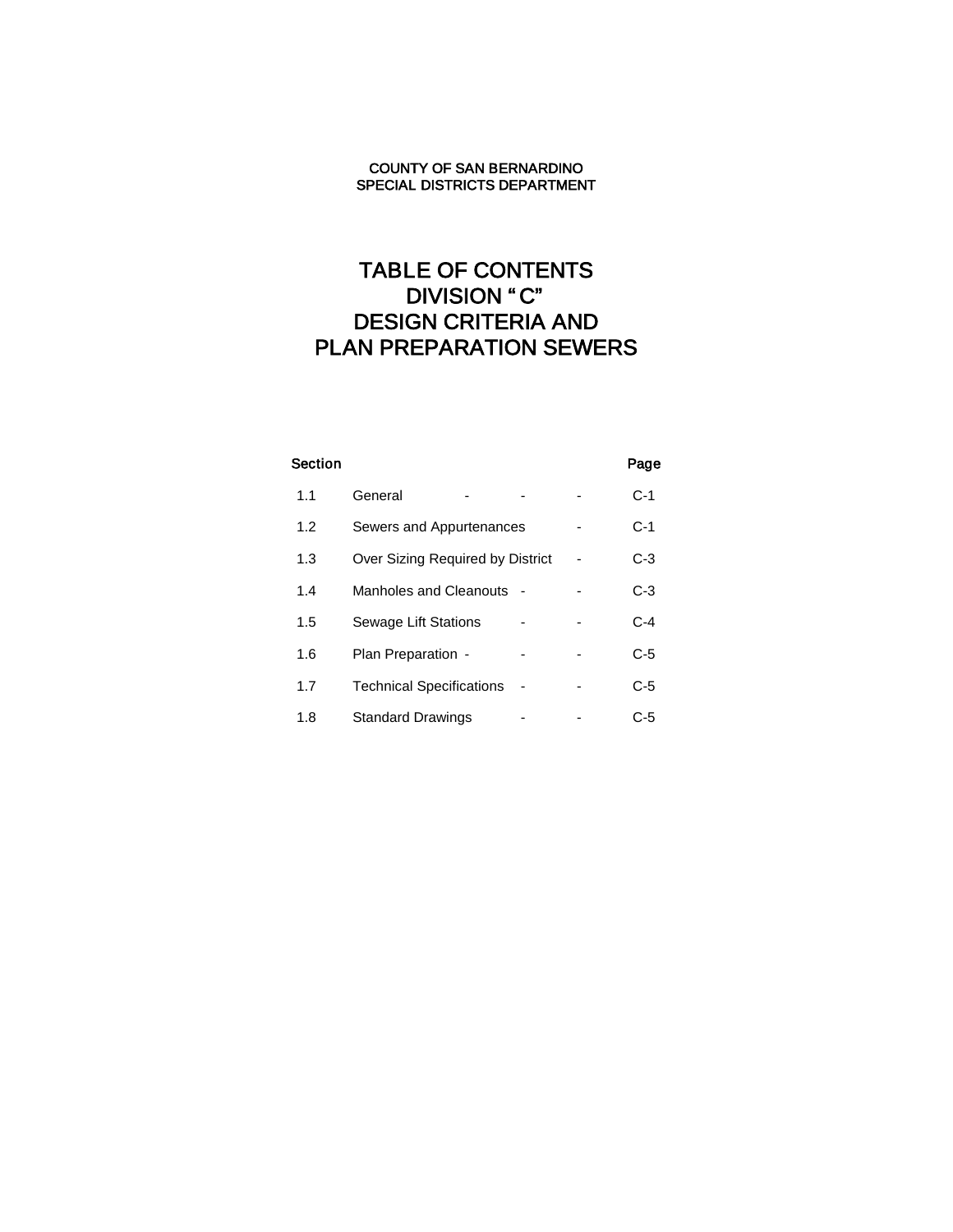## DESIGN CRITERIA AND PLAN PREPARATION **SEWERS**

The following requirements pertain to the design and preparation of plans for construction of the various components to the sewerage system.

#### 1.1 GENERAL

1.1.01 Scope. - All sewers, sewage lift stations, treatment facilities and appurtenances to be owned, maintained and/or operated by the District shall be designed according to the criteria set forth in this section. The same criteria shall hold for systems served but not owned, maintained and/or operated by the District insofar as said criteria may affect the efficiency of the District's system. All additions to the District's system shall be plan checked and inspected by the District.

1.1.02 Design Competence. - All District facilities shall be designed by professional engineers according to accepted practice in the sewerage field. The design engineer shall arrange for a pre-design meeting with the District Engineer to review the proposed project.

#### 1.1.03 Sewage Lift Stations and Inverted Siphons. -

Every effort should be made, within economic reason, to avoid sewage lift stations, inverted siphons and exposed piping, Their use will be allowed only upon approval by the District.

1.1.04 Legal Access. - Each lot to be served by sewer shall abut a public street or sewer, shall abut a public street or recorded easement containing a sewer, or be provided with permanent legal access to such a sewer. The easement shall be clear of permanent structures, such as building eaves, roof lines, and large trees. Temporary construction easements of adequate size shall also be provided. The location of the street, easement, or legal access shall permit gravity flow from the lot to the sewer main. Deviations from any of the criteria adopted herein may be permitted upon written request to and approval by the District.

#### 1.2 SEWERS AND APPURTENANCES.

1.2.01 Flows. - The flow used for the design capacity for sewers and sewage lift stations shall be the "computed peak flow," which shall be determined on the basis of projected land use and average daily flow per capita for the various geographical areas as follows:

| Mountain Areas          | 80 gpcd    |
|-------------------------|------------|
| Valley and Desert Areas | $100$ gpcd |

Sewer flows shall be computed from projected land use and population density over the area tributary to the sewer reach under consideration. The following peaking factors shall be applied to the sewer flows as determined above:

| Average Flow (mgd) | Peak Factor |
|--------------------|-------------|
| $0.0 - 0.01$       | 4.0         |
| 0.05               | 3.4         |
| 0.10               | 3.2         |
| 0.20               | 3.0         |
| 0.30               | 2.8         |
| 0.50               | 2.7         |
| 0.8                | 2.6         |
| 1.0                | 2.5         |
| 1.5                | 2.4         |
| 2.5                | 2.3         |
| 4.0                | 2.2         |
| 6.0                | 2.1         |
| 10                 | 2.0         |
| 15                 | 1.9         |
| 30                 | 1.8         |

Design flows from commercial, industrial, hotels, motels, campgrounds, etc., shall be determined in consultation with the District.

1.2.02 Formula. - Capacity of all sewers shall be determined by the use of the "Mannings" formula:

| Q =A | 1,486<br>$---$ r 2/3 s 1/2<br>n                                                                                                                 |
|------|-------------------------------------------------------------------------------------------------------------------------------------------------|
|      | where: $Q = flow$ capacity - cfs<br>$n =$ coefficient of roughness 0.013<br>$r =$ hydraulic radius<br>$s = slope$<br>$A = cross sectional area$ |

1.2.03 Roughness Coefficient. - The Roughness coefficient used in design shall be  $n = .013$  for all sewers. If any manufacturer claims that the "n" factor of his pipe should be less, he must submit documented evidence to substantiate his claims. The reliability of such evidence shall be determined by the District.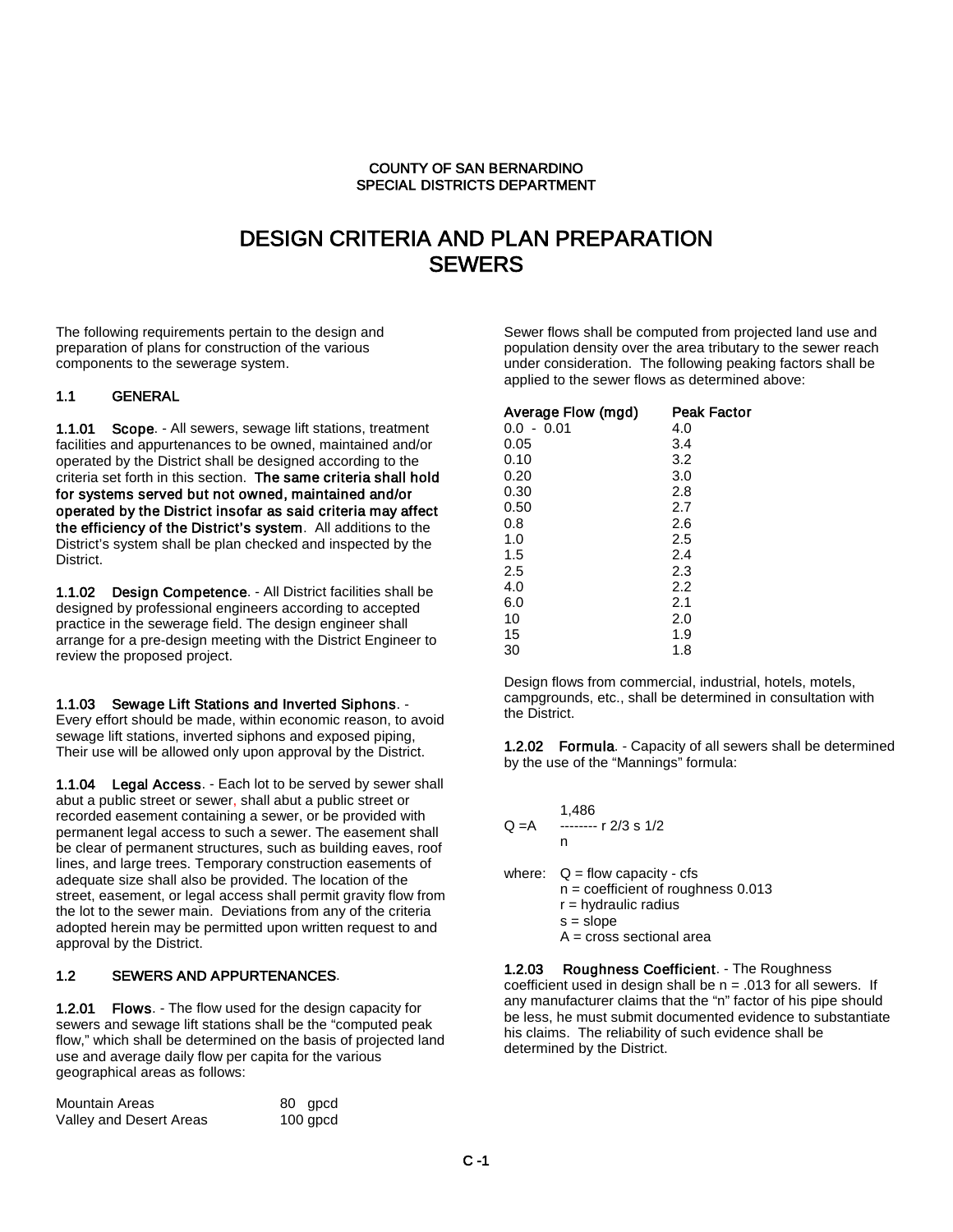1.2.04 Pipe Size. - All gravity feed sewer pipe up to and including eight (8) inch diameter shall be sized to carry the peak flow when fifty percent (50%) full. This requirement shall apply regardless of the cross section shape of the sewer. All larger sewer pipe, except those designed as laterals, shall be sized to carry the peak flow when seventy-five (75%) full. This requirement shall apply regardless of the cross-section of the sewer. No sewer main with an internal diameter less than eight (8) inches shall be installed without prior written approval of the District.

1.2.05 Sewer Slopes and Velocities. - The minimum allowable slope is that which will give a velocity of not less than two (2) feet per second when the sewer is flowing fifty percent (50%) full. The purpose of this requirement is to prevent sewage sedimentation and subsequent generation of corrosive gases. The velocity shall be determined by means of the "Mannings Formula."

$$
V = \begin{array}{c} 1,486 \\ \text{---} \\ n \end{array} \quad r \, 2/3 \, s \, 1/2
$$

In sewers of uniform size passing through manholes without a major change in direction or slope, there shall be no arbitrary drop between inlet and outlet. In sewers which change slope but do not change direction or size, the slopes of the incoming sewers shall be carried through to the outlet of the manhole. Where diameters change, and in junctions involving major direction or slope changes, the various elevations shall be chosen to match water surfaces under average flow conditions at ultimate development of the tributary area (not under maximum flow conditions).

1.2.06 Minimum Slopes. - The minimum slopes to be used with various pipe sizes are listed herein and shall be used when necessary to prevent long reaches of deep sewer mains. The design engineer shall strive for minimum slopes of 0.008 to 0.01 feet per foot in order to maintain a cleaning velocity. Minimum

|                 | ,,,,,,,,,,,,,,, |
|-----------------|-----------------|
| Diameter inches | Slope Ft./Ft.   |
| 6               | 0.0060          |
| 8               | 0.0040          |
| 10              | 0.0029          |
| 12              | 0.0022          |
| 15              | 0.0016          |
| 18              | 0.0012          |
| 21              | 0.0010          |
| 24              | 0.0008          |
|                 |                 |

#### 1.2 .07 Exceptions to Minimum Slopes. - Where

topography limits or prevents the use of minimum slopes as described herein, the District may require an engineer's report. This report shall describe the alternatives and their economies. The report shall also include an evaluation of prospective maintenance and sewer gas problems. Greater minimum slope than those specified in Section 1.2.06 hereof may be

required where the presence of hydrogen sulfide may be detrimental to and affect the life of the sewer pipe being used.

1.2.08 Slopes in Force Mains. - In force mains a continuous uphill slope shall be provided from the sources to the outlet. Combination air and vacuum valves shall be provided where high points cannot be avoided.

1.2.09 Location. - All sewer mains shall be located in public streets or recorded easements such that each lot within a development can be served by gravity flow, and the services shall be extended according the Standard Drawings No. E-9 and E-10.

1.2.10 Curved Sewers, - Curvilinear vertical and horizontal alignment on sewer mains for new developments shall be avoided unless approved by the District review. If curvilinear sewers are permitted the following conditions must be met:

(a) No more than one (1) horizontal circular curve and one (1) vertical curve shall be permitted between any two (2) manholes. The curve may be a combination horizontal and vertical, but in no instance may there be more than one (1) vertical and one (1) horizontal curve between two (2) manholes.

(b) At least one (1) end of the curve shall terminate in a manhole.

(c) No sewer on a curvilinear alignment shall be less than eight (8) inch diameter.

(d) The radius of curvature is not less than one hundred and twenty-five (125) feet. A shorter radius of curvature may be used upon approval of the District, where shorter than normal depth pipe is used.

(e) The deflection of joints shall not exceed that recommended by the pipe manufacturer.

1.2.11 Sewer Under Structures. - No main sewer shall be located beneath a structure except as approved in writing by the District

1.2.12 Structural Integrity. - Provisions shall be made in all cases to preserve the structural integrity of the pipes, conduits, or structures affected.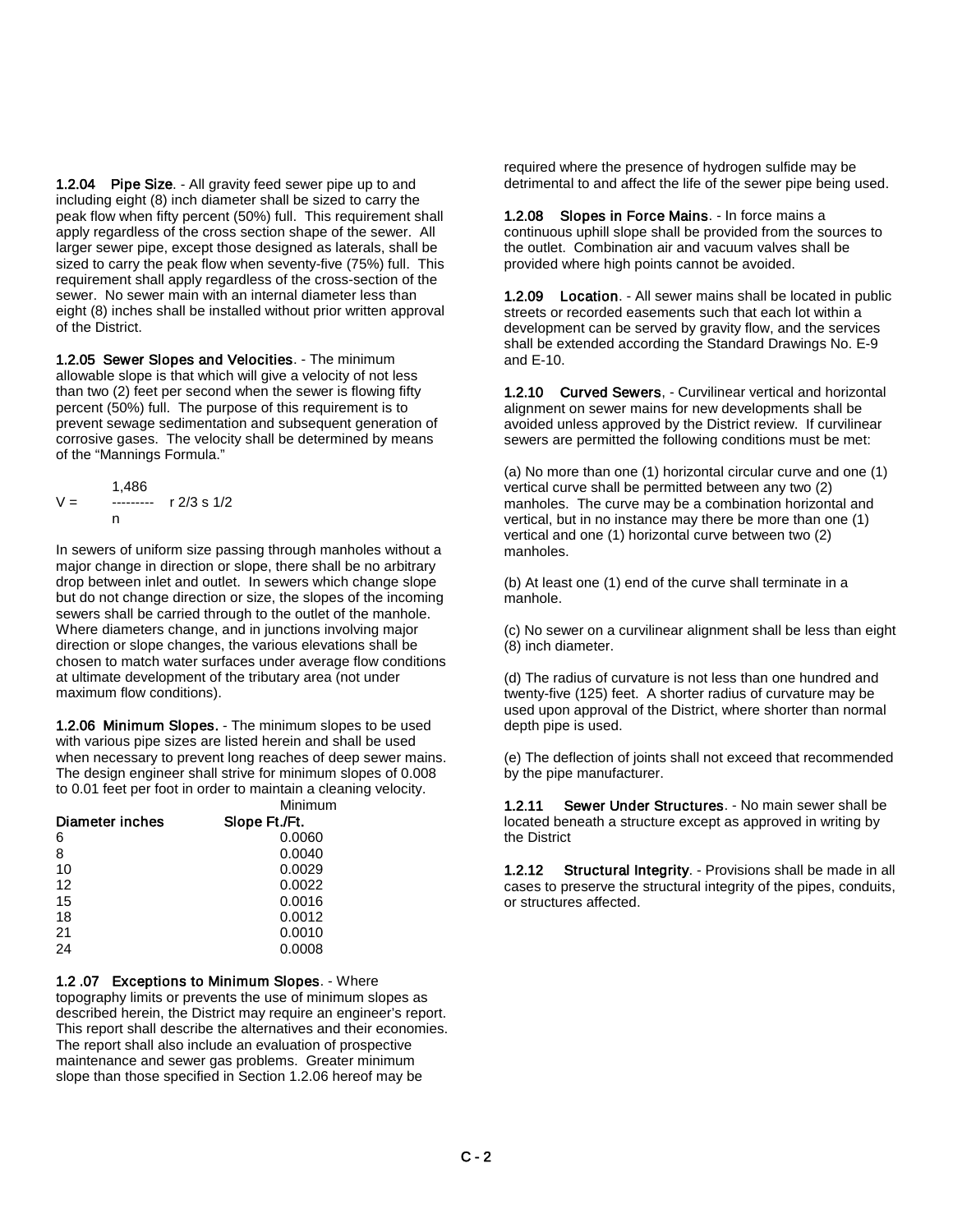1.2.13 Depth of Sewer. - Permission from the District must be obtained if the following minimum depths may not be met. In general, the load on the pipe must be considered and adequate precautions taken to protect it either by means of encasement, supports, or added strength.

Minimum cover of pipe for various locations:

In public streets in pavement: 5 feet (service to properties permitting) In public street parkways: 5 feet where possible Lateral sewer (at curb or edge of pavement): 4 feet

In recorded easements, not subject to vehicular traffic...3 feet

Stream crossing: Standard drawings: No. E-13.

1.2.14 Sewer laterals. - A sewer lateral serving a single Family dwelling or equivalent shall be at least four inches in diameter, if the length of the lateral is one hundred feet or longer, a minimum of six inch diameter will be required. Sewer laterals shall conform to Section 3.15 of the Technical Specifications and Standard Drawings: E-9 Thu. E- 13 and Section 3.15 of the Technical Specifications. Sewer laterals in waterways, easements, and deep cuts should have the house service brought to a minimum depth of five (5) feet.

1.2.15 Special Sewer Design Conditions. \_ When it is necessary to construct sewers and appurtenances in areas where a potential erosion hazard exists, individual design considerations shall be given to provide additional protection to the sewer facilities to prevent their damage. Special design considerations can be applicable to stream and canyon crossings, parallel construction to stream beds, construction on steep slopes requiring special anchorage, and shallow sewer construction in roadways. Concrete encasements, cutoff walls (Standard Drawing No. E-20), special backfill materials (soil cement), and special erosion - control facilities may be required.

1.2.16 Clearance From Other Utilities. - Special care shall be exercised in locating sewer lines near other utilities, especially water lines. Sewer lines shall, wherever possible, be located three (3) feet below water lines and where parallel installations occur, a ten (10) foot horizontal separation shall be maintained. Separations and special construction shall conform to Standard Drawing No. E-1.

1.2.17 Use of Asbestos- Cement Sewer Pipes. Due to the carcinogenic properties of asbestos fibers. Asbestos Cement pipe shall not be used in sanitary sewer systems.

#### 1.3 OVERSIZING REQUIRED BY DISTRICT.

The District may find that the capacity of certain new sewers and pump stations within an area under development should be increased to accommodate existing or future additional

development. In such a case, the quantity of additional flow shall be determined by the District's Engineer. The flow resulting from the addition of the developer's and the District Engineer's "Computer peak flow" shall be used as the basis of design. The District shall pay for any resulting increase in size or depth according to Section 1.9.07 of the District's Ordinance.

#### 1.4 MANHOLES AND CLEANOUTS.

1.4.0 Manhole Location and Spacing. - Manholes shall be located at all junctions, all changes in direction (except curved sewers), and all changes in pipe size. Where the distance between manholes required for the foregoing reasons exceeds three hundred (300) feet. Good judgment should be used in placing intermediate man hole at points of probable sewer intersections, at beginning or end of curves, or lacking other reasons, at approximately equal intervals. In general, the space between Manholes is a maximum of three hundred (300) feet... In areas where slopes equal or exceed twenty five percent (25%) manhole spacing shall not exceed one hundred (100) feet. Good judgment should be used in the location of manholes along water courses. Manholes should not be placed directly in the water courses. Manholes can be either coated concrete or polymer based structures and shall conform to Standard Drawing No. E-2 thru E-6.

1.4.02 Shallow Manholes. - Manholes three (3) feet or less in depth above the shelf shall be of special design.

1.4.03 Cleanouts. - Dead-end sewers not over one hundred and seventy-five (175) feet in length shall terminate in standard manholes or cleanouts. Cleanouts shall be brought to ground surface in a long radius or two (2) forty-five degree (45) angles with a full sewer diameter opening. Cast iron frame and cover shall be provided. Dead ends over one hundred and seventy-five (175) feet shall terminate in standard manholes unless future extension of said dead end will include a manhole within three hundred and fifty (350) feet, in which case a temporary cleanout is permitted. Cleanouts shall conform to Standard Drawing No. E-14 and E-15 and Section 4.0 of the

Technical Specifications.

1.4.03.1 Abandoning Existing Sewer Stub– Existing sewer stubs to be abandoned shall be approved by District Engineer.

1.4.03.2 Grease Interceptor- A Grease interceptor shall be required for any business having the potential of producing grease. Size of the interceptor will be approved by the District Engineer.

1.4.03.3 Oil/Sand Interceptor- An oil/sand interceptor shall be installed for any business having the potential of producing oil and sand waste. Size of interceptor shall be approved by the District Engineer.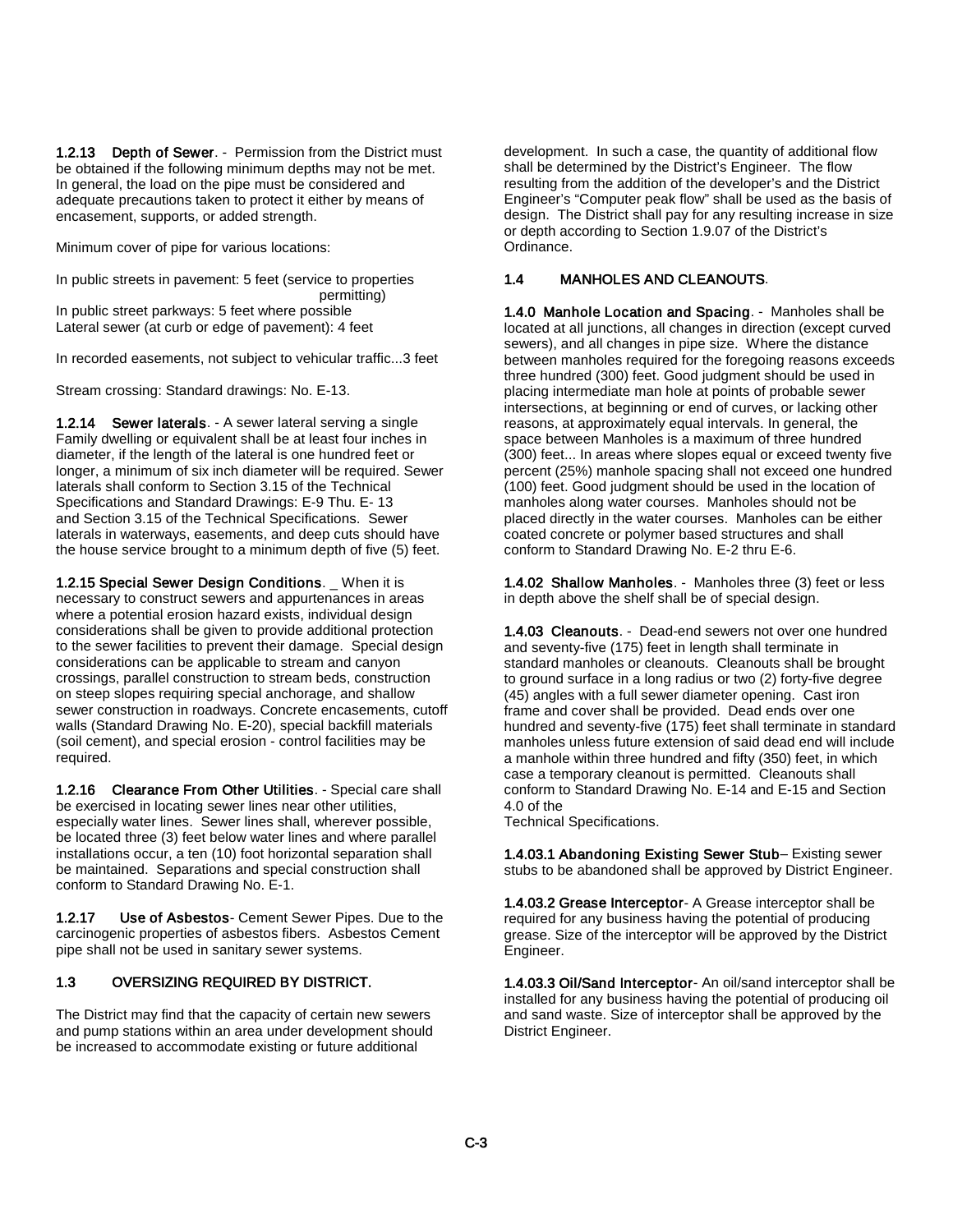1.4.04 Drop Manholes. - Whenever possible, sewers shall be brought into manholes without a drop. Where the invert of an incoming sewer is above the top of an outlet sewer, a drop manhole will be required and shall conform to Standard Drawing No. E-4 and Section 4.0 of the Technical Specifications.

1.4.05 Manhole Trap. - A special type manhole trap may be required to provide a means to prevent debris from clogging the sewer. The manhole trap shall conform to Section 4.0 of the Technical Specifications.

1.4.06 Frame and Covers. - All manholes and cleanouts, except the manhole trap in 1.4.05, shall have cast iron frames and covers. All frame and covers shall be provided with stainless steel fasteners recessed into the cover for locking the cover in place. The tap shall be drilled through the frame for easy cleaning. In no case shall the diameter of a manhole be less than twenty four (24) inches, inside diameter.

#### 1.5 SEWAGE LIFT STATIONS.

1.5.01 General. - Sewage lift stations shall only be utilized where it is impossible to provide gravity flow to interceptor sewers, or other portions of the collection system. The use of sewage lift stations to provide service to ten (10) or fewer lots or parcels of land will not be permitted. The use of underground, factory built units is desired; below ground use of reinforced concrete construction is discouraged; and masonry block structures are not permitted. Sewage lift stations shall be located in areas accessible to both men and equipment and upon land to which legal access is provided and for which a permanent easement or title is recorded. Where structures above ground are required, the structure shall be compatible with the surroundings, an alternate flow path shall be provided for wet well maintenance.

1.5.02 Capacity. - Capacity of the pumps shall be sufficient to handle ultimate peak flows from the tributary area with the largest pump out of service. If areas outside the proposed development may best be sewered to a sewage lift station, the District reserves the right to order oversizing of such facilities and provide reimbursement to the developer for the cost increment of the additional construction. The wet well storage shall be sized to be compatible with pump capacity and to eliminate frequent pump cycling.

1.5.03 Standby Power. - A standby generator shall be provided where, in the opinion of the District, potential hazard to the health and safety of the people in the immediate area,

due to overflow, is imminent or the normal energy source is subject to outages. Capacity of the generator shall be sufficient to handle peak flows.

1.5.04 Pumps and Motors. - At least two (2) pumps or sewage ejectors shall be provided at each lift station. Pump or discharge shall be no less than four (4) inches in diameter; the pump shall be so placed that under normal operating conditions it will operate under a positive head at the suction inlet. The speed of pumps and motors shall be no greater than seventeen hundred and sixty (1,760) rpm, and the pump shaft shall not be supported by the motor shaft.

A separate sump pump shall be provided in the lift station structure to remove leakage or drainage, with the discharge into the wet well above the high water level.

The sewage ejector station shall have two (2) sewage pots, two (2) receiver type compressors and one (1) air storage tank.

1.5.05 Structure. - The wet well or manhole shall be completely separated from the main sewage lift station structure. The sewage lift station structure shall be designed by qualified engineers. Provisions within this structure shall be made to facilitate removing of pumps, motors and other equipment. Suitable stairways or ladders shall be provided for convenient access and all requirements of the State Division of Industrial Safety shall be complied with in the manufacturing of the unit, provisions for access, and for the protection of persons and property from mechanical or electrical equipment.

#### 1.5.06 Electrical Equipment.

(a) All electrical starters, switches, lights, motors, fixtures, controllers and instruments shall be enclosed and constructed in accordance with the National Board of Fire Underwriter's Specifications to meet the hazardous conditions anticipated. The Health and Safety Code of the State of California shall also be met.

(b) All starters shall be of the magnetic type and shall be provided with hand, off or, automatic (HOA) selector switches.

(c) The motor starters shall be operated automatically from a wet well liquid level control. Controls of the sonic level type are required.

(d) Standby equipment shall be started automatically upon power failure.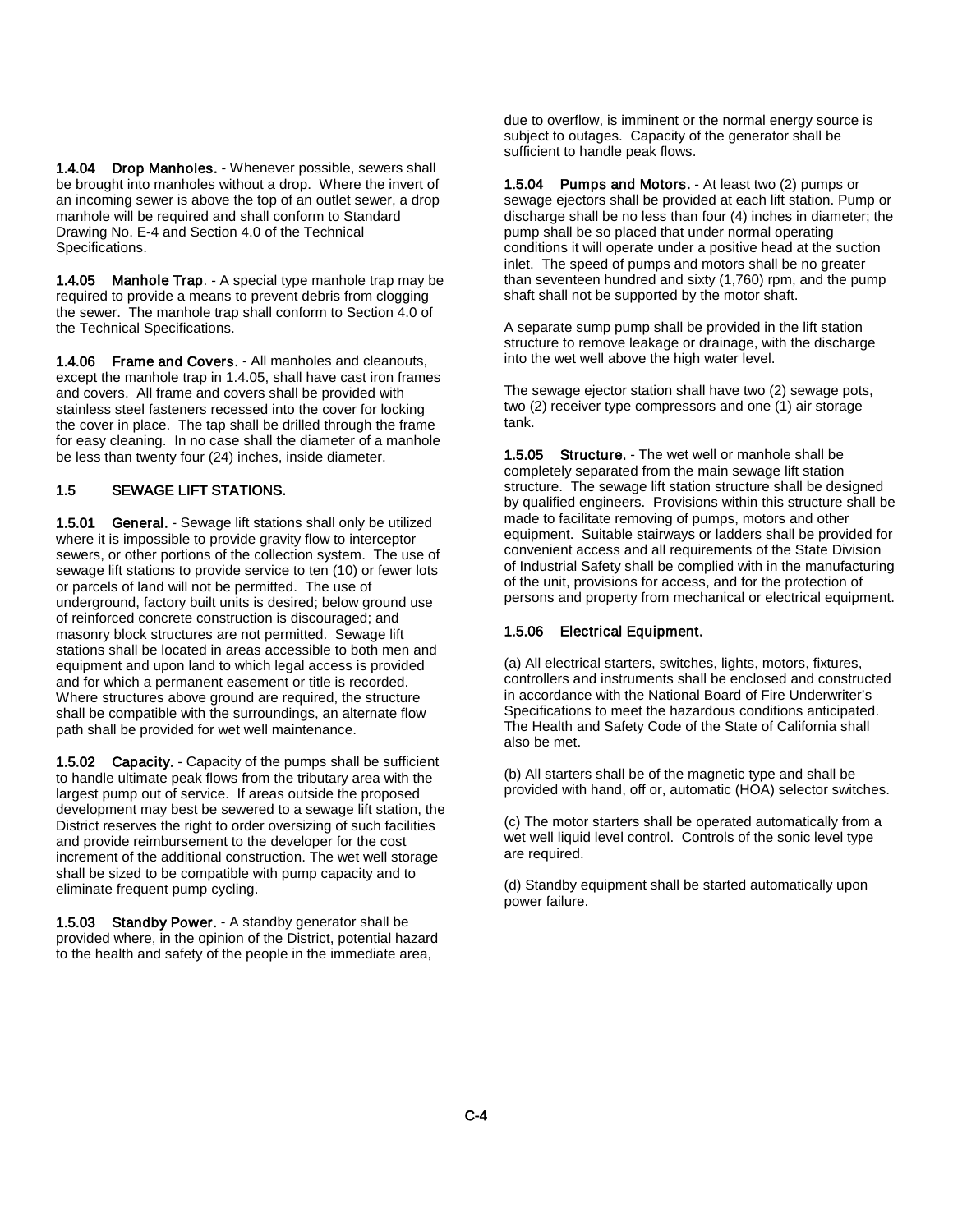#### 1.5.07 Miscellaneous Requirements.

(a) Adequate ventilation shall be provided for all pump stations. Where the pump pit is below the ground surface, mechanical ventilation is required to effectively ventilate the dry well and also the wet well if screens or mechanical equipment requiring maintenance or inspection are located in the wet well. The ventilation equipment should have a minimum capacity of six (6) turnovers per hour under continuous operation. With intermittent operation, a two (2) minute turnover should be provided. Equipment shall start automatically with door opening.

(b) Gate valves shall be placed on suction and discharge lines of each pump. A lever and weight operated swing check valve shall be placed on each discharge line between the gate valve and the pump.

(c) An air compressor, to inject air into the force main, may be required by the District, depending upon an analysis of possible sulfide conditions.

(d) Steel fabricated, factory units shall be provided with some means of cathodic protection.

(e) A high water alarm circuit shall be provided to permit transmission of high water level indication over leased telephone lines. The circuits shall be complete to and including terminal point for leased lines at station. A local alarm light and or horn may be required by the District.

(f) An electric dehumidifier shall be provided, which is to operate on a refrigeration cycle and is automatically controlled by and adjustable humidistat, and has a thermostatically controlled heater to complement the dehumidifier.

#### 1.6 PLAN PREPARATION.

Plans prepared for additions to the District's sewerage system and submitted to the District for approval shall be in substantial form and contain the information as herein set forth.

1.6.01 - Drawings shall be ink on mylar, sheet size shall be 36-inch by 24-inch with standard District title block. FINAL drawings shall be placed in AutoCAD electronic format, copied and given to the District for archiving.

1.6.02 - The General Notes shall appear once on the first plan and profile sheet. All required certifications and approvals also appear on the first sheet.

1.6.03 - Each sheet shall have a title block in the lower right hand corner.

1.6.04 - Each sheet shall have a "North" arrow, where applicable.

1.6.05 - A key map having a scale of 1 inch = 500 feet or larger shall be shown on the first sheet of each set of drawings. Said key map shall show all sewers, their sizes, manholes and appurtenances in their scaled relation to one another. All roads shall be shown.

1.6.06 - Plan and profile sheets shall have a scale of 1 inch = 40 feet horizontal and 1 inch = 4 feet vertical. Or 1 inch =  $50$ feet horizontal and 1 inch = 5 feet vertical. Double plan and profile sheets may be used.

1.6 07 - At least one (1) bench mark shall be shown and/or described on each sheet.

1.6.08 - The profile shall show the size of pipe; the type of pipe; the pipe strength; manhole center location by station; invert; elevation of sewer pipe at manhole center; the existing ground elevation and proposed finished ground elevation; the grade of pipes in percent; the depth, size, nature and location of all other utilities which cross over or under the sewer; location and nature of special construction such as the encasement of bored casings; and any other information pertinent and necessary to the proper construction and recordation of the sewers.

1.6.09 - The plans shall show the tract and lot numbers of all property adjacent to the sewer to be constructed.

1.6.10 - The plans shall show all right of way lines, the distance form the centerline of all roads, rights of way and easements to the center of the sewer.

1.6.11 - The plans shall show exact location of proposed house connections.

1.6.12 - The plans shall show exact location of all structures within twenty (20) feet of the sewer centerline and shall show all water wells within fifty (50) feet of the sewer centerline.

#### 1.7 TECHNICAL SPECIFICATIONS.

The District's Technical Specifications shall be utilized in the design of sewer facilities. Technical Specifications are in Division "D" of the District's adopted policies.

#### 1.8 STANDARD DRAWINGS.

The District's Standard Drawings shall be utilized in the design of sewer facilities. Standard Drawings are shown in Division "E" of the District's adopted policies.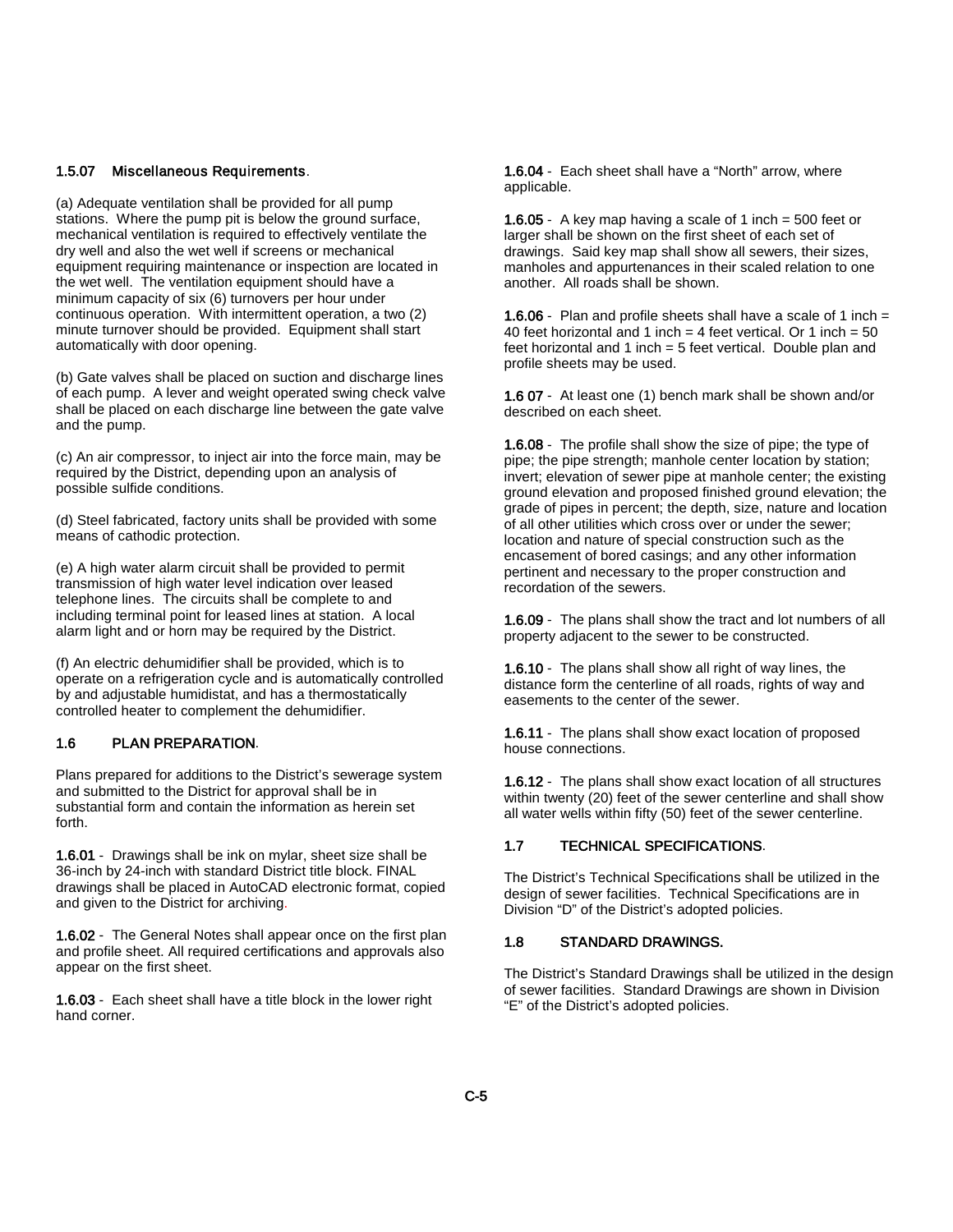# TABLE OF CONTENTS DIVISION " D" GENERAL CONDITIONS

Section Page

| Section |                                            | Page           |
|---------|--------------------------------------------|----------------|
| 1.0     | <b>DEFINITIONS</b>                         | 1              |
| 2.0     | Bonds                                      | 2              |
| 2.1     | <b>Faithful Performance Bonds</b>          | $\overline{2}$ |
| 2.2     | Material and Labor Bond                    | $\overline{c}$ |
| 2.3     | <b>Bidder's Guaranty</b>                   | $\overline{c}$ |
| 2.4     | Notification of Surety Companies           | $\overline{c}$ |
| 2.5     | Special Bonds                              | $\overline{2}$ |
| 3.0     | <b>INSURANCE</b>                           | $\overline{2}$ |
| 3.1     | Public and Automobile Liability and        |                |
|         | Property Damage Insurance                  | $\overline{c}$ |
| 3.2     | Builder's Risk "All Risk" Insurance        | $\overline{c}$ |
| 3.3     | <b>Worker's Compensation Insurance</b>     | 3              |
| 3.4     | Limits of Liability                        |                |
| 3.5     | Cancellation of Insurance                  | $\frac{3}{3}$  |
| 3.6     | Evidence and Payment of Insurance          | 3              |
| 3.7     | <b>Additional Insurance</b>                | 3              |
| 4.0     | PERMITS AND LAW OBSERVANCES                | 3              |
|         |                                            | 3              |
| 4.1     | Permits                                    |                |
| 4.2     | Regulations                                | 3              |
| 4.3     | Observance of Labor Code and Other Laws    | 3              |
| 5.0     | <b>ASSIGNMENTS, SUBCONTRACTS</b>           | 4              |
| 5.1     | <b>Limitations Concerning Contractors</b>  | 4              |
| 6.0     | <b>RESPONSIBILITIES AND RIGHTS OF</b>      |                |
|         | THE CONTRACTOR                             | 4              |
| 6.1     | <b>Legal Address of Contractor</b>         | 4              |
| 6.2     | Office of Contractor at Site               | 4              |
| 6.3     | Cooperation with Owner or Engineer         | 5              |
| 6.4     | <b>Examination of Site and Documents</b>   | 5              |
| 6.5     | <b>Attention to Work</b>                   | 5              |
| 6.6     | Time and Order of Performance              | 5              |
| 6.7     | Liability of Contractor                    | 5              |
| 6.8     | <b>Risk of Loss</b>                        | 6              |
| 6.9     | Protection of Persons and Property         | 6              |
| 6.10    | Removing Obstructions and                  |                |
|         | Maintenance of Existing Improvements       | 6              |
| 6.11    | Protection of Owner Against Patent Claims  | 7              |
| 6.12    | Laws and Regulations                       | 7              |
| 6.13    | Protection of Contractor's Work & Property | 7              |
| 6.14    | Public Utilities, Franchises, Pipes        |                |
|         |                                            |                |
|         | and Conduits                               | 8              |

| 6.15 | <b>Blasting</b>                       | 8               |
|------|---------------------------------------|-----------------|
| 6.16 | Maintenance of Traffic                | 8               |
| 6.17 | <b>Construction Utilities</b>         | 8               |
| 6.18 | Approval of Contractor's Plan         | 8               |
| 6.19 | <b>Suggestions to Contractor</b>      | 9               |
| 6.20 | <b>Termination of Unsatisfactory</b>  |                 |
|      | Subcontractors                        | 9               |
| 6.21 | Perpetuation of Survey Monuments and  |                 |
|      | <b>Property Corner Stakes</b>         | 9               |
| 6.22 | Surveys                               | 9               |
| 6.23 | <b>Removal of Condemned Materials</b> |                 |
|      | and Structures                        | 9               |
| 6.24 | Proof of Compliance with Contract     | 9               |
| 6.25 | <b>Errors and Omissions</b>           | 9               |
| 6.26 | Cooperation                           | 9               |
| 6.27 | Hiring and Dismissal of Employees     | 10              |
| 6.28 | <b>Wages of Employees</b>             | 10              |
| 6.29 | <b>Cleaning Up</b>                    | 10              |
| 6.30 | Guaranty                              | 10              |
| 6.31 | Notification of Owner, Engineer       |                 |
|      | and Inspector                         |                 |
| 6.32 | Safety                                | 11              |
| 6.33 | <b>Preconstruction Conference</b>     | 11              |
|      |                                       |                 |
| 7.0  | <b>RESPONSIBILITIES AND RIGHTS</b>    |                 |
|      | OF THE OWNER<br>11                    |                 |
| 7.1  | <b>Special Districts Department</b>   | 11              |
| 7.2  | Authority of the Engineer             | 11              |
| 7.3  | Inspection                            | 11              |
| 7.4  | Surveys                               | 12              |
| 7.5  | <b>Rights of Way</b>                  | 12              |
| 7.6  | Retention of Imperfect Work           | 12              |
| 7.7  | Changes in the Work                   | 12              |
| 7.8  | Additional Drawings by Owner          | 12 <sup>2</sup> |
| 7.9  | Additional and Emergency Protection   | 12              |
| 7.10 | <b>Suspension of Contract</b>         | 12              |
| 7.11 | <b>Additional Surety</b>              | 13              |
| 7.12 | Use of Completed Portions             | 13              |

| 7.12 | Use of Completed Portions                             | 13 |
|------|-------------------------------------------------------|----|
| 8.0  | <b>WORKMANSHIP, MATERIALS</b><br><b>AND EQUIPMENT</b> | 14 |
| 8.1  | <b>General Quality</b>                                | 14 |
| 8.2  | Quality in Absence of Detailed                        |    |
|      | Specifications                                        | 14 |
| 8.3  | Materials and Equipment Specified                     |    |
|      | by Name                                               | 14 |
| 8.4  | Source of Materials                                   | 14 |
| 8.5  | Storage of Materials                                  | 14 |
|      |                                                       |    |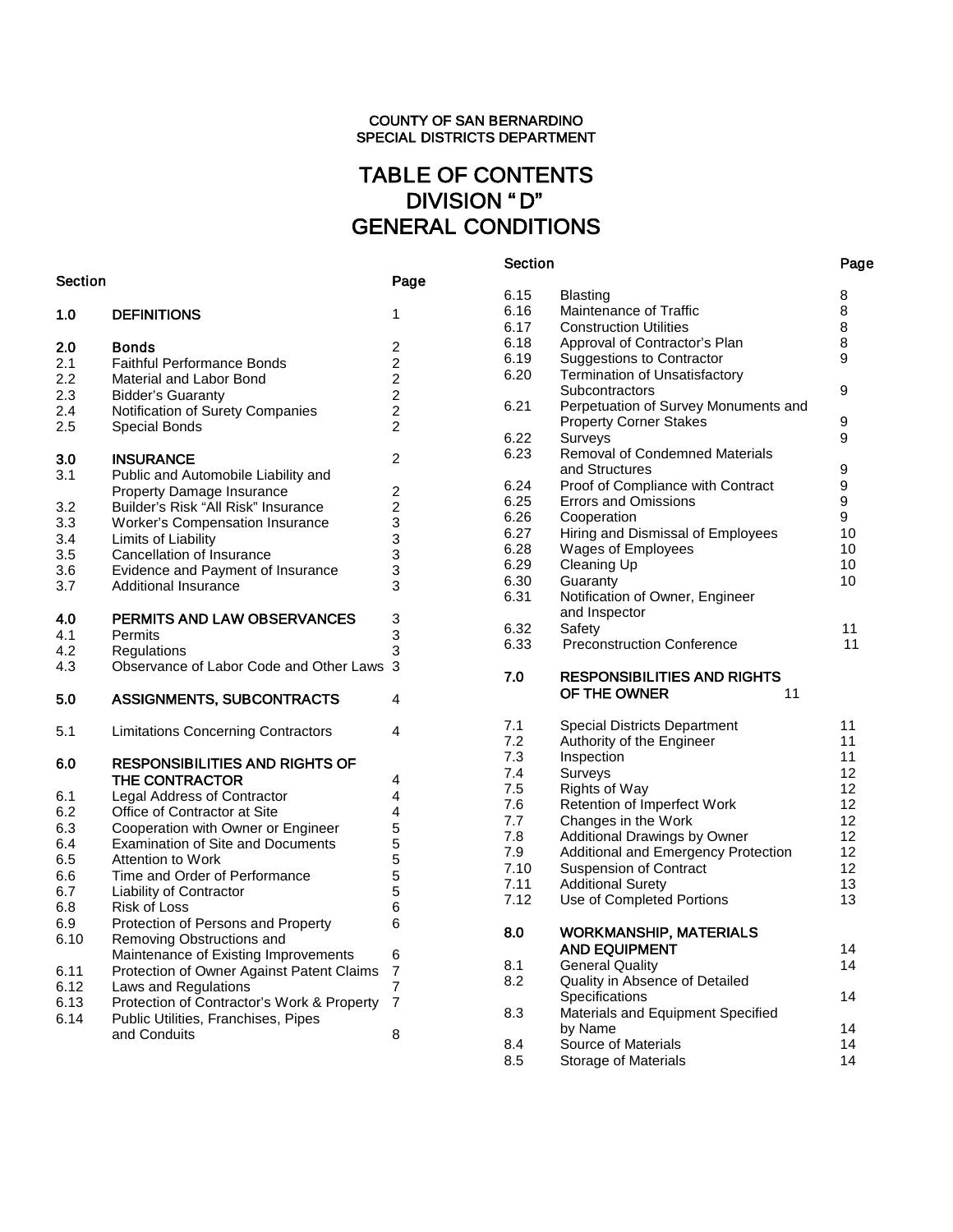| Section |                                                           | Page |
|---------|-----------------------------------------------------------|------|
| 8.6     | Drawings, Samples and Tests                               | 14   |
| 8.7     | Operating and Maintenance Instructions                    | 15   |
| 8.8     | Field Tests, Adjustments & Operations                     | 15   |
| 8.9     | Compliance with State Safety Code 15                      |      |
| 8.10    | <b>Equipment and Methods</b>                              | 15   |
| 9.0     | <b>COMPLETION DATE, TIME</b><br><b>EXTENSIONS, DELAYS</b> |      |
|         | 15                                                        |      |
| 9.1     | Time of Completion                                        | 15   |
| 9.2     | <b>Avoidable Delays</b>                                   | 15   |
| 9.3     | Unavoidable Delays                                        | 16   |
| 9.4     | Notice of Delays                                          | 16   |
| 9.5     | <b>Extension of Time</b>                                  | 16   |
| 9.6     | Unfavorable weather and                                   |      |
|         | <b>Other Conditions</b>                                   | 16   |
| 9.7     | Saturday, Sunday, Holiday & Night Work                    | 16   |
| 9.8     | Hours of Labor                                            | 16   |
| 9.9     | <b>Penalty Clause</b>                                     | 16   |

#### Section Page

| 17 |
|----|
| 17 |
| 17 |
| 17 |
|    |
| 18 |
| 18 |
| 18 |
| 18 |
| 18 |
|    |
| 18 |
| 19 |
| 19 |
| 19 |
| 20 |
| 20 |
| 20 |
|    |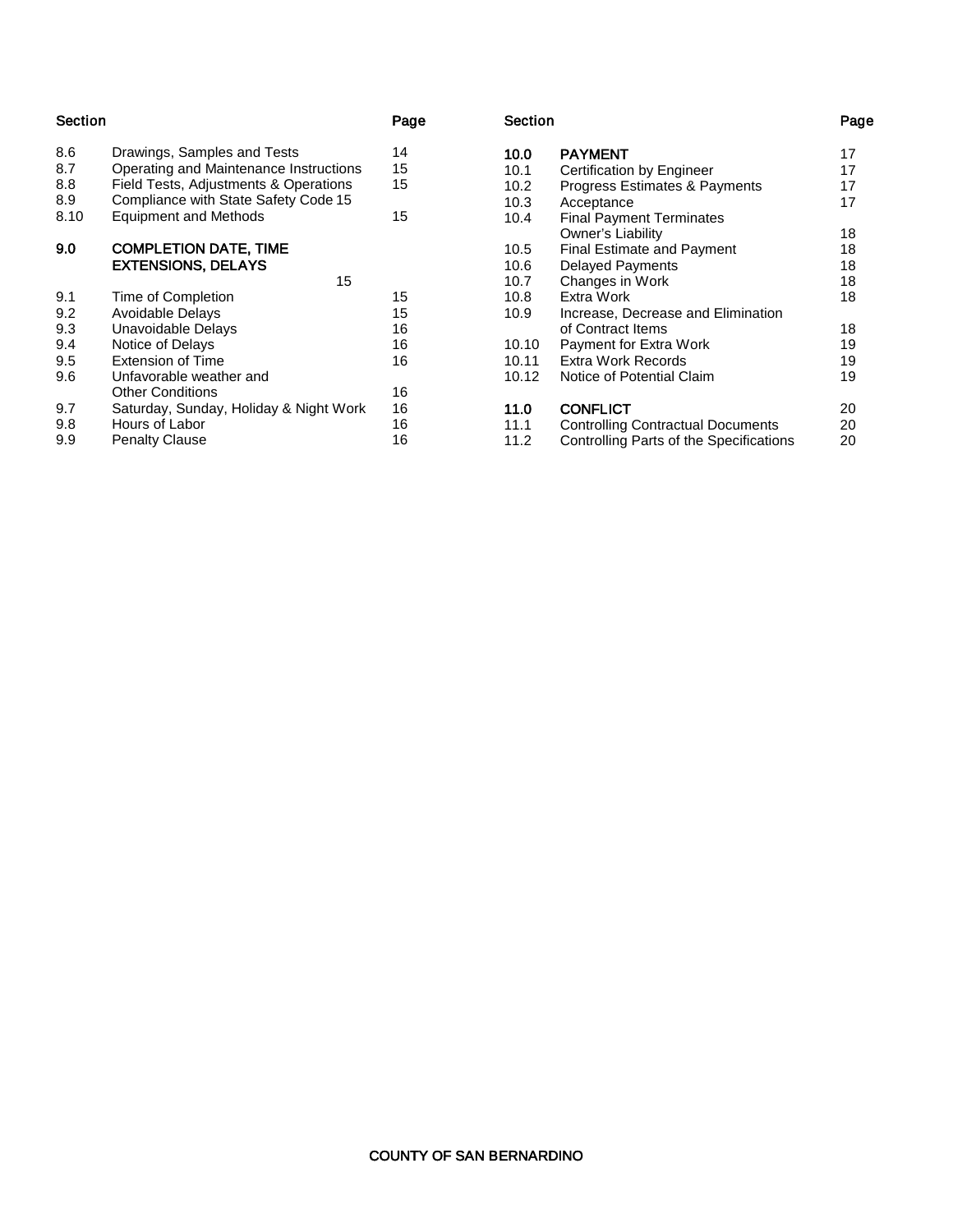#### SPECIAL DISTRICTS DEPARTMENT

### GENERAL CONDITIONS

#### 1.0 DEFINITIONS.

.

Whenever any word or expression defined in this section, or pronoun used in its stead, occurs in these Contractual Documents, it shall have, and is mutually agreed to have, the following meaning:

ABANDONMENT - A procedure whereby a structure or facility is left "as is" and not utilized for the purpose intended.

ADDENDA - Additions to the Contractual Documents

ADDENDUM - An addition to the Contractual Documents.

AGREEMENT, CONTRACT - These words are used synonymously to indicate a document expressing the terms under which "The Work" will be accomplished and remuneration will be made, that is in concurrence with all parties concerned.

ARCHITECT - Where "Engineer" is used in these specifications, it shall also mean Architect.

ASSIGN - To transfer.

BID, PROPOSAL - These words are used synonymously to indicate the document that states the conditions under which a contractor will accomplish "The Work"

CITY STREET - A secondary roadway for vehicular traffic, other than a County road or State highway.

CONDEMNED MATERIAL - Those items of material that are unfit for use or service.

CONTRACT - See "AGREEMENT."

CONTRACTOR - The party entering into an agreement with the Owner, who will accomplish "The Work" stipulated in the Contract.

CONTRACTUAL DOCUMENTS - The documents of or pertaining to the Contract, such as: Specifications, Bonds, Addenda, Drawings, and the Agreement.

CONTRACTUAL DRAWINGS - The Drawings of or pertaining to the Contract.

COUNTY ROAD - A primary or secondary roadway for vehicular traffic that is under the jurisdiction of and maintained by the County government within which it lies.

DISTRICT - The political subdivision which "The Work" is to be accomplished. Sometimes used synonymously with "Owner" and "Local Public Agency"

EMERGENCY - That period of time when action is imperative and where the normal channels of procedure could cause delay, thereby creating a condition of danger to life or property.

ENGINEER - That person or firm that represents the Owner on engineering matters related to "The Work." The Engineer shall be the supervisor and direct the construction of "The Work" under the Contract.

GUARANTEE - Giving security for the carrying out of assurances.

GUARANTY - A bond or security given to guarantee fulfillment of an obligation.

INSPECTOR - Personnel appointed by the Engineer to inspect construction of "The Work" for engineering and technical completeness. An inspector shall be limited to the particular duties entrusted to him.

LOCAL PUBLIC AGENCY - Generally, an organization established for the benefit of community betterment, sometimes used synonymously with "Owner" and "District."

OR EQUAL - Where used with brand names or specific manufactured products, shall mean the named commodity is a standard of quality. Items of equal quality may be substituted. However, the decision as to what constitutes "or equal" is the responsibility of the Engineer. Approval in writing from the Engineer must be obtained prior to making any substitutions.

OWNER - The person, group, political or governmental body for whom "The Work" is to be accomplished. Sometimes used synonymously with "District" or "Local Public Agency."

PROJECT AREA - The real extent within which "The Work" will be accomplished.

SPECIAL DISTRICTS DEPARTMENT - A division of County government responsible for the administration of County Special Districts.

SPECIFICATIONS - Portions of the Contractual Documents delineating descriptions, particulars and terms of the Contract as well as details for completeness of "The Work" not shown on the Contractual Drawings.

SUBCONTRACTOR - A contractor to whom the Contractor has assigned a portion of "The Work" for completion.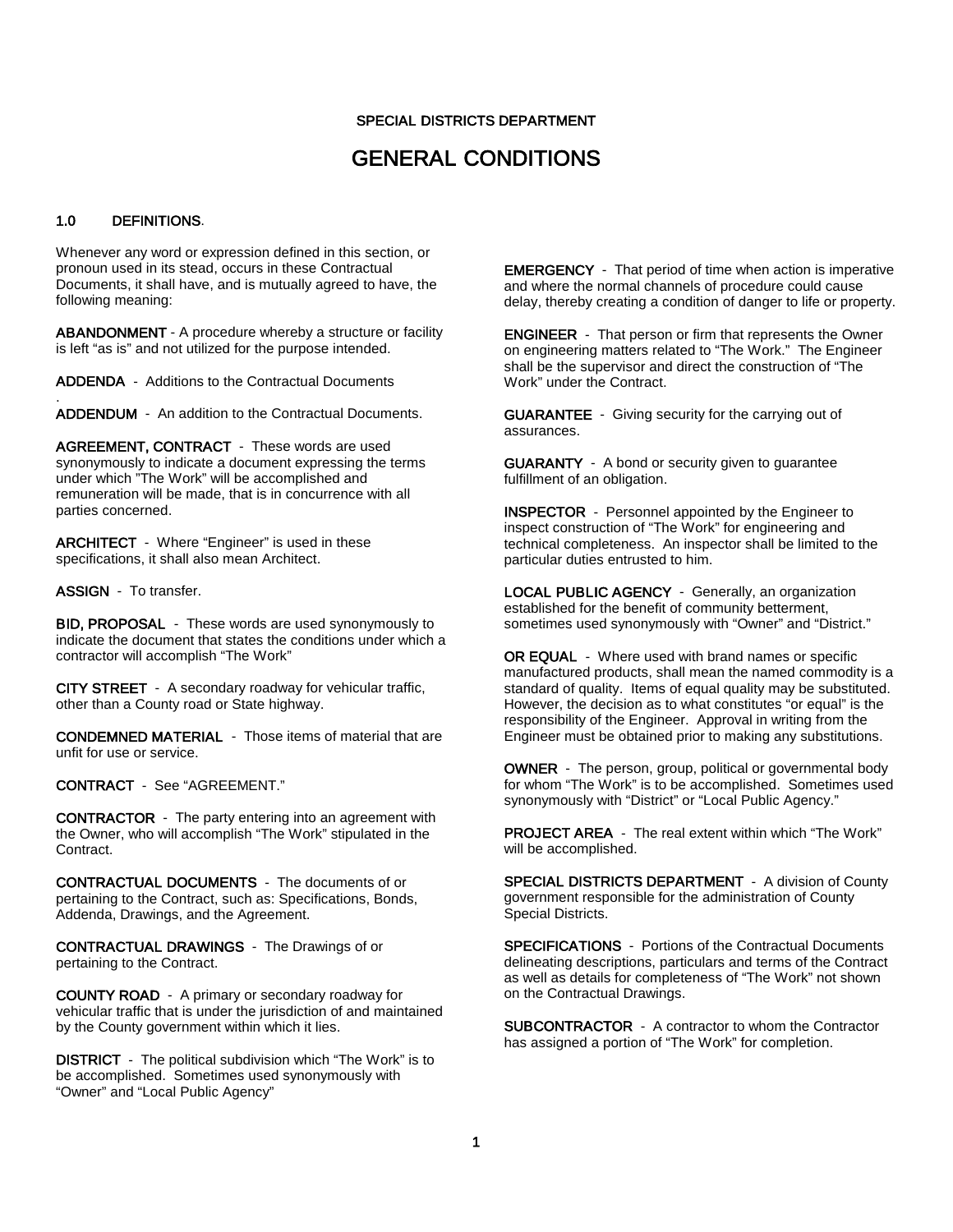SURETY - The security for payment or for the performance of work, and the company or organization that underwrites such bonds or security.

SUPERINTENDENT - Any authorized representative designated in writing by the Contractor, who shall have the authority to represent and act for the Contractor.

#### SUPERINTENDENT OF STREETS, DISTRICTS OR SEWERS

- The title, "Superintendent," when followed by Streets, Districts, etc., shall designate the duly authorized person who can act for the Owner.

THE CONTRACT - That agreement or contract that relates particularly with "The Work" described in these Contractual Documents.

THE WORK - That which is to be accomplished by the Contractor to make the contents of the Contractual Documents a reality.

WRITTEN NOTICE SERVED - When written instruments have been delivered in person by the originator's courier, or posted to the U.S. Mail by Certified Mail.

#### 2.0 BONDS

#### 2.1 FAITHFUL PERFORMANCE BOND.

As a part of the execution of this Contract, the Contractor shall furnish a bond of a surety company acceptable to the Owner conditioned upon the faithful performance of all covenants and stipulations under this Contract. The amount of the bond shall be one hundred percent (100%) of the total Contract price, as this sum is set forth in the agreement.

#### 2.2 MATERIAL AND LABOR BOND.

As a part of the execution of this Contract, the Contractor shall furnish a bond of a surety company acceptable to the Owner in a sum not less than one hundred percent (100%) of the total Contract price as this sum is set forth in the agreement, for the payment in full of all person, companies, or corporations who perform labor upon or furnish materials to be used in the work under this Contract, in accordance with the provisions of Sections 4200 to 4208, inclusive (Chapter 2, Division 5), of the Governmental Code of the State of California, and any acts amendatory thereof.

#### 2.3 BIDDER'S GUARANTY.

All bids shall be accompanied by cash, cashier's check, certified check or bidder's bond, made payable to the Owner for an amount equal to at least ten percent (10%) of the amount of the bid.

#### 2.4 NOTIFICATION OF SURETY COMPANIES.

The surety companies shall familiarize themselves with all of the conditions and provisions of this Contract, and they shall waive the right of special notification of any change or modification of this Contract or of extension of time, or of decreased or increased work, or of the cancellation of the Contract, or of any other act or acts by the Owner or its authorized agents under the terms of this Contract; and failure to so notify the aforesaid surety companies of such changes shall in no way relieve the surety companies of their obligation under this Contract.

#### 2.5 SPECIAL BONDS.

Where the Owner may require special bonds because of the nature of the work, the method of financing, or special legal requirements, they are described in the "Special Conditions" of these specifications.

#### 3.0 INSURANCE.

#### 3.1 PUBLIC AND AUTOMOBILE LIABILITY AND PROPERTY DAMAGE INSURANCE.

The Contractor shall maintain and furnish the County with evidence of insurance of combined single limit liability insurance covering bodily injury and property damage in an amount not less than \$1,000,000 or the equivalent thereof. Said insurance must contain an endorsement that; County of San Bernardino, San Bernardino County Flood Control District and all Board-governed Special District are named as additional insured's. Said Automobile and Public Liability insurance and property damage shall be maintained by the Contractor in full force and effect during the entire period of performance under this contract.

#### 3.2 BUILDER'S RISK " ALL-RISK" INSURANCE.

Before commencement of the work, the Contractor will submit written evidence that he has obtained for the period of the Contract, Builder's Risk "All-Risk" Completed Value Insurance Coverage, including earthquake, upon the entire project which is the subject of this Contract and including completed work and work in progress. Such insurance shall include as Additional Named Insured's: the Owner; the Engineer and his consultants; and each of their officers, employees and agents; and any other persons with an insurable interest designated by the Owner as an Additional Named Insured.

Such insurance may have a deductible clause but not to exceed \$1,000.00 on general coverage and a deductible clause not to exceed \$5,000.00 on earthquake and flood coverage.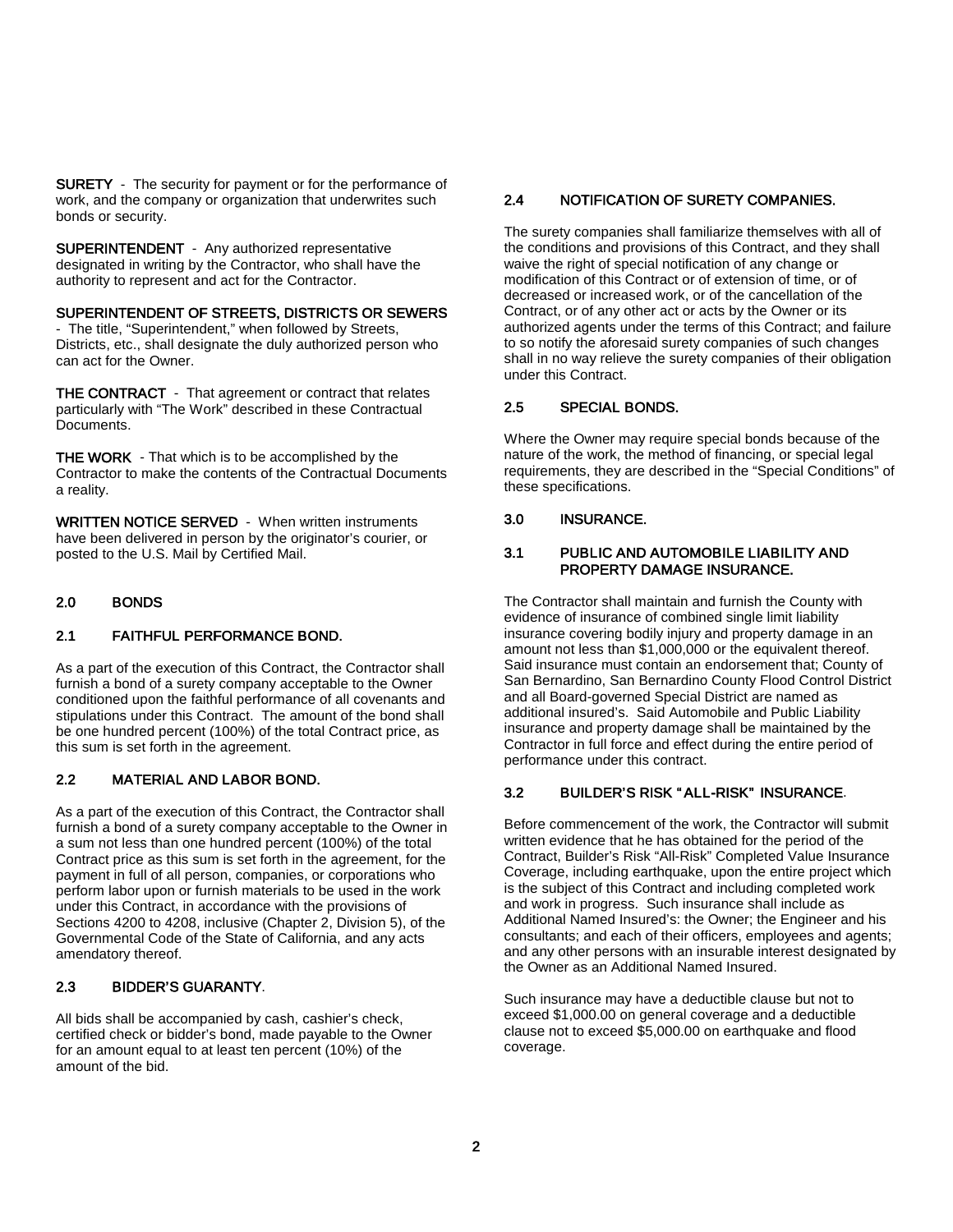#### 3.3 WORKER'S COMPENSATION INSURANCE.

The Contractor shall maintain adequate Worker's Compensation Insurance under the laws of the State of California for all labor employed by him or by any subcontractor under him who may come within the protection of such Worker's Compensation laws of the State of California, and shall provide, where practicable, employer's general liability insurance for the benefit of his employees and the employees of any subcontractor under him, not protected by such compensation laws, and proof of such insurance satisfactory to the owner shall be given by filing certificates of such insurance with the Owner in form satisfactory to said owner. If such insurance is underwritten by any agency other than the State Compensation Fund, such agency shall be a company authorized to do business in the State of California.

#### 3.4 LIMIT OF LIABILITY.

Nothing herein contained shall be construed as limiting in any way the extent to which the Contractor may be held responsible for payment of damages to persons or property resulting from his operations or the operations of any subcontractor under him.

#### 3.5 CANCELLATION OF INSURANCE.

Each of the policies of insurance provided for in the sections above shall contain a clause substantially in the following words:

It is hereby understood and agreed that this policy may not be canceled nor the amount of the coverage thereof be reduced until thirty (30) days after receipt by the Owner of a WRITTEN NOTICE of such cancellation or reduction in coverage, as evidenced by receipt of a registered letter.

#### 3.6 EVIDENCE AND PAYMENT OF INSURANCE.

The Contractor shall at the time of the execution of the Contract present the original policies of insurance required or present a certificate of an insurance company showing the issuance of such insurance. No work shall begin until the certificates are delivered to and approved by the Owner.

The payments for all insurance policies shall be borne by the Contractor and shall be included in the bid and/or Contract amount.

#### 3.7 ADDITIONAL INSURANCE.

The Contractor's attention is directed to the "Special Conditions" of these specifications for additions or modifications to the insurance requirements of this section.

#### 4.0 PERMITS AND LAW OBSERVANCES.

#### 4.1 PERMITS.

The Owner will obtain and pay for building, plumbing, electrical, encroachment and other permits necessary for the construction of the work herein set forth. The Contractor shall obtain and pay for all licenses required by cities, County of San Bernardino, or State laws.

The Contractor doing the work shall be licensed in California in accordance with appropriate classifications listed in the latest addition of "CONTRACTOR'S LICENSE LAW AND REFERENCE BOOK."

#### 4.2 REGULATIONS.

The Contractor shall give all notices and comply with all laws, ordinances, rules and regulations bearing on the conduct of the work as drawn and specified. If the Contractor observes that the Drawings and Specifications are at variance therewith, he shall promptly notify the Engineer in writing and any necessary changes shall be adjusted as provided in the Contract for changes in the work.

#### 4.3 OBSERVANCE OF LABOR CODE AND OTHER LAWS.

The Contractor shall inform himself as to Sections 1735, 1771, 1773, 1774, 1775, 1776, 1777, 1777.5, 1777.6, 1810, 1812, 1813, 1814, 1815, 1816, and 1850 of the Labor Code of the State of California, and shall comply with these and with all other applicable laws. In accordance with Section 1770 of the Labor Code, the Owner has ascertained the prevailing wages applicable to the work to be done as set forth in these Specifications.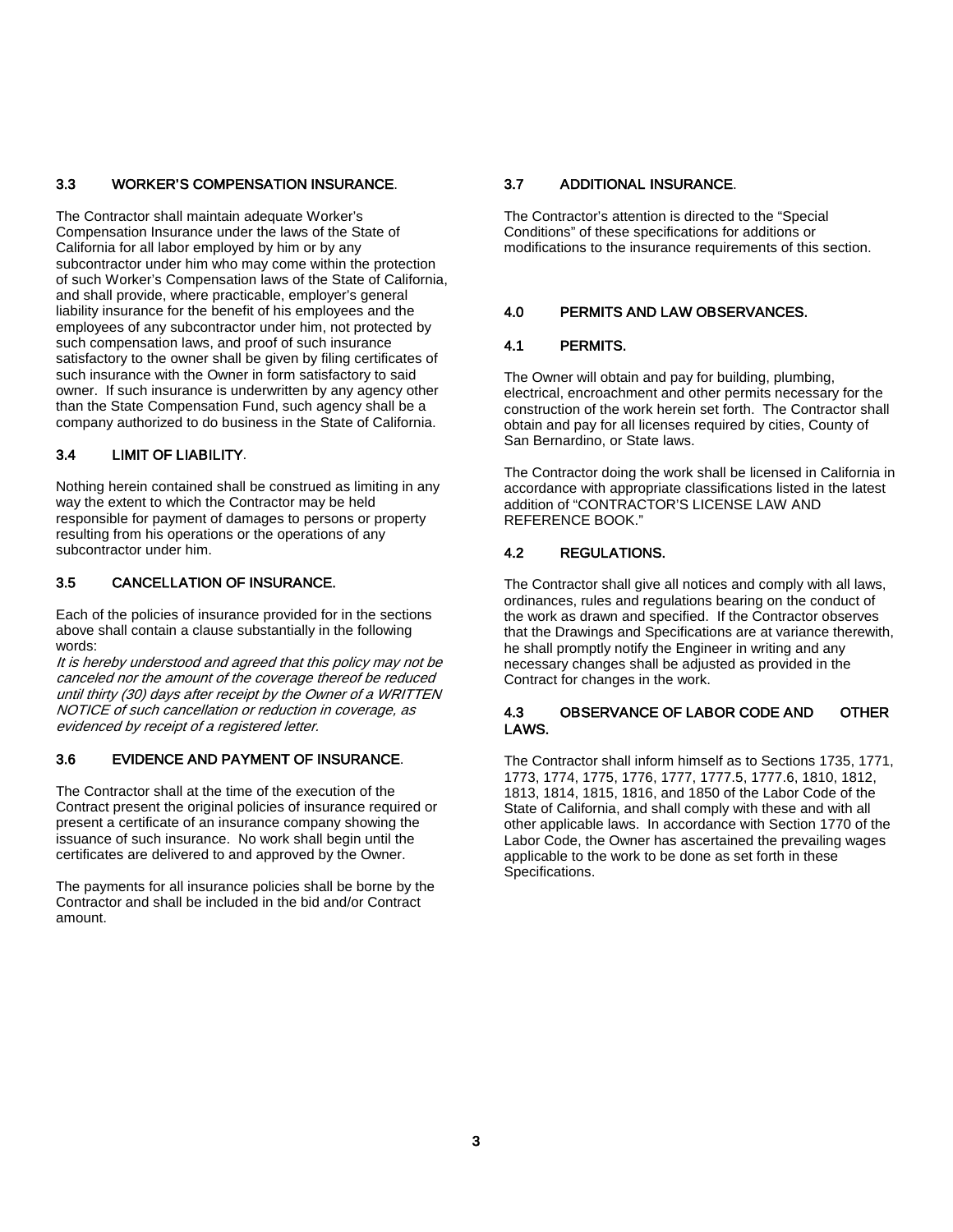#### 5.0 ASSIGNMENTS, SUBCONTRACTS.

#### 5.1 ASSIGNMENT.

The Contractor shall not assign. transfer, convey or otherwise dispose of this Contract, or of his right, title or interest in or to the same or any part thereof, without the previous consent in writing of the Owner: and he shall not assign by power of attorney, or otherwise, any of the moneys to become due and payable under the Contract, unless by and with the like consent signified in like manner. If the Contractor shall, without such previous consent, assign, transfer, convey or otherwise dispose of the Contract, or of his right, title, or interest therein, or any of the moneys to become due under the Contract to any other person, company, or other corporation, the Contract may, at the option of the Owner, be terminated and revoked, and the Owner shall thereupon be relieved and discharged from any and all liability and obligations growing out of the same to the Contractor, and to his assignee or transferee. No right under the Contract, nor any right to any money to become due hereunder, shall be asserted against the Owner in the law or equity by reason of any so-called assignment of the Contract, or any part thereof, or by reason of the assignment of any moneys to become due hereunder, unless authorized as aforesaid by the written consent of the owner.

#### 5.2 LIMITATIONS CONCERNING SUBCONTRACTORS.

(a) Reference is hereby made to the provisions of Chapter 2 of Division 5, Title 1 of the Government Code of the State of California (commencing at Section 4100), which are incorporated herein and made a part hereof by reference.

(b) A copy of each subcontract, if in writing, or if not in writing, then a written statement signed by the Contractor, giving the name of the subcontractor, and the terms and conditions of such subcontractor shall be filed with the Engineer before the subcontractor begins work. Each subcontract shall contain a reference to the Agreement between the Owner and the Contractor, and the terms of that Agreement and all parts thereof shall be made a part of such subcontract insofar as applicable to the work covered thereby. Each subcontract shall provide for its annulment by the Contractor at the order of the Engineer, if, in the Engineer's opinion, the subcontractor fails to comply with the requirements of the principal Contract insofar as the same may be applicable to the work. Nothing herein contained shall create any contractual relation between any subcontractor of any liability or obligation hereunder.

(c) The Contractor hereby agrees to reimburse the District for costs incurred by the awarding authority in the substitution of subcontractors. Where a hearing is held pursuant to the provisions of Chapter 2, Division 5, Title 1, of the Government Code (commencing with Section 4100) by the awarding authority or a duly appointed hearing officer, the Clerk of the Board of Supervisors shall prepare and certify a statement of all costs incurred by the District for investigation and conduct of the hearing, including the costs of any hearing officer or shorthand reporter.

The statement shall then be sent to the General Contractor who shall reimburse the District for such costs. If not paid separately, such reimbursement may be deducted from any money due and owing the General Contractor prior to the acceptance of the project.

#### 6.0 RESPONSIBILITIES AND RIGHTS OF THE CONTRACTOR

#### 6.1 LEGAL ADDRESS OF CONTRACTOR.

Both the address given in the proposal and the Contractor's office in the vicinity of the work are hereby designated as places to either of which drawings, samples, notices, letters, or other articles of communication to the Contractor may be mailed or delivered. The delivery at either of these places of any such thing from the Owner or its agents to the Contractor shall be deemed sufficient service thereof upon the Contractor, and the date of such service shall be the date of such delivery. The address named in proposal may be changed at any time by notice in writing from the Contractor to the Owner. Nothing herein contained shall be deemed to preclude or render inoperative the service of any drawing, sample, notice, letter or other article of communication to or upon the Contractor personally.

#### 6.2 OFFICE OF CONTRACTOR AT SITE.

During the performance of this Contract, the Contractor shall maintain a suitable office at the site of the work which shall be the headquarters of a representative authorized to receive drawings, instructions, or other communications or articles from the Owner or its agents; and any such thing given to the said representative or delivered at the Contractor's office at the site of the Work in his absence shall be deemed to have been given to the Contractor.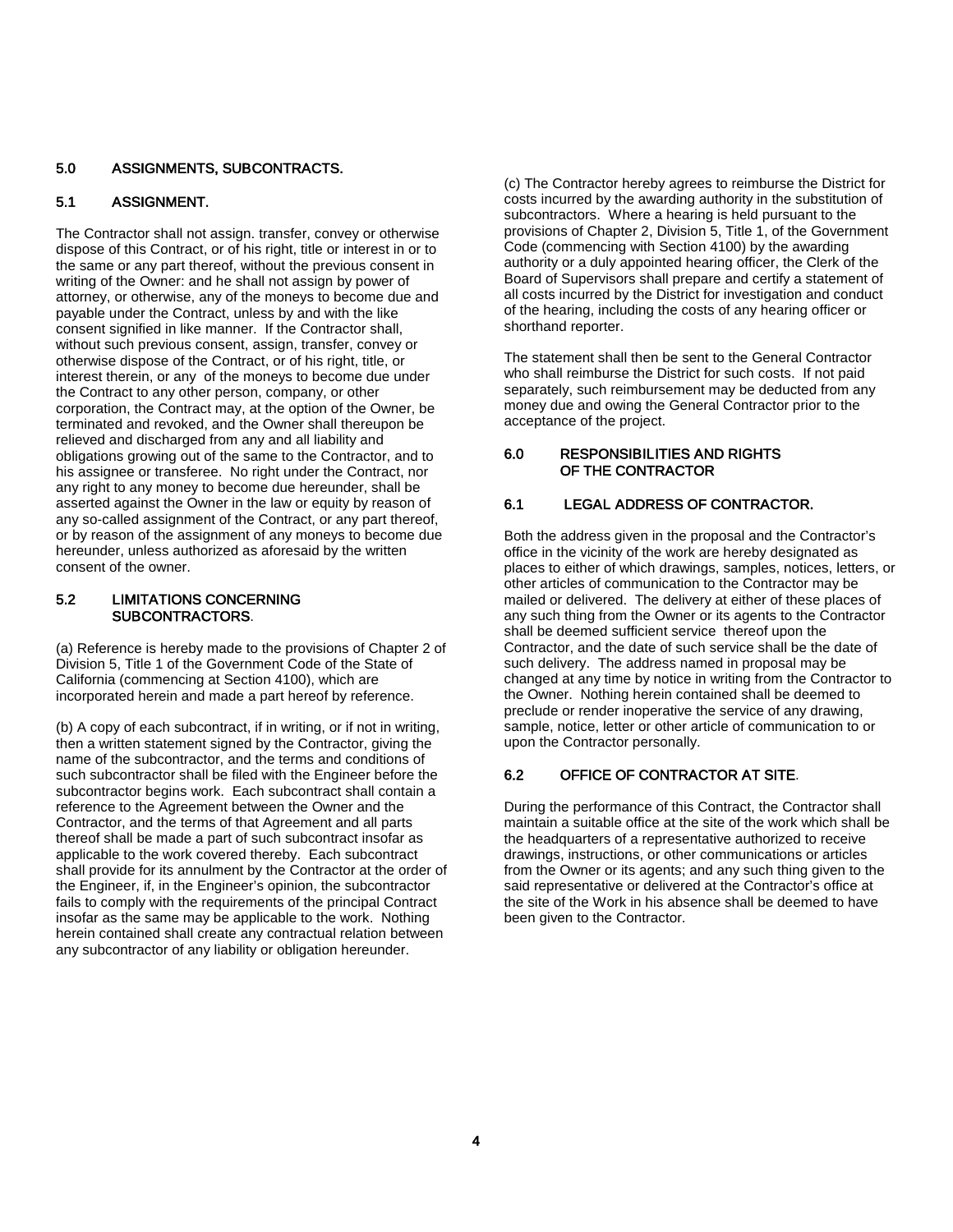#### 6.3 COOPERATION WITH OWNER OR ENGINEER.

Contractor shall comply with all orders of the Owner or Engineer in regard to maintaining an adequate progress, but neither the making of such demands nor the failure of the Owner or Engineer to make such demands shall relieve the Contractor of his obligation to secure the quality of equipment and/or material and/or performance of work and the rate of delivery of said equipment and/or materials and/or completion of work as stipulated in the Contract, and the Contractor alone shall be responsible for the safety, efficiency, and adequacy of his plant, equipment, appliances, and methods, and for any damage which may result from their failure or their improper construction, maintenance, or operation.

#### 6.4 EXAMINATION OF SITE AND DOCUMENTS.

Contractor acknowledges that he has examined the Special Conditions, General Conditions, and Drawings, has visited and examined the delivery route(s) and the installation site for equipment and/or materials which he has agreed to supply herein, and/or the work site upon which he has agreed to perform herein and is familiar with local conditions which may effect his manufacture and delivery of said equipment and/or materials: he will make no claims or additional compensation over and above the quotations set forth in the Bidding Documents because of difficulties, real or anticipated.

#### 6.5 ATTENTION TO WORK.

The Contractor shall at all times diligently pursue the work to completion and shall give his personal attention to and shall supervise the work to the end that it shall be prosecuted faithfully; and when he is not personally present on the work, he shall at all reasonable times be represented by a competent superintendent who shall receive and obey all instructions or orders given under this Contract, and who shall have full authority to execute the same, and to supply materials, tools and labor without delay, and who shall be the local representative of the Contractor and shall be liable for the faithful observance of any instructions delivered to him or to his authorized representative.

#### 6.6 TIME AND ORDER OF PERFORMANCE

Time is of the essence to this Contract ("time" is defined herein as the time(s) specified by the bidder in the Bidding Documents within which he could perform if awarded the Contract and if there be no such specific designation, "time" shall be the time for completion designated in the Proposal herein). The contractor shall at all times employ such force, equipment, plant, materials, and/or tools as will be sufficient in the opinion of the Engineer, to complete the performance of the Contract and every part thereof within the time limit(s) fixed by the Contract. If, in the opinion of the Engineer, the

Contractor should fail to employ sufficient force, equipment, plant, materials and tools, or to maintain adequate progress toward meeting the said time limit(s), he may, after such failure, be required to increase the efficiency, capacity, or character of his equipment, or to modify his plans and procedures in such manner and to such extent as the Engineer may direct. No extension of time shall be made for ordinary delays and accidents, and the occurrence of such shall not relieve the Contractor from the necessity of maintaining the required progress. In case of an extension by the Engineer of the time for the completion of the Contract as hereinafter provided, a revised schedule of progress may be prescribed by the Owner in accordance with such extension of time.

#### 6.7 LIABILITY OF CONTRACTOR.

The Contractor shall do all of the work and furnish all labor, materials, tools, and appliances, except as otherwise herein expressly stipulated, necessary or proper for performing and completing the work herein required in the manner and within the time herein specified, The mention of any specific duty or liability impose upon the Contractor shall not be construed as a limitation or restriction of any general liability or duty imposed upon the Contractor by this Contract, or the reference to any specific duty or liability being made herein merely for the purpose of explanation.

The right of general supervision by the Owner shall not make the Contractor an agent of the Owner, and the liability of the Contractor for all damages to persons or to public or private property, arising from the Contractor's execution of the work, shall not be lessened because of such general supervision.

The Contractor shall assume the defense of, and indemnify and save harmless the Owner and each and every employee and agent thereof from all suits, actions, damages, or claims of every name and description, to which the Owner may be subjected or put by reason of injury to persons or property in the execution of the work or resulting from negligence or carelessness on the part of the Contractor, his employees or agents, in the delivery of materials and supplies; or by or on account of any act or omission of the Contractor, his employees or agents; including any failure to fulfill the terms of all laws and regulations which apply to this Contract; and the Owner shall have the right to estimate the amount of such damage, to pay the same, and the amount so paid for such damage shall be deducted from the money due the Contractor under this Contract; or the whole or so much of the money due or to become due the Contractor under this Contract as may be considered necessary by the Owner, shall be retained by the Owner until such suits or claims for damages shall have been settled or otherwise disposed of, and satisfactory evidence to the effect furnished to the Owner.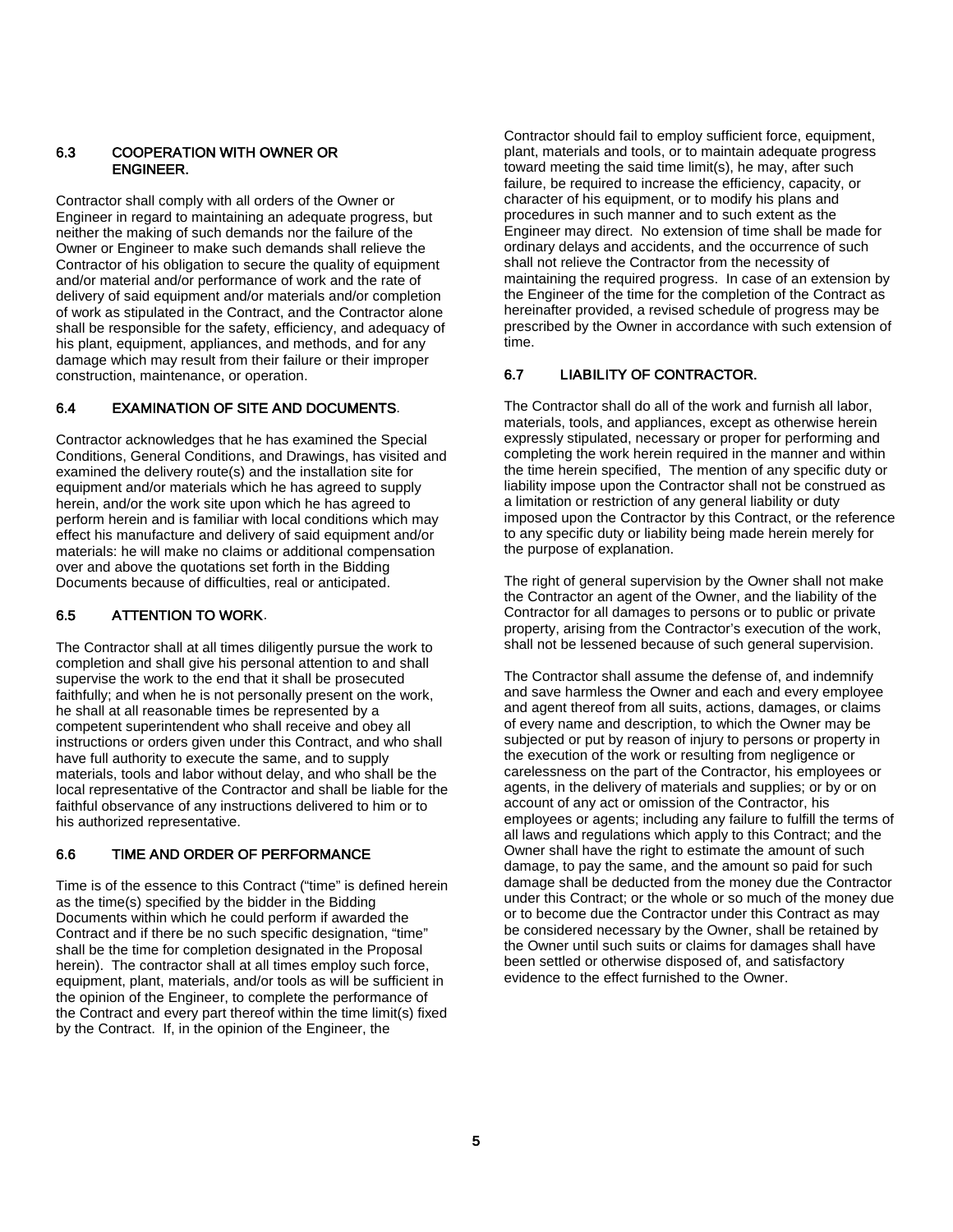#### 6.8 RISK OF LOSS.

Until by the formal acceptance by the Owner of the performance of the Contractor hereunder either by furnishing equipment and/or materials or by performance of work, the Contractor shall have the charge and care thereof and shall bear the risk of injury or damage to any part thereof by the action of the elements or from any other cause, whether arising from the execution or from the no execution of the work, The Contractor shall rebuild, repair, restore, and make good all injuries or damages to any portion of that which he is to provide or complete hereunder, occasioned by any of the above causes before completion and acceptance and shall bear the expense thereof, except for such injuries or damages as are occasioned by acts of the Federal government and the public enemy. In case of suspension of work from any cause whatsoever, the Contractor shall be responsible for all equipment and/or materials then upon the Owner's property and shall properly store them, if necessary, and shall erect temporary structures where necessary in so doing. Nothing in this Contract shall be considered as vesting in the Contractor any right of property in materials used after they have been attached or affixed to the work or the soil upon owner's real property, but all such materials shall, upon being so attached or so affixed, become the property of the Owner.

#### 6.9 PROTECTION OF PERSONS AND PROPERTY.

The Contractor shall furnish such watchmen, guards, fences, warning signs, walks, and lights as shall be necessary and shall take all other necessary precautions to prevent damage or injury to persons and property.

All fences, buildings, shrubs, lawns, gardens and other property in the vicinity of the work shall be protected by the Contractor; and if they are injured or destroyed, they and any other property injured by the Contractor, his employees or agents shall be restored to a condition as good as when he entered upon the work, and without cost to the Owner or other private property owners. All trees along the work which are not to be removed shall be protected from injury, If so required by the Owner or Engineer, the trunks of trees shall be covered with burlap or stakes shall be driven around them for complete protection.

#### 6.10 REMOVING OBSTRUCTIONS AND MAINTENANCE OF EXISTING IMPROVEMENTS.

When the work hereunder involves performance upon Owner's property, and when the proper completion of the said work requires their temporary or permanent removal, the Contractor shall, at his own expense, remove, and without delay, temporarily or permanently replace or relocate in a workmanlike manner and to the satisfaction of the Owner and of any other person or agency having jurisdiction, all water pipes, gas pipes, drainage lines, irrigation lines, sewer lines, pipelines, conduits, culverts, roads, driveways, fences, bridges, railroad tracks, wires, poles, towers, retaining walls, buildings, curbs, gutters, concrete walks, trees, shrubs, lawns, and all other improvements of whatsoever character not required by law to be removed by the owner thereof; and all such improvements temporarily removed shall be maintained until permanently replaced, all at the Contractor's expense.

Where the work is to be constructed in or adjacent to areas which have been improved by lawns, trees shrubs, or gardens, the Contractor shall remove such trees or plants as may be necessary for the prosecution of the work and give them proper care and attention until the work has been satisfactorily completed, after which the Contractor shall replace them in as nearly the original condition and location as is reasonably possible, Where it is necessary to deposit the excavated materials on lawns during the process of construction, the Contractor shall first lay burlap or canvas on the lawn to prevent contact between the excavated material and the lawn.

Unless otherwise indicated on the Drawings, General or Special Conditions, or unless otherwise cared for by the owner of a public utility or franchise, all water, gas, oil, or irrigation lines, lighting, power, telephone conduits or wires, or sewer lines, structures, house connections in place, and all other surface or subsurface structures or lines shall not be disturbed, disconnected, damaged by him during the progress of the work; provided, that should the Contractor in the performance of the work disturb, disconnect, or damage any of the above, all expenses, of whatever nature, arising thereof, shall be borne by the Contractor.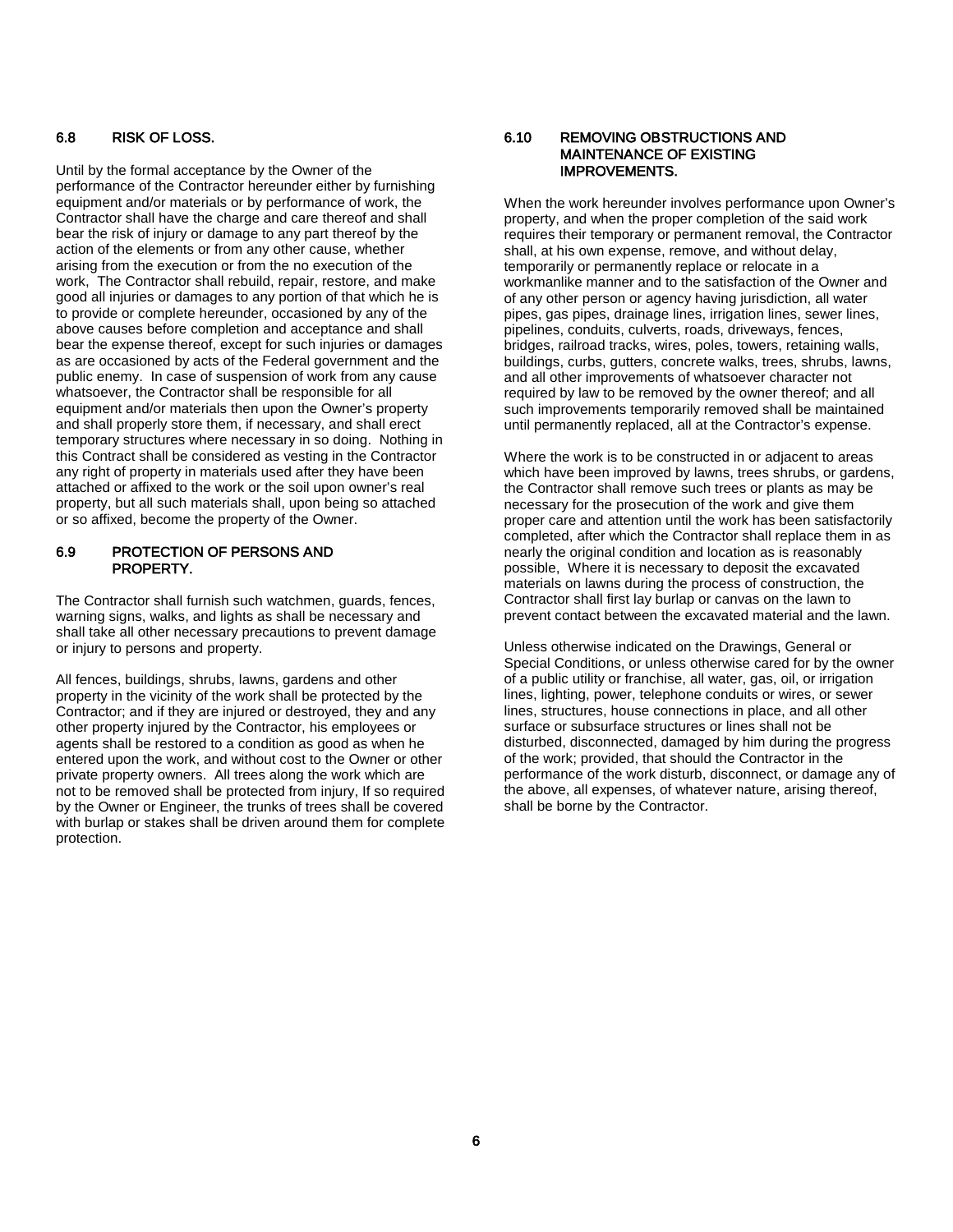#### 6.11 PROTECTION OF OWNER AGAINST PATENT CLAIMS.

All fees, royalties, or claims for any patented invention, article, or method that may be used upon or in any manner connected with the work under this Contract shall be included in the price bid for the work, and the Contractor and his sureties shall protect and hold the Owner together with all of its officers, agents, servants, and employees, harmless against any and all demands made for such fees or claims brought or made by the holders of any invention or patent; and before the final payment is made on the account of this Contract, the Contractor shall, if requested by the Engineer, furnish acceptable proof of a proper release from all such fees or claims.

Should the Contractor, his agents, servants, or employees or any of them, be enjoined form furnishing or using any invention, article, material or appliances supplied or required to be supplied or used under this Contract, the Contractor shall promptly substitute other articles, materials, or appliances in lieu thereof, of equal efficiency, quality, finish, suitability and market value, and satisfactory in all respects to the Engineer. Or in the event that the Engineer elects, in lieu of such substitution, to have supplied, and to retain and use, any such invention, article, material or appliance, as may by this Contract be required to be supplied, in that event, the Contractor shall pay such royalties and secure valid licenses as may be requisite and necessary for the Owner, its officers, agents, servants and employees, or any of them to use such invention, article, material or appliance without being disturbed or in any way interfered with by any proceeding in law or equity on account thereof. Should the Contractor neglect or refuse to make the substitution promptly, or to pay such royalties and secure such licenses as may be necessary; then in that event, the Engineer shall have the right to make such substitution or the Owner may pay such royalties and secure such licenses and charge the cost thereof against any money due the Contractor from the Owner or recover the amount thereof from him and his sureties even though final payment under this Contract may have been made.

#### 6.12 LAWS AND REGULATIONS.

The Contractor shall keep himself fully informed of all laws, ordinances, and regulations in any manner affecting those engaged or employed on the Contract work, or in any way affecting the conduct of the Contract work, and of all orders and decrees of bodies or tribunals having any jurisdiction or authority over the same. If any discrepancy or inconsistency should be discovered in this Contract, or in the Special or General Conditions or Drawings herein referred to, in relation to any such law, ordinance, regulation, order, or decree the Contractor shall forthwith report the same in writing to the Owner or the Engineer. He shall at all times himself observe and comply with and shall cause all his agents and employees to observe and comply with all such applicable laws, ordinances, regulations, orders and decrees in effect or which may become effective before completion of this Contract; and shall protect and indemnify the Owner and its officers and agents against any claim or liability arising from or based on the violation of any such law, ordinance, regulation, order or decree, whether by himself, by his employee or by a subcontractor. Except as otherwise explicitly provided elsewhere in the Special Conditions, General Conditions or Drawings, all permits necessary to the prosecution of the Contract work shall be secured by the Owner. All licenses necessary to the prosecution of this Contract work shall be secured by the Contractor at his own expense and he shall pay all taxes properly assessed against his equipment or property used or required.

#### 6.13 PROTECTION OF CONTRACTOR'S WORK AND PROPERTY.

The Contractor shall protect his work, supplies, and materials from damage due to the nature of the work, the action of the elements, trespassers, or any cause whatsoever, until the completion and acceptance of the work. Neither the Owner nor any of its agents assumes any responsibility for collecting indemnity from any person or persons causing damage to the work of the Contractor.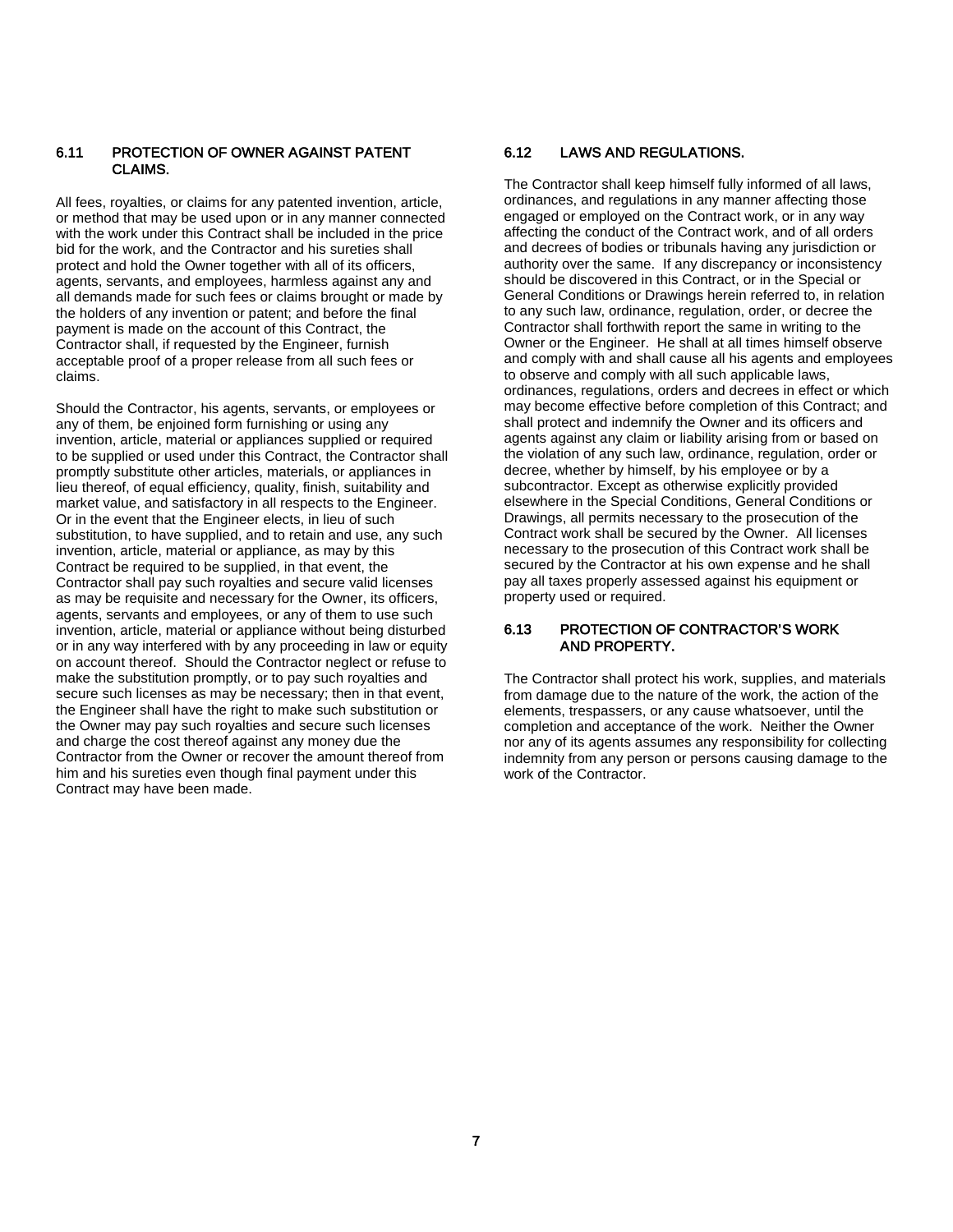#### 6.14 PUBLIC UTILITIES, FRANCHISES, PIPES AND CONDUITS.

Before entering upon the work to be done under these specifications, the Contractor shall ascertain the existence, location and ownership of all public utility structures, main pipelines and main-line conduits situated within the streets, public ways or rights of way on or in which the work is to be done.

Attention is directed to possible existence of underground facilities not known to the Owner or in a location different from that which is shown on the plans.

In case it shall be necessary to remove any telephone, telegraph or electric power transmission poles, gas pipes, water pipes, sewer pipes, electrical conduits or underground structures of any character, or any portion thereof or their agents or superintendents, upon proper application of the Contractor, shall be notified by the authorized official, to remove same within a specified time, and the Contractor shall not interfere with said structures until the time specified in the said notice have expired. In case any utility service line is cut by the Contractor, it shall be restored without delay at the sole expense of the Contractor.

Right is reserved to municipal corporations, County authorities, and to water, sewer, gas, telephone, telegraph and electric power transmission utilities, to enter upon any public highway or road for the purpose of making repairs and changes that have become necessary by reason of the improvement itself.

#### 6.15 BLASTING.

When the use of explosives is necessary for the prosecution of the work, the Contractor shall use the utmost care not to endanger life or property. All explosives shall be stored in a secure manner in compliance with all State, County and municipal laws, ordinances, and regulations, and all such storage places shall be clearly marked "DANGEROUS - EXPLOSIVES."

#### 6.16 MAINTENANCE OF TRAFFIC.

The Contractor shall so conduct his operations as to cause the least possible obstruction and inconvenience to public traffic. Unless in the Special Provisions other existing streets are stipulated to be used as detours, all traffic shall be permitted to pass through the work.

Residents along the road or street shall be provided passage as far as practicable. Convenient access to driveways, houses and buildings along the line of work must be maintained at all times. Temporary approaches to, and crossing of, intersection streets shall be provided and kept in good condition. During excavation and grading operations, no driveways shall be closed or made inaccessible more than twenty-four (24) hours.

The Contractor shall furnish, erect and maintain such fences, barriers, lights, signs, including "Street Closed" signs, and flagmen as are necessary to give adequate warning to the public at all times that there is construction under way and of any dangerous conditions to be encountered as a result thereof. All warning signs, lights and devices shall be in conformance with the "Manual of Warning Signs, Lights and Devices for Use in Performance of Work upon Highways" issued by the Department of Public Works, State of California, dated 1975. In no case shall the spacing between lights be more than fifty (50) feet along the length of any trench adjacent to or within the boundary of a thoroughfare. No material or other obstruction shall be placed within fifteen (15) feet of fire hydrants.

All safety orders, rules and recommendations of the Division of Industrial Safety of the Department of Industrial Relations of the State of California applicable to the work to be done under this Contract shall be obeyed and enforced by the Contractor. The Contractor shall comply with all applicable regulations of the Owner.

#### 6.17 CONSTRUCTION UTILITIES.

The Contractor shall be responsible for providing for, and in behalf of, his work under this Contract, all necessary utilities such as special connections to water supply, telephone, power lines, fences, roads, flagmen, suitable storage places, etc.

#### 6.18 APPROVAL OF CONTRACTOR'S PLANS.

The approval by the Engineer of any drawings or any method of work proposed by the Contractor in accordance with paragraph 8.6 shall not relieve the Contractor of any of his responsibility for any errors therein and shall not be regarded as an assumption of risk or liability by the Owner or any officer or employee thereof, and the Contractor shall have no claim under this Contract on account of the failure or partial failure or inefficiency of any plan or method so approved. Such approval shall be considered to mean merely that the Engineer has no objection to the Contractor's using, upon his own full responsibility, the plan or method proposed.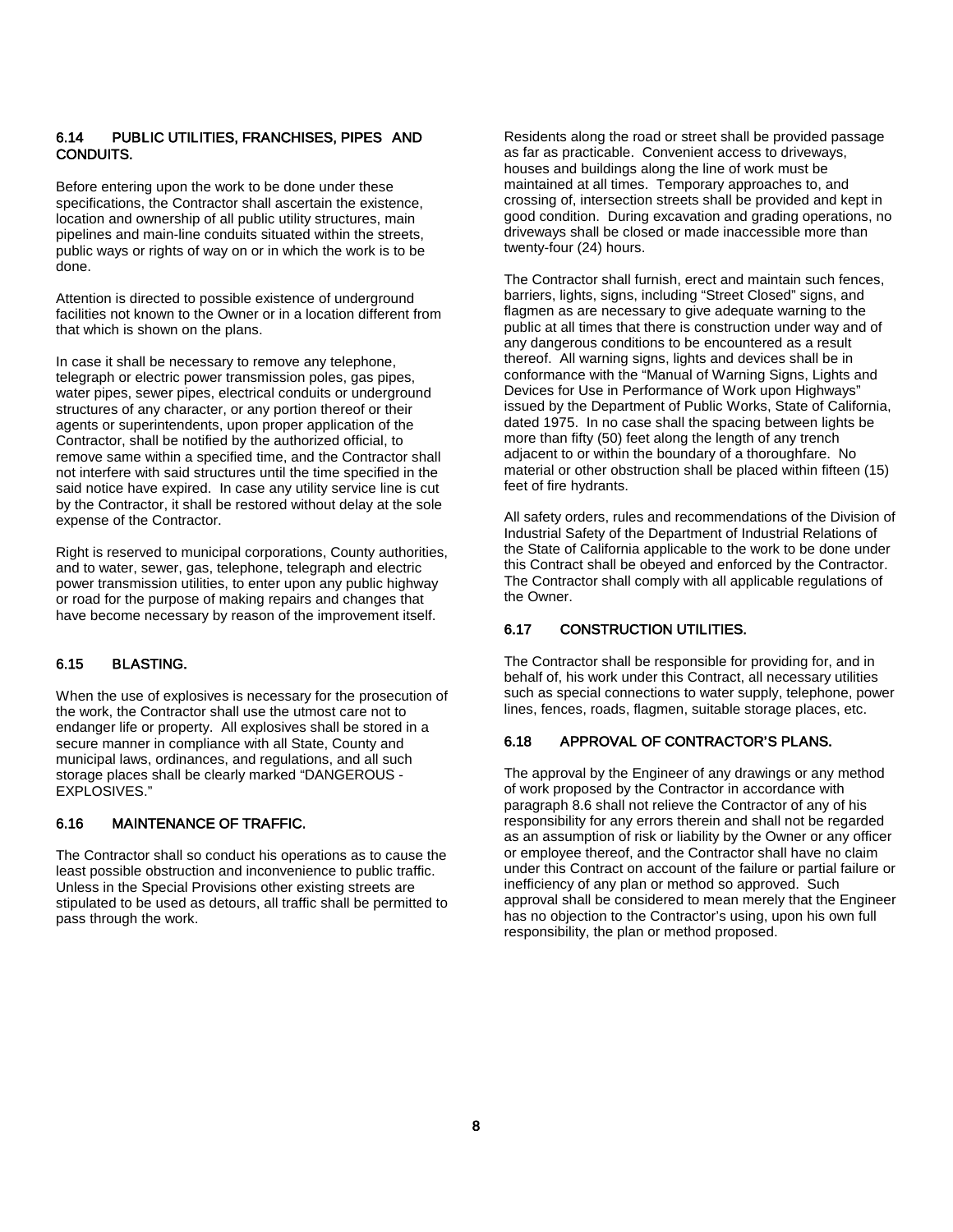#### 6.19 SUGGESTIONS TO CONTRACTOR.

Any plan or method of work suggested by the Engineer, but not specified or required, if adopted or followed by the Contractor in whole or in part, shall be used at the risk and responsibility of the Contractor; and the Engineer and the Owner shall assume no responsibility therefore.

#### 6.20 TERMINATION OF UNSATISFACTORY SUBCONTRACTORS.

Should any subcontractor fail to perform in a satisfactory manner the work undertaken by him, such subcontract shall be terminated immediately by the Contractor upon written notice from the Engineer.

#### 6.21 PERPETUATION OF SURVEY MONUMENTS AND PROPERTY CORNER STAKES.

The Contractor shall be responsible for preserving all existing survey monuments and property corner stakes within the limits of construction. Prior to the commencement of construction, Contractor shall secure the services of a licensed land surveyor or registered civil engineer to make reference ties to all survey monuments that may be destroyed in the process of construction, One copy of these ties shall be delivered to the office of the County Surveyor before construction begins. Any such survey monuments and/or property corner stakes removed, disturbed or destroyed shall be replaced by the licensed land surveyor or registered civil engineer, at the Contractor's expense, after construction is complete in a reasonable time.

#### 6.22 SURVEYS.

Unless otherwise specified, the Owner will furnish all land surveys and establish all base lines for location the principal component parts of the work, together with a suitable number of bench marks adjacent to the work. From the information provided by the Owner, the Contractor shall develop and make all detail surveys needed for construction, such as slope stakes, batter boards, stakes for pile locations and other working points, lines and elevations. In the case of sewer and water lines to be laid on grade, the Owner will furnish an offset grade line and cut sheets.

The Contractor shall carefully preserve bench marks, reference points and stakes and, in the case of destruction, will be charged with the resulting expense of replacement. The Contractor shall be responsible for any mistakes that may be caused by their loss or disturbance.

#### 6.23 REMOVAL OF CONDEMNED MATERIALS AND STRUCTURES.

The Contractor shall remove from the site of the work, without delay, all rejected and condemned materials or structures of any kind brought to or incorporated in the work, and upon his failure to do so, or to make satisfactory progress in so doing, within forty-eight (48) hour after the service of a written notice from the Engineer, the condemned material or work may be removed by the Owner and the cost of such removal shall be taken out of the money that may be due or may become due the Contractor on account of or by virtue of this Contract. No such rejected or condemned material shall again be offered for use by the Contractor under this Contract.

#### 6.24 PROOF OF COMPLIANCE WITH CONTRACT.

In order that the Engineer may determine whether the Contractor has complied with the requirements of this Contract not readily enforceable through inspection and tests of the work and materials, the Contractor shall at any time when requested, submit to the Engineer properly authenticated documents or other satisfactory proofs as to his compliance with such requirement.

#### 6.25 ERRORS AND OMISSIONS.

If the Contractor, in the course of the work, finds any errors or omissions in plans or in the layout as given by survey points and instructions, or if he finds any discrepancy between the plans and the physical conditions of the locality, he shall promptly verify the same with the Engineer and the Engineer's decision shall be final. Any work done after such discovery will be done at the Contractor's risk.

#### 6.26 COOPERATION.

The Contractor shall cooperate with all other contractors who may be performing work in behalf of the Owner and workmen who may be employed by the Owner on any work in the vicinity of the work to be done under this Contract; and he shall so conduct his operations as to interfere to the least possible extent with the work of such contractors or workmen. He shall make good promptly, at his own expense, any injury or damage that may be sustained by other contractors or employees of the Owner at his hands.

Any differences or conflict which may arise between the Contractor and other contractors, or between the Contractor and workmen of the Owner in regard to their work, shall be adjusted and determined by the Engineer.

If the work of the Contractor is delayed because of any acts or omissions of any other contractor or of the Owner, the Contractor shall on that account have no claim against the Owner other than for an extension of time.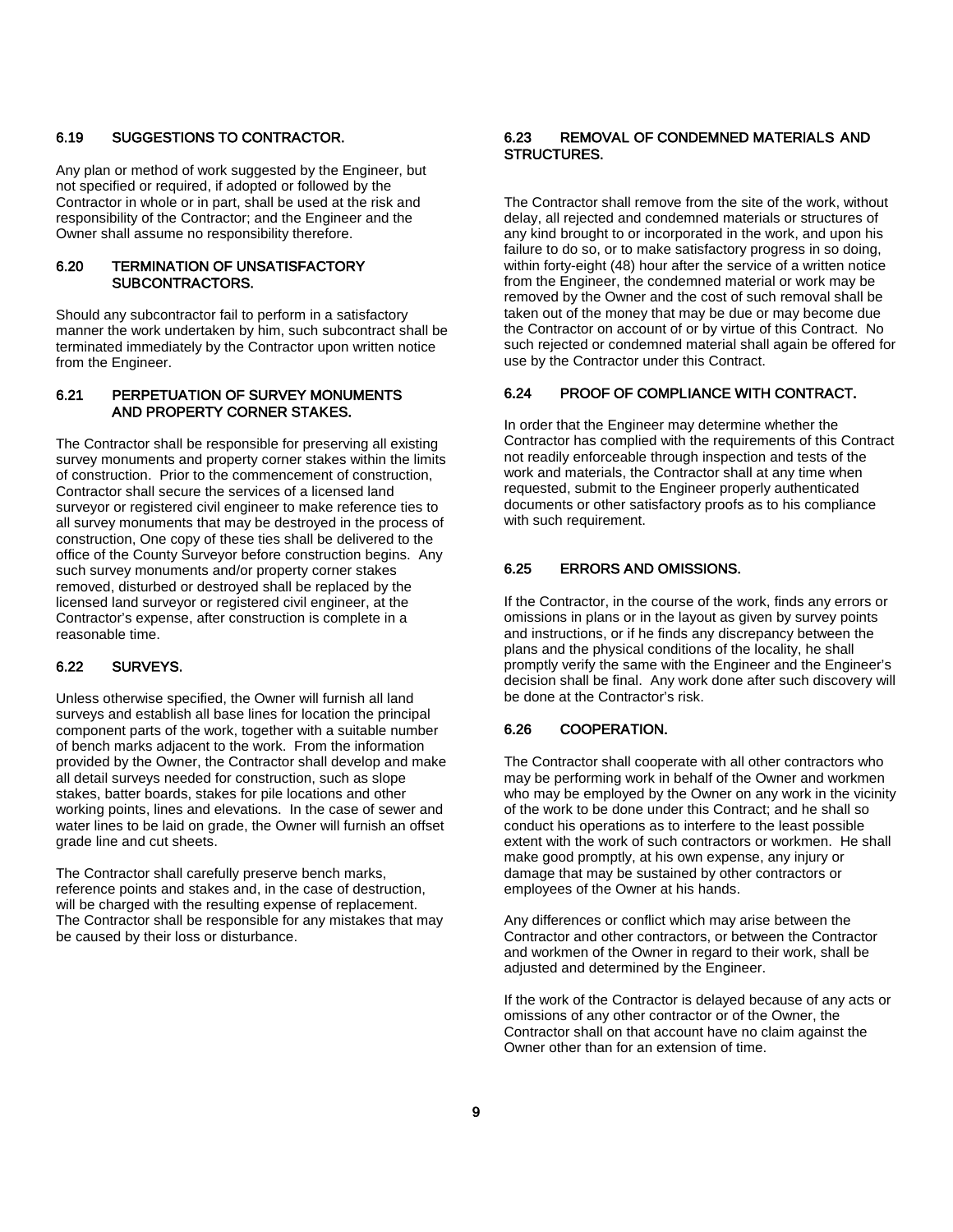#### 6.27 HIRING AND DISMISSAL OF EMPLOYEES.

The Contractor shall employ only such foremen, mechanics and labors as are competent and skilled in their respective lines of work, and whenever the Engineer shall notify the Contractor that any man on the work is, in his opinion, incompetent, unfaithful, intemperate, or disorderly, or refuses to carry out the provisions of this Contract, or uses threatening or abusive language to any person on the work representing the Owner, or is otherwise unsatisfactory, such man shall be discharged immediately from the work and shall not be reemployed upon it except with the consent of the Engineer.

The Contractor shall comply with all existing State and Federal laws and County and municipal ordinances and regulations limiting or controlling the work in any manner.

#### 6.28 WAGES OF EMPLOYEES.

The Owner has ascertained the general prevailing rates of wages applicable to the work to be performed under this Contract. These are set forth in Section 1 Procedural Legal Documents:

The Contractor shall forfeit to the Owner, as a penalty, twentyfive dollars (\$25.00) for each calendar day, or portion thereof, for each work-man paid less than the said stipulated prevailing rates for any work done under this contract by him or by any subcontractor under him, in violation of the California Labor Code. Nothing herein shall preclude employment of properly indentured apprentices in accordance with Section 1777.5 of said Labor Code.

#### 6.29 CLEANING UP.

The Contractor shall not allow the site of the work to become littered with trash and waste material, but shall maintain the same in a neat and orderly condition throughout the construction period. The Engineer shall have the right to determine what is or is not waste material or rubbish and the place and manner of disposal.

On or before the completion of the work, the Contractor shall, without charge therefore, carefully clean out all pits, pipes, chambers or conduits and shall tear down and remove all temporary structures from any of the grounds which he has occupied and leave them in first-class condition.

#### 6.30 GUARANTY.

The Contractor shall guarantee that all materials and equipment furnished will be new unless otherwise specified and shall guarantee the work performed for a period of two (2) years form the date of Substantial Completion. The Contractor warrants and guarantees for a period of two (2) years from the date of Substantial Completion of the system that the completed system is free from all defects due to faulty materials or workmanship and the Contractor shall promptly make such corrections as may be necessary by reasons of such defects including the repairs of any damage to other parts of the system resulting from such defects. The Owner will give notice of observed defects with reasonable promptness. In the event that the Contractor should fail to make such repairs, adjustments, or other work that may be made necessary by such defects, the Owner may do so and charge the Contractor the cost thereby incurred. The Performance Bond shall remain in full force and effect through the guarantee period provided, however, that in case of and emergency, where, in the opinion of the Owner, delay would cause serious loss or damage, repairs may be made without notice being sent to the Contractor, and the Contractor shall pay the costs thereof.

#### 6.31 NOTIFICATION OF OWNER, ENGINEER AND INSPECTOR.

The Contractor shall notify the Owner, Engineer and Inspector one (1) week in advance of when he plans to start construction. At that time or any such time prior to that as may be specified by the Engineer, the Contractor shall submit a schedule of his work showing principal operations and their estimated starting dates. When inspections or engineering judgments become necessary as set forth in these Specifications, the Contractor shall give at least twenty-four (24) hours notice.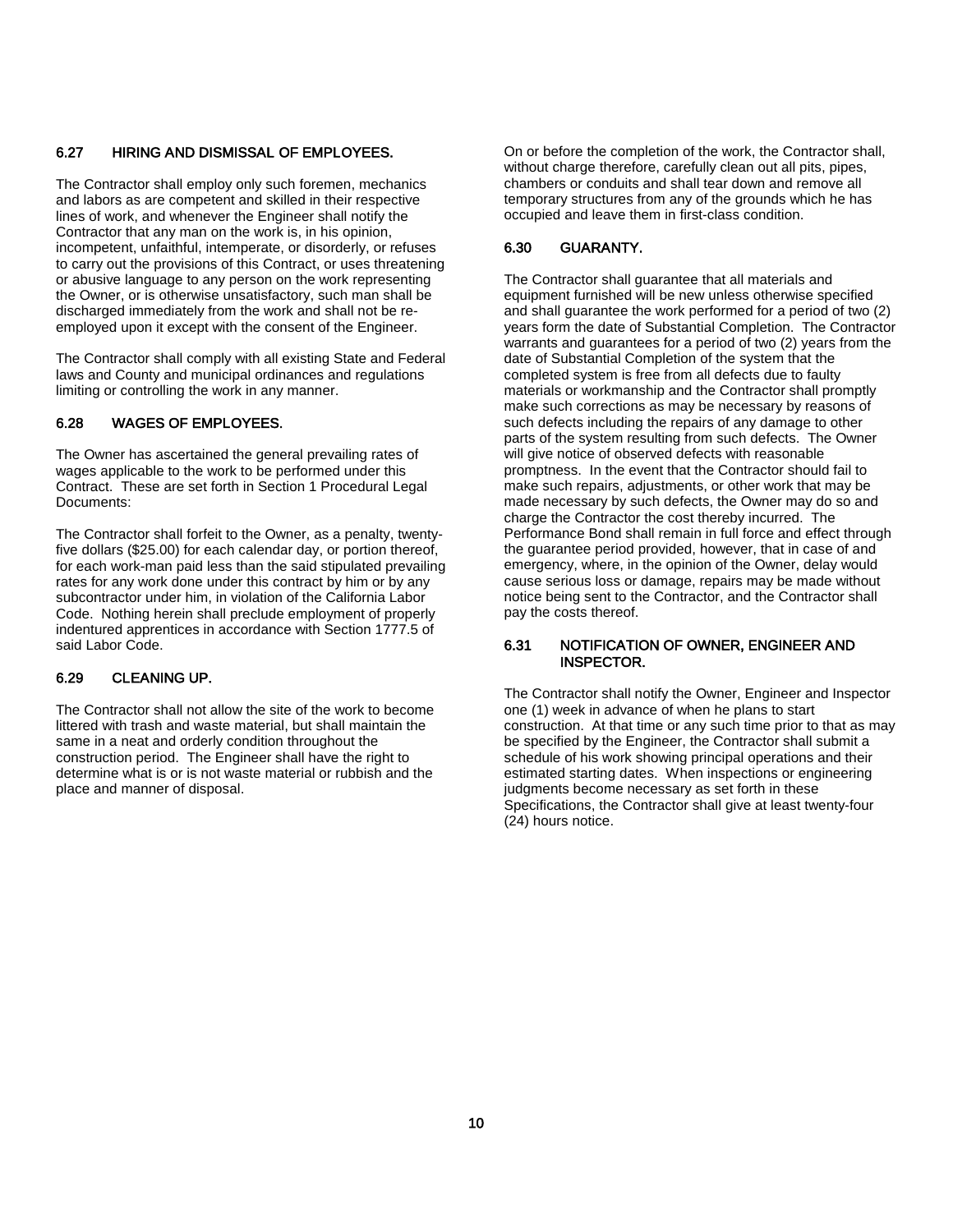#### 6.32 SAFETY.

In accordance with generally accepted construction practices, the Contractor will be solely and completely responsible for conditions of the job site, including safety of all persons and property during performance of the work. This requirement will apply continuously and not be limited to normal working hours.

The duty of the Engineer to conduct construction review of the Contractor's performance is not intended to include review of the adequacy of the Contractor's safety measures, in, on, or near the construction site.

#### 6.33 PRECONSTRUCTION CONFERENCE.

A pre-construction conference shall be held prior to the commencement of construction of the work herein defined and all understandings, interpretations and agreements reached at said conference shall be reduced to writing by the Engineer and mailed to all parties attending said pre-construction conference. The understanding, interpretations and agreements set forth herein shall hereinafter be considered as a part of the Contract Documents.

#### 7.0 RESPONSIBILITIES AND RIGHTS OF THE OWNER.

#### 7.1 SPECIAL DISTRICTS DEPARTMENT.

The Special Districts Department shall mean the representative agency of the Owner and shall represent the Owner within the provisions of these specifications.

#### 7.2 AUTHORITY OF THE ENGINEER.

All work done under this Contract shall be done in a workmanlike manner and shall be performed to the reasonable satisfaction of the Engineer, who shall have general supervision of all work included hereunder. To prevent disputes and litigation, the Engineer shall in all cases determine the amount, quality, acceptability, and fitness of the several kinds of work and materials which are to be paid for under this Contract; and shall decide all questions relative to the true construction, meaning, and intent of the Specifications and Drawings; shall decide all questions which may arise relative to the classifications and measurements of quantities and materials and the fulfillment of this Contract; and shall have the power to reject or condemn all work or materials which does not conform to the terms of this Contract. His estimate and decision in all matters shall be a condition precedent to the right of the Contractor to receive, demand, or claim any money or other compensation under this agreement and a condition precedent to any liability on the part of the Owner to the Contractor on account of this Contract. Whenever the Engineer shall be unable to act, in consequence of absence or other cause, then such engineer as the Engineer or Owner shall designate, shall perform any and all of the duties and be vested with any or all of the

powers herein given to the Engineer. Decision of the Engineer as provided herein shall be set forth in writing with copies to Contractor and Owner.

The Engineer shall have no power to waive the obligation of the Contract for the performance of work and/or furnishing by the Contractor of the equipment and/or material conforming to the Special Conditions, General Conditions and Drawings.

#### 7.3 INSPECTION.

The Engineer and his representative shall at all times have access to the work whenever it is in preparation or progress, and the Contractor shall provide proper facilities for such access and for inspection.

If the Specifications, the Engineer's instructions, laws, ordinances, or any public authority require any work to be specially tested or approved, the Contractor shall give the Engineer timely notice of its readiness for inspection, and if the inspection is by another authority than the Engineer, of the date fixed for such inspection. Inspections by the Engineer shall be promptly made, and where practicable, at the source of supply. If any work should be covered up without approval or consent of the Engineer, it must, if required by the Engineer, be uncovered for examination and be properly restored at the Contractor's expense.

Re-examination of any work may be ordered by the Engineer, and, if so ordered, the work must be uncovered by the Contractor. If such work is found to be in accordance with Contract Documents, the Contractor shall pay such costs.

Properly authorized and accredited inspectors shall be considered to be the representatives of the Engineer limited to the duties and powers entrusted to them. It will be their duty to inspect material and workmanship of those portions of the work to which they are assigned, either individually or collectively, under instructions of the Engineer and to report any and all deviations form the Drawings, Specifications, and other Contract Provisions which may come to their notice. Any inspector may be considered to have the right to order the work entrusted to his supervision stopped, if in his opinion such action becomes necessary, until the Engineer is notified and has determined and ordered that the work may proceed in due fulfillment of all Contract requirements.

In accordance with generally accepted construction practices, the Contractor will be solely and completely responsible for conditions of the job site, including safety of all persons and property during performance of the work. This requirement will apply continuously and not be limited to normal working hours.

The duty of the Engineer to conduct construction review of the Contractor's performance is not intended to include review of the adequacy of the Contractor's safety measures, in, on or near the construction site.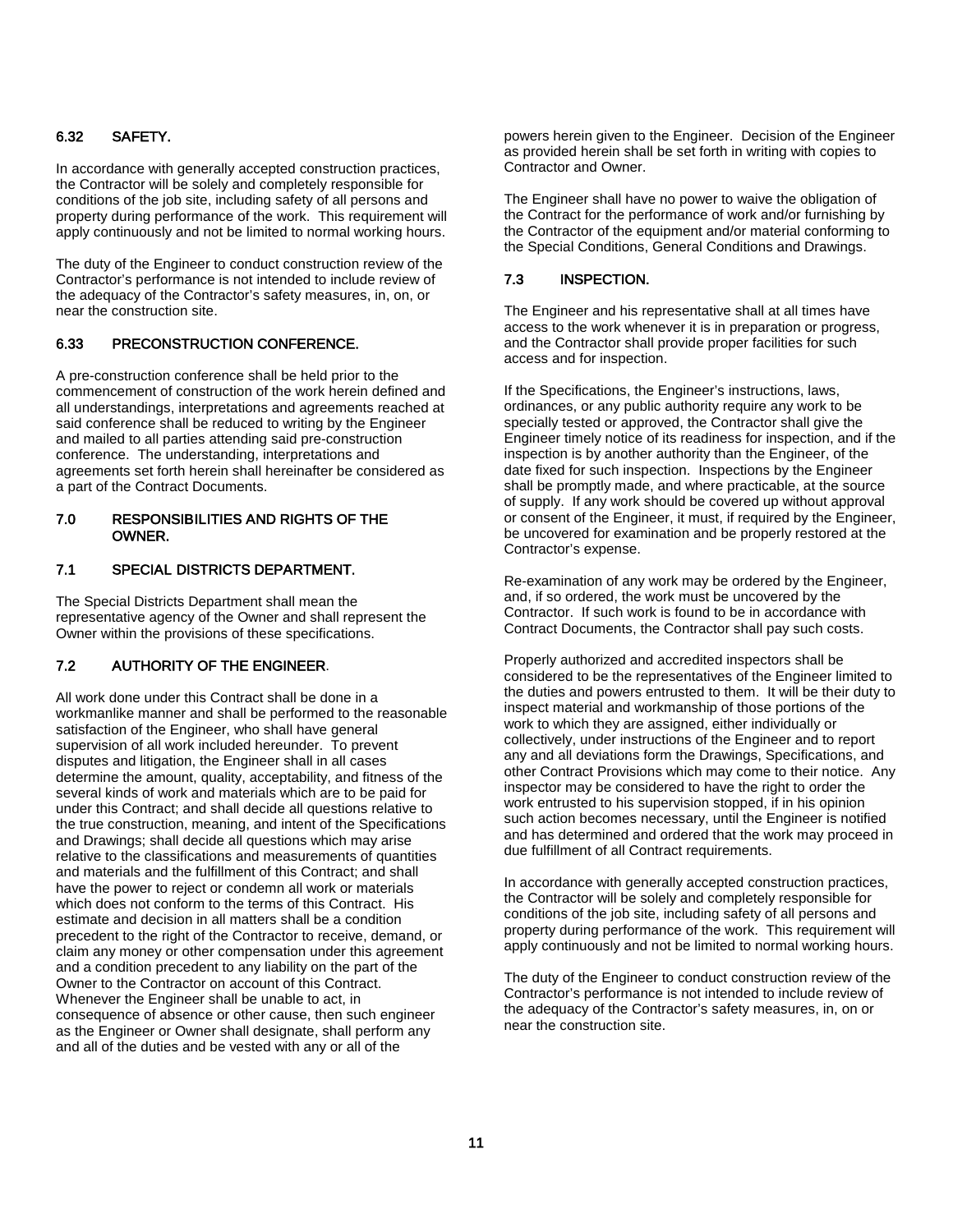### 7.4 SURVEYS.

Unless otherwise specified, the Owner will furnish all land surveys and establish all base lines for locating the principal component parts of the work together with a suitable number of bench marks adjacent to the work. From the information provided by the Owner, the Contractor shall develop and make all detail surveys needed for construction such as slope stakes, batter boards, stakes for pile locations and other working points, lines and elevations. In the case of sewer and water lines to be laid on grade, the Owner will furnish an offset grade line and cut sheets.

#### 7.5 RIGHTS OF WAY.

The Owner will provide all rights of way and easements in or beneath which pipes and other structures will be constructed by the Contractor under this Contract.

#### 7.6 RETENTION OF IMPERFECT WORK.

If any portion of the work done or material furnished under this Contract shall prove defective and not in accordance with the Specifications and Drawings, and if the imperfection in the same shall not be of sufficient magnitude or importance to make the work dangerous or undesirable, the Engineer shall have the right and authority to retain such work, with the written approval of the Owner, instead of requiring the imperfect work to be removed and reconstructed; but he shall then make deductions therefore in the payments due or to become due the Contractor as may be just and reasonable.

#### 7.7 CHANGES IN THE WORK.

Refer to Section 10.7.

#### 7.8 ADDITIONAL DRAWINGS BY OWNER.

The Drawings made as part of this Contract at the time of its execution are intended to be fairly comprehensive and to indicate in more or less detail the scope of the work. In addition to these Drawings, however, the Engineer will furnish such additional drawings from time to time during the progress of the work as are necessary to make clear or to define in greater detail the intent of the Specifications and Contract Drawings, and the Contractor shall make his work conform to all such drawings.

#### 7.9 ADDITIONAL AND EMERGENCY PROTECTION.

Whenever, in the opinion of the Engineer, the Contractor has not taken sufficient precautions for the safety of the public or the protection of the works to be constructed under this Contract, or of adjacent structures or property which may be injured by the progresses of construction on account of such neglect; and whenever, in the opinion of the Engineer, an emergency shall arise and immediate action shall be considered necessary in order to protect pubic or private, personal or property interest, then and in that event, the Engineer, with or without notice to the Contractor, may provide suitable protection to the said interests by causing such work to be done and such material to be furnished as shall provide such protection as the Engineer may consider necessary and adequate.

The cost and expense of such work and materials so furnished shall be borne by the Contractor and if the same shall not be paid on presentation of the bills therefore, then such costs shall be deducted from any amounts due or to become due the Contractor.

The performance of such emergency work under the direction of the Engineer shall in no way relieve the Contractor from any damages which may occur during or after such precaution has been taken by the Engineer.

#### 7.10 SUSPENSION OF CONTRACT.

(a) If the equipment and/or material to be furnished or the work to be performed by the Contractor under the Contract shall be abandoned by the Contractor, or if the Contractor shall make a general assignment for the benefit of his creditors or be adjudicated a bankrupt, or if a Receiver of his property or business be appointed by a court of competent jurisdiction, or if his Contract shall be assigned by him otherwise than hereinabove specified, or if, at any time, the Owner or Engineer shall be of the opinion that the performance of the Contract is unnecessarily or unreasonably delayed, or that the Contractor is willfully violating any of the conditions or covenants of the Contract, or of the Specifications, or is executing the same in bad faith or not in accordance with the terms thereof, or if the terms of the Contract be not fully completed within the time named in the Contract for its completion or within the time to which the completion of the Contract may have been extended, as hereinabove provided, the Engineer acting in behalf of the Owner may, by written notice, instruct the Contractor to suspend the operation of all or any part of the Contract, and the Contractor shall do so and shall resume the same only upon written instruction by the Engineer.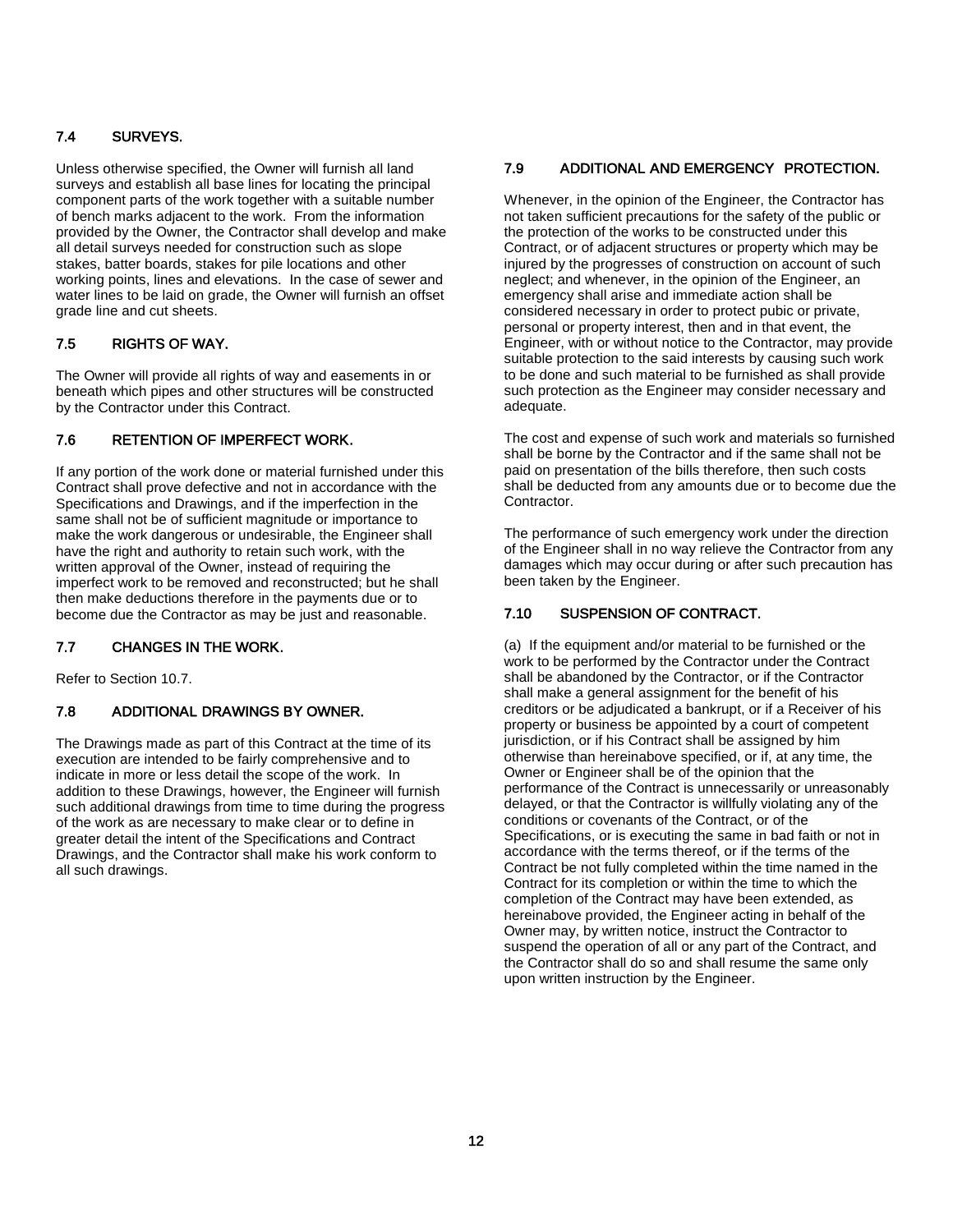(b) Upon such suspension of the Contract, the Owner may procure the equipment and/or materials, and/or performance of the work necessary to fulfill the contract requirements in such manner as it may deem proper. In so doing, the Owner may take possession of and use any of the materials, plant, tools, equipment, supplies, and property of every kind which may be provided by the Contractor upon the Owner's property for the purposes of his work. The Owner may procure other equipment and/or materials and provide labor for the completion of the same, or contract therefore, and charge the expense of completion by either method to the Contractor.

These charges shall be deducted from such moneys as may be due or may at any time hereafter become due the Contractor under and by virtue of this Contract or any part thereof. In case such expense shall exceed the amount which would have been due the Contractor under the Contract if the same had been completed by him, the Contractor shall pay the amount of such excess to the Owner; and in case such expense shall be less than the amount which would have been payable under this Contract if the same had been completed by the Contractor, he shall have no claim to the difference, except to the extent as may be necessary, in the opinion of the Engineer, to reimburse the Contractor or the Contractor's sureties for any expense properly incurred for plant, camp, equipment, materials, supplies, and labor devoted to the prosecution of the work of which the Owner shall have received the benefits and which shall not have been otherwise paid for by the Owner. In computing such expense so far as it shall relate to plant and equipment taken over by the Owner, and the salvage value of such plant and equipment at completion of the work shall be deducted from the depreciated value thereof at the time taken over by the Owner, and the difference shall be considered as an expense. Evidence of such expense, satisfactory to the Engineer, shall be required, and all necessary estimates and appraisements shall be made by him. When any particular part of the work is performed by the Owner, by contract or otherwise, under the provisions of this section, the Contractor shall continue the remainder of the

work in conformity with the terms of his Contract and in such manner as in nowise to hinder or interfere with the persons or workmen employed, as above provided, by the Owner, by contract or otherwise, to do any part of the work or to complete the same under the provisions of this section.

(c) To determine if there has been such noncompliance with the Contract as to warrant its suspension or the procurement of the material elsewhere by the Owner as herein provided, the decision of the Engineer shall be final. Suspension of the Contract of any portion thereof shall operate only to terminate the right of the Contractor to proceed with the furnishing of equipment and/or material, or performing the work covered by the Contract or the suspended portions thereof. All other stipulations of the Contract, shall be and remain in full force and effect after such suspension and until the Contract shall have been completed and final payment or final adjustment of accounts made.

#### 7.11 ADDITIONAL SURETY.

If, during the continuance of the Contract, any of the sureties upon the performance bond, in the opinion of the Engineer, are or become insufficient, the Engineer may require additional sufficient sureties, which the Contractor shall furnish to the satisfaction of the Engineer within fifteen (15) days after notice, and in default thereof the Contract may be suspended with the same force and effect as provided in the above section.

#### 7.12 USE OF COMPLETED PORTIONS.

The owner shall have the right to take possession of and use any completed or partially completed portions of the work, notwithstanding the time for completing the entire work or such portions as may not have expired; but such taking possession and use shall not be deemed an acceptance of the work not completed in accordance with the Contract Documents.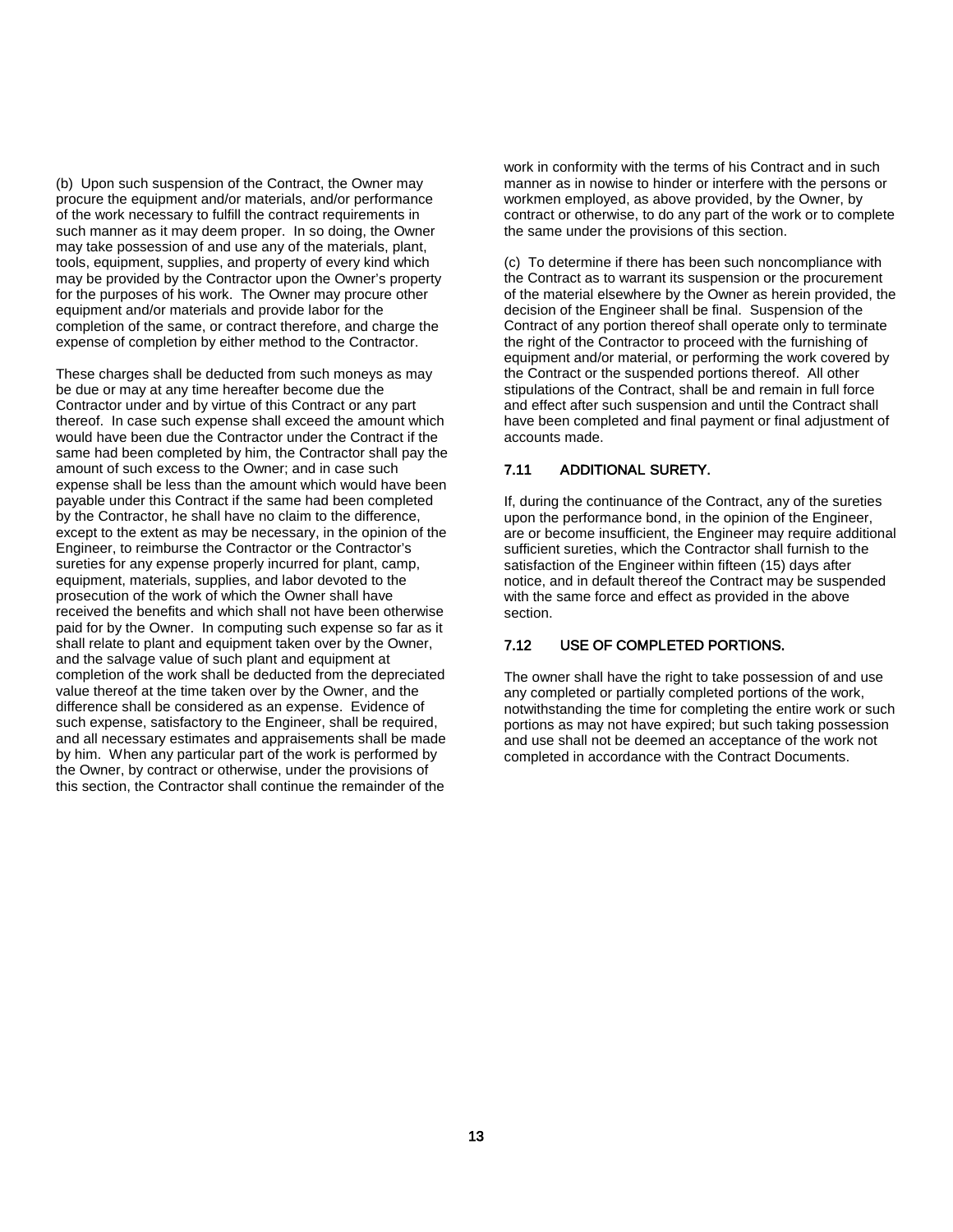#### 8.0 WORKMANSHIP, MATERIALS AND EQUIPMENT.

#### 8.1 GENERAL QUALITY.

Materials and equipment shall be new and of a quality equal to that specified or approved. Mechanical or electrical equipment shall be the products of manufacturers of established good reputations regularly engaged in the fabrication of such equipment. Unless otherwise noted, any equipment offered shall be current modifications which have been in successful regular operation under comparable conditions for a period of at least two (2) years. This time requirement, however, does not apply to minor details not to thoroughly demonstrated improvements in design of in material of construction. Work shall be done and completed in a thorough and workmanlike manner.

#### 8.2 QUALITY IN ABSENCE OF DETAILED SPECIFICATIONS.

Whenever under this Contract it is provided that the Contractor shall furnish materials or manufactured articles or shall do work for which no detailed specifications are set forth, the materials or manufactured articles shall be of the best grade in quality and workmanship obtainable in the market from firms of established good reputation, or if not ordinarily carried in stock, shall conform to the usual standards for first-class materials or articles of the kind required, with due consideration of the use to which they are to be put. In general, the work performed shall be in full conformity and harmony with the intent to secure the best standard of construction and equipment of the work as a whole or in part.

#### 8.3 MATERIALS AND EQUIPMENT SPECIFIED BY NAME.

Whenever any material or equipment is indicated or specified by patent or proprietary name or by the name of the manufacturer, such specification shall be considered as followed by the words, "or approved equal." The Contractor may offer any material or equipment which shall be equal in every respect to that specified provided, however, that written approval first is obtained from the Engineer.

#### 8.4 SOURCE OF MATERIALS.

Only unmanufactured materials produced in the United States, and only manufactured materials made in the United States substantially all from material produced in the United States, shall be employed in the performance of this Contract, in accordance with the provisions of Section 4300 through 4305 and of Section 4330 through 4334 (Articles 1 and 2, Chapter 4, Division 5) of the Government Code of the State of California and any acts amendatory thereof except to the extent, if any, that such provisions may be superseded by any law or treaty of the United States.

#### 8.5 STORAGE OF MATERIALS.

Materials shall be so stored as to insure the preservation of their quality and fitness for the work. They shall be so located and disposed that prompt and proper inspection thereof may be made.

#### 8.6 DRAWINGS, SAMPLES AND TESTS.

As soon as possible after execution of the Contract, the Contractor shall submit to the Engineer, in sextuple, sufficient information including, if necessary, assembly and detail drawings to demonstrate fully that the equipment and materials to be furnished comply with the provisions and intent of the Specifications and Drawings. If the information thus submitted indicates the equipment or material is acceptable, the Engineer will return three (3) copies stamped with his approval; otherwise one copy will be returned with an explanation of why the equipment or material is unsatisfactory. The Contractor shall have no claim for damages or extension of time on account of any delay due to the revision of drawings or rejection of material. Fabrication or other work performed in advance of approval shall be done entirely at the Contractor's risk. After approval of equipment or material, the Contractor shall not deviate in any way from the design and Specifications given, without the written notice by the Engineer.

When requested by the Engineer, sample of test specimens of the materials to be used or offered for use in connection with the work shall be prepared at the expense of the Contractor and furnished by him in such quantities and sizes as may be required for proper examinations and tests, with all freight charges prepaid and with information as to their sources.

All samples shall be submitted before shipment and in ample time to permit the making of proper tests, analysis, or examination before the time at which it is desired to incorporate the material into the work. All tests of materials furnished by the contractor shall be made by the Engineer in accordance with recognized standard practice. No material shall be used in the work unless or until it has been approved by the Engineer. Samples will be secured and tested whenever necessary to determine the quality of the material.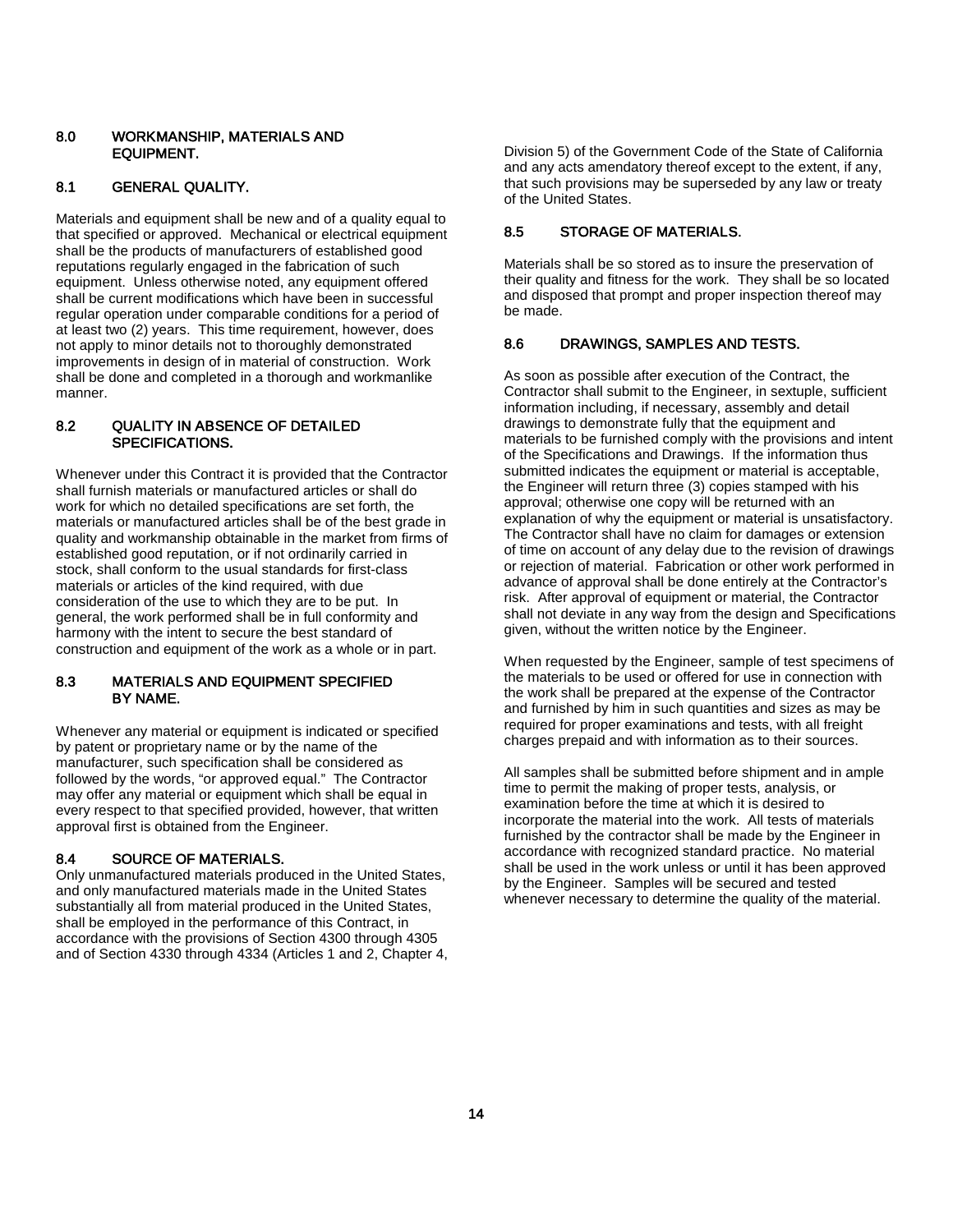#### 8.7 OPERATING AND MAINTENANCE INSTRUCTIONS.

Before final acceptance of the work, the Contractor shall deliver to the Engineer suitable operating instructions covering each piece of equipment assembly. Instructions shall be bound together with suitable cover and furnished in triplicate.

#### 8.8 FIELD TESTS, ADJUSTMENTS AND OPERATIONS.

After the work is completed, the Contractor, as necessary shall arrange during the succeeding thirty (30) day period for the presence of the manufactures of all the various pieces of equipment and parts of installation, or other qualified persons. The Contractor shall make such changes, adjustments, or replacements of equipment as may be required to make the same comply with the Specifications, or to replace any defective parts or material.

#### 8.9 COMPLIANCE WITH STATE SAFETY CODE.

All necessary machinery guards, railings and other protective devices shall be provided as specified by the State Division of Industrial Safety.

#### 8.10 EQUIPMENT AND METHODS.

The work under this Contract shall be prosecuted with all materials, tools, machinery, apparatus, and labor and by such methods as are necessary to complete execution of everything described, shown or reasonably implied. If at any time before the beginning or during the progress of the work, any part of the Contractor's plant, or equipment or any of his methods of execution of the work, appear to the Engineer to be unsafe, inefficient or inadequate to insure the required quality or rate of progress of the work, he may order the Contractor to increase or improve his facilities or methods, and the Contractor shall comply promptly with such orders; but neither compliance with such orders nor failure of the Engineer to issue such orders shall relieve the Contractor from his obligation to secure the degree of safety, the quality of the work, and the rate or progress required of the Contractor. The Contractor alone shall be responsible for the safety, adequacy, and efficiency of his plant, equipment and methods.

#### 9.0 COMPLETION DATE, TIME EXTENSIONS, DELAYS.

### 9.1 TIME OF COMPLETION.

Unless otherwise provided in this Contract, the Contractor shall commence construction of the work within ten (10) days after the Owner's written Notice to Proceed and shall complete the same within the time specified in the Proposal, it being expressly understood and agreed that the time of beginning, rate of progress and time of completion of the work are essential conditions under this Contract.

No material shall be delivered and no on-site work shall be commenced under the Contract until the Contractor has been given such written notice. It is understood and agreed by the Contractor that his performance hereunder must be coordinated by the Owner with other work in progress in the immediate vicinity, that unavoidable delays may occur and that the time schedules set forth on the bidding documents shall be subject to adjustment by the Owner, all at no additional cost to the Owner.

#### 9.2 AVOIDABLE DELAYS.

Avoidable delays in the prosecution or completion of the work shall include all delays which might have been avoided by the exercise of care, prudence, foresight, and diligence on the part of the Contractor.

Delays in the prosecution of parts of the work, which may in themselves be unavoidable but do not necessarily prevent or delay the prosecution of other parts of the work nor the completion of the whole work within the time herein specified, reasonable loss of time resulting from the necessity of submitting plans to the Engineer for approval and from the making of surveys, measurements, and inspections, and such interruptions of the work on account of reasonable interference of the other contractors employed by the Owner, which do not necessarily prevent the completion of the whole work within the time herein specified, will be considered by the Owner as avoidable delays within the meaning of this Contract.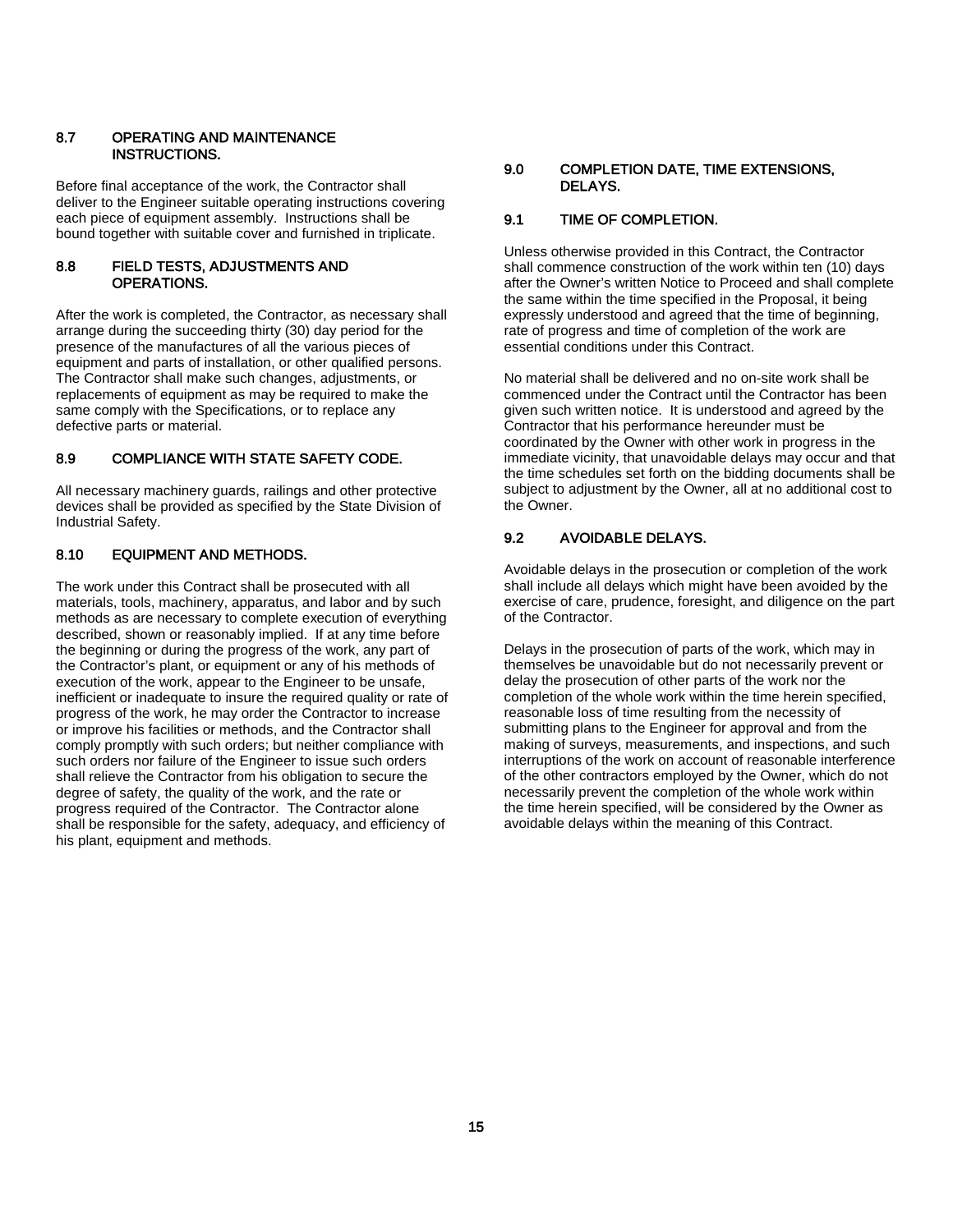#### 9.3 UNAVOIDABLE DELAYS.

Unavoidable delays in the prosecution or completion of the work under this contract shall include all delays which may result from or are caused by acts of God or of the public enemy, fire, floods, epidemics, quarantine restrictions, strikes, labor disputes, shortages of materials and freight embargoes. Orders issued by the Owner changing the amount of work to be done, the quality of material to be furnished or the manner in which the work is to be prosecuted, and the unforeseen delays in the completion of the work of other contractors under contract with the Owner will be considered unavoidable delays, so far as they necessarily interfere with the Contractor's completion of the whole of the work. Delays due to extreme weather conditions will be regarded as unavoidable delays.

#### 9.4 NOTICE OF DELAYS.

Whenever the contractor foresees any delay in the prosecution of the work, and in any event within fifteen (15) days of the occurrence of any delay which the Contractor regards as unavoidable, he shall notify the Engineer in writing of the probability of the occurrence of such delay and its occurrence or continuance of the delay or, if this cannot be considered unavoidable or avoidable, how long it continues, and to what extent the prosecution and completion of the work are to be delayed thereby.

After the completion of any part or the whole of the work, the Engineer, in estimating the amount due the Contractor will assume that any and all delays which have occurred in its prosecution and completion have been avoidable delays, except such delays as shall have been called to the attention of the Engineer at the time of their occurrence and found by him to have been unavoidable. The Contractor will make no claims that any delay not called to the attention of the Engineer at the time of its occurrence has been an unavoidable delay. The Engineer shall ascertain the facts and the extent of the delay and his findings thereon shall be final and conclusive.

#### 9.5 EXTENSION OF TIME.

Should any delays occur which the Engineer may consider unavoidable, as herein defined, the Contractor shall, pursuant to his application, be allowed an extension of time, beyond the time herein set forth, proportional to said delay shall not be enforced against the Contractor by the Owner during an extension of time granted because of unavoidable delay or delays.

#### 9.6 UNFAVORABLE WEATHER AND OTHER CONDITIONS.

During unfavorable weather and other conditions, the Contractor shall pursue only such portions of the work as shall not be damaged thereby. No portions of the work whose satisfactory quality of efficiency will be affected by any unfavorable conditions shall be constructed while these conditions exist unless, by special means or precautions approved by the Engineer, the Contractor shall be able to overcome them.

#### 9.7 SATURDAY, SUNDAY, HOLIDAY AND NIGHT WORK.

No work shall be done between the hours of 7:00 p.m. and 6:00 a.m. nor on Saturdays, Sundays or legal holidays except such work as is necessary for the proper care and protection of the work already performed, or except in case of emergency, and in any case only with the written notice of the Engineer.

#### 9.8 HOURS OF LABOR.

Eight (8) hours of labor shall constitute a legal day's work, and the Contractor or any subcontractor shall not require or permit more than eight (8) hours of labor in a day, or forty (40) hours per week from any person employed by him in the performance of the work under this Contract. The Contractor shall forfeit to the Owner, as a penalty, the sum of twenty-five dollars (\$25.00) for each workman employed in the execution of the Contract by him or by any subcontractor, for each calendar day during which such laborer, workman, or mechanic is required or permitted to labor more than eight (8) hours in violation of the provisions of Section 1810 to 1816, inclusive (Article 3, Chapter 1, Part 7, Division 2) of the Labor Code of California and any acts amendatory thereof.

#### 9.9 PENALTY CLAUSE.

Pursuant to the provisions of Government Code Section 53067.85 in case all the work called for under the Contract in all parts and requirements is not finished or completed within the number of calendar days as set forth in the proposals, the Contractor shall forfeit and pay to the Owner a specified sum of money, to be deducted from any payments due or to become due to the Contractor. A prearranged conference prior to award of the Contract will be held to fix the amount of this penalty.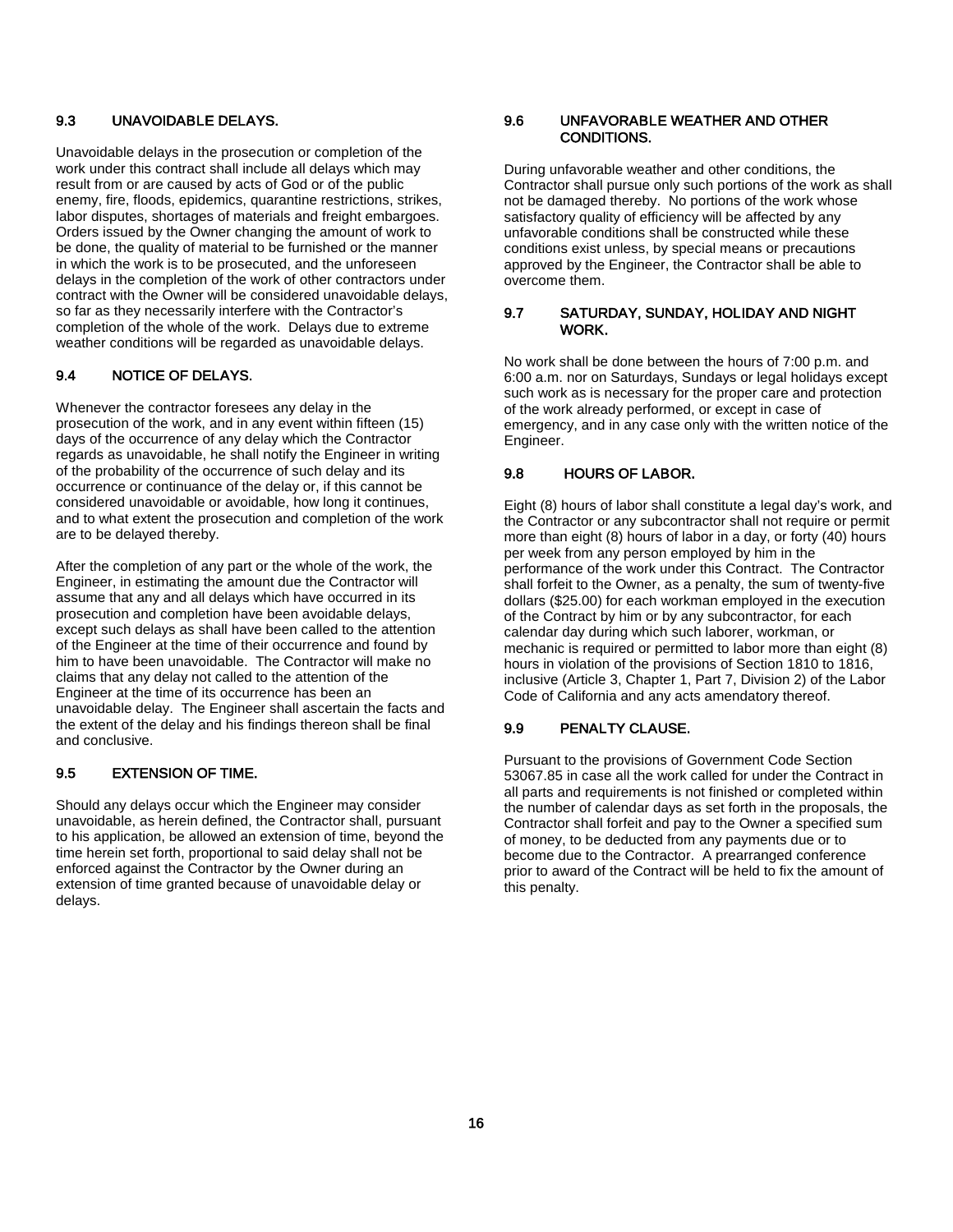It is further agreed that in case the work called for under the Contract is not finished and completed in all parts and requirements within the number of calendar days specified, the Board of Supervisors shall have the right to increase the number of calendar days or not, as they may deem best to serve the interest of the Owner, and if they decide to increase the said number of calendar days, they shall further have the right to charge to the Contractor, his heirs, assigns or sureties or to deduct from the final payment for the work all or any part, as they may deem proper of the actual cost of engineering, inspection, superintendence, and other overhead expenses which are directly chargeable to the Contract and which accrue during the period of such extension, except that cost of final surveys and preparation of final estimate shall not be included in such charges. If the Board elects to grant the extension of the time under this paragraph, the penalty clause as above set forth will not apply to the time as granted in the time extension.

#### 10.0 PAYMENT

#### 10.1 CERTIFICATION BY ENGINEER.

All payments under this Contract shall be made upon the presentation of certificates in writing from the Engineer and shall show that the work covered by the payments has been done and the payments therefore are due in accordance with this Contract.

#### 10.2 PROGRESS ESTIMATES AND PAYMENTS.

The engineer shall, within the first ten (10) days of each month, make an estimate of the value of the work performed in accordance with this contract during the previous calendar month.

The first estimate shall be of the value of the work done and of materials, proposed and suitable for permanent incorporation in the work, delivered and suitably and safely stored at the site of the work since performance of this Contract, and every subsequent estimate, except the final estimate, shall be of the value of the work done and materials delivered and suitably stored at the site of the work since the last preceding estimate was made: provided, however that should the Contractor fail to adhere to the program of completion fixed in this contract, the

Engineer shall deduct from the next and all subsequent estimates the full calculated accruing amount of liquidated damages to the date of said estimate, until such time as the compliance with the program has been restored: and provided that materials so delivered and estimated shall not be removed from the site of the work prior to its completion without the written consent of the Engineer.

The estimates shall be signed by the Engineer and after approval, the Owner shall pay or cause to be paid to the Contractor in the manner provided by law, an amount equal to ninety percent (90%) of the estimated value of the work performed and of the value of the materials furnished and delivered and unused, such materials to be those which are proposed and suitable for permanent incorporation in the work.

Progress payments will be processed and payment made within thirty (30) days of receipt by the Owner of a satisfactory progress payment request.

The Owner may at any time refuse progress payments until satisfactory labor, material and lien releases have been signed by laborers, subcontractors and material men and delivered to the Engineer.

#### 10.3 ACCEPTANCE.

The Owner by written notice will accept the work when the whole shall have been completed satisfactorily, as determined by the Engineer. The Contractor shall notify the Engineer by written notice, of the completion of the work, whereupon the Engineer shall promptly, by personal inspection, satisfy himself as to the actual completion of the work in accordance with the terms of the Contract, and shall thereupon recommend acceptance to the Owner.

Neither the acceptance by the Owner or its Engineer or any of its employees, nor any order, measurements, or certificates by the Engineer, nor any payment of money by the Owner or any of its offices, nor any payment for or acceptance of the whole or any part of the work by the Engineer or the Owner, nor any extension of time, nor any possession taken by the Owner or its employees shall operate as a waiver of any power herein provided; nor shall any waiver of any breach of this Contract be held to be a waiver of any other subsequent breach.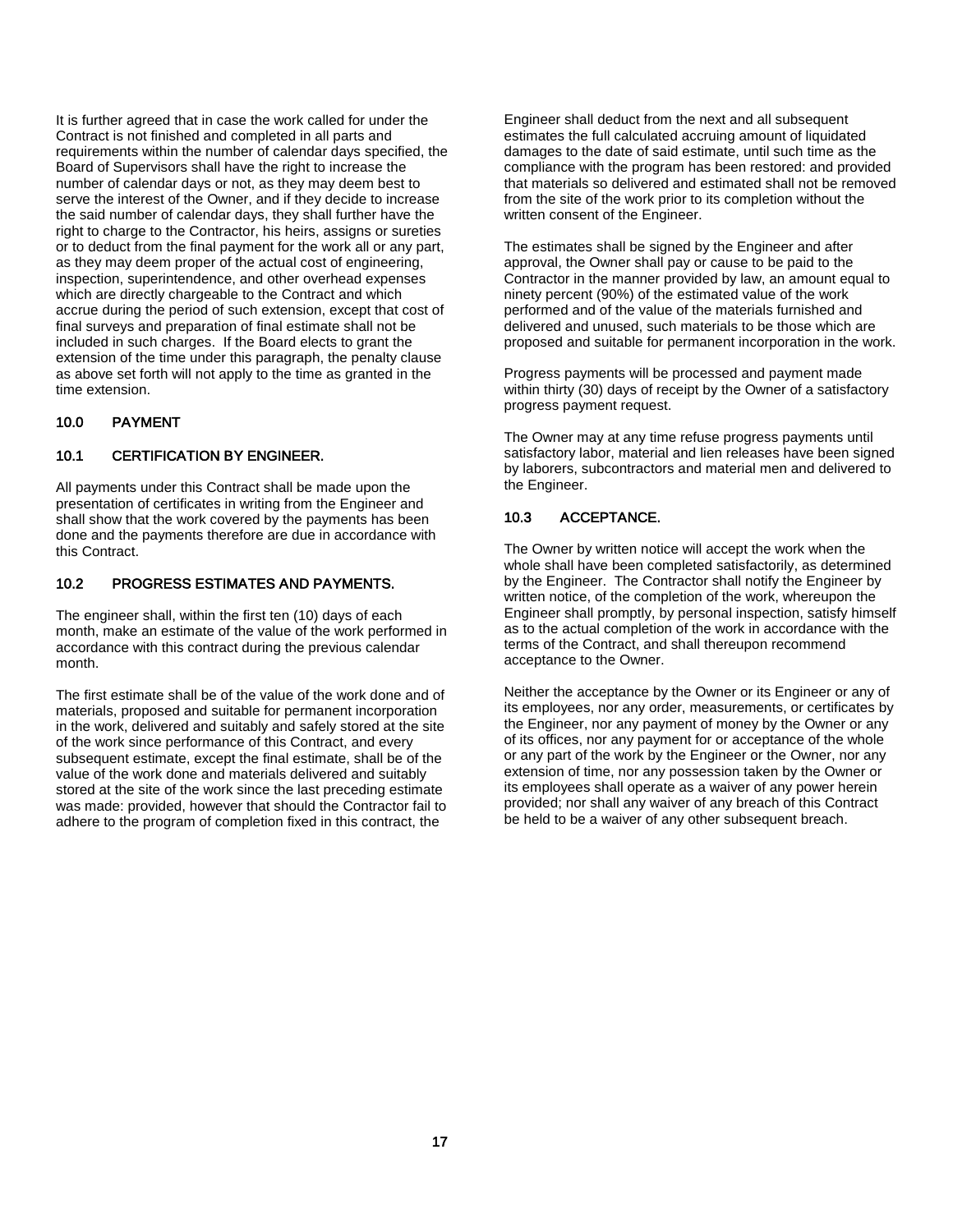#### 10.4 FINAL PAYMENT TERMINATES OWNER'S **LIABILITY**

No claim shall be made or be filed and neither the Owner nor any employee of the Owner nor any of its agents shall be liable or held to pay any money, except as specifically provided in the Contract. The acceptance by the Contractor of the final payment aforesaid shall operate as, and shall be a release to the Owner, the Board of Supervisors, and each member of the Board and their agents, from all claim by and liability to the Contractor for any act or neglect of the Owner or of any person relating to or affecting the work, except the claim against the Owner for the remainder, if any there be, of the amounts kept or retained as provided in the section herein involving unpaid claims.

#### 10.5 FINAL ESTIMATE AND PAYMENT.

The Engineer shall, as soon as practicable after the final acceptance of the work done under this Contract, make a final estimate of the amount of work done there under and the value thereof.

Such final estimate shall be signed by the Engineer, and after approval, the Owner shall pay or cause to be paid the Contractor in the manner provided by law, the entire sum so found to be due hereunder, after deducting there from all previous payments and such other lawful amounts as the terms of this Contract prescribe.

In no case will final payment be made in less than thirty-five (35) days after the completion of the work and its acceptance by the Owner.

The final payment may be deferred until satisfactory labor, materials and lien releases have been delivered by Contractor to the Engineer.

#### 10.6 DELAYED PAYMENTS.

Should any payment due the Contractor or any estimate be delayed through default of the Owner beyond the time stipulated, such delay shall not constitute a breach of Contract or be the basis for a claim for damages.

#### 10.7 CHANGES IN WORK.

The owner reserves the right to make such alteration, deviations, additions to, or omissions from the Plans and Specifications, including the right to increase or decrease the quantity of any item or portion of the work or to omit any item or portion of the work, as may be deemed by the Engineer to be necessary or advisable and to require such extra work as may be determined by the Engineer to be required for the proper completion or construction of the whole work contemplated.

Any such changes will be set forth in a Contract Change Order which will specify, in addition to the work to be done in connection with the change made, adjustment of Contract time, if any and the basis of compensation for such work. A Contract Change Order will not become effective until approved by the Owner and Engineer.

Should the Contractor disagree with any terms or conditions set forth in an approved Contract Change Order which he has not executed, he shall submit a written notice to the Engineer within fifteen (15) days after the receipt of such approved Contract Change Order. The notice shall state the points of disagreement, and, if possible, the Contract specification references, quantities, and costs involved. If a written notice is not submitted, payment will be made as set forth in the approved Contract Change Order and such payment shall constitute full compensation for all work included therein or required thereby.

#### 10.8 EXTRA WORK.

New and unforeseen work will be classed as extra work when it is determined by the Engineer that such work is not covered by any of the various items, except that changes of lump-sum items shall be considered extra work. In the event portions of such work are determined by the Engineer to be covered by some of the various items for which there is a bid price or combinations of such items, the remaining portion of such work will be classed as extra work. The Contractor shall do such extra work and furnish labor, material and equipment there for upon receipt of an approved Contract Change Order or other written order of the Engineer. He shall not be entitled to payment for such extra work.

#### 10.9 INCREASE, DECREASE, AND ELIMINATION OF CONTRACT ITEMS.

When changes increase or decrease estimated pay quantities of any item of work by twenty-five percent (25%) or less, payment will be made for the quantity of work of said item performed at the Contract unit price there for and no additional adjustment compensation will be allowed. Should the total pay quantity of any item of work required under the Contract exceed the Engineer's Estimate there for by more than twentyfive (25%), work in excess of one hundred and twenty-five percent (125%) of such Estimate shall be paid for on the basis of force-account of by adjusting the Contract unit price at the option of the Engineer.

Should the total pay quantity of any item of work required under the Contract be less than seventy-five percent (75%) of the Engineer's Estimate there for, the quantity of said item performed will be paid for by adjusting the Contract unit price or on the basis of force-account at the option of the Engineer.

Should any Contract item of work be eliminated in its entirety, no compensation will be made in any case for loss of anticipated profits.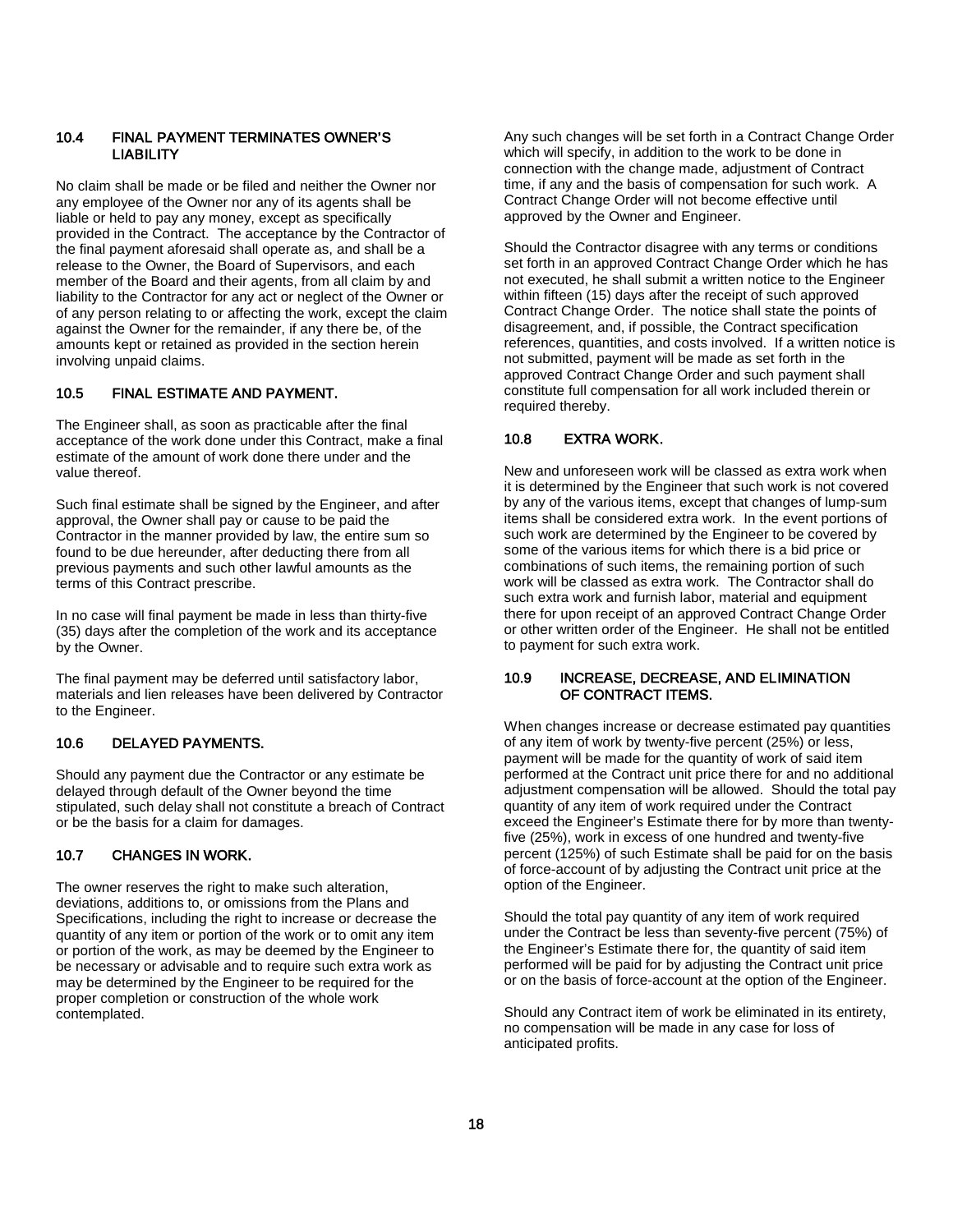#### 10.10 PAYMENT FOR EXTRA WORK.

Payment for extra work will be made by (1) force-account, or (2) agreed to by the Contractor and the Engineer (Lump Sum). When extra work in to be paid for on a force-account basis, compensation will be determined as follows:

(a) LABOR - The actual wages paid to the workmen, including foremen, used in the actual and direct performance of the work.

(b) LABOR SURCHARGE - To the actual wages will be added the cost of Workman's Compensation, insurance premiums, State Unemployment, Federal Social Security payments, health and warfare, pension, vacation and other payments made to or on behalf of the workmen.

#### (c) SUBSISTENCE AND TRAVEL ALLOWANCE-

Subsistence and travel allowance paid to such workmen as required by collective bargaining agreements.

(d) MATERIALS - Only materials furnished by the Contractor and necessarily used in the performance of the work will be paid for. The cost of such materials will be the cost to the purchaser from the supplier thereof. If the materials are obtained from a supply or source owned wholly or in part by the purchaser, payment therefore will not exceed the current wholesale price for such materials delivered to the job site.

(e) EQUIPMENT - The Contractor will be paid for the use of the equipment at established rental rates in the area. The rental rates shall include the cost of fuel; oil; lubrication; supplies; small tools; necessary attachments; repairs and maintenance of any kind; depreciation; storage; insurance; and all incidentals. Rental time will not be allowed while equipment is inoperative due to breakdown.

(f) OTHER EXPENSES AND PROFITS - Fifteen percent  $(15%)$  of the sums of items (a), (b), (c), (d), and (e), shall be considered as covering all other expenses and profits.

#### 10.11 EXTRA WORK RECORDS.

The Contractor shall maintain his records in such a manner as to provide a clear distinction between the direct costs of extra

work paid for on a force-account basis and the costs of other operations.

The Contractor shall furnish the Engineer daily report sheets of each day's work paid for on a force-account basis no later than seven (7) days following the performance of said work. The daily report sheets shall itemize the materials use and shall cover the direct cost of labor and the charges for equipment rental. The daily report sheets shall provide names or identification and classifications of workmen, the hourly rate of pay and hours worked and also the size and type of equipment and hours operated.

Material charges shall be substantiated by valid copies of vendor's invoices.

When these daily extra work reports are agreed upon and signed by both parties, they shall become the basis of payment for the work performed, but shall not preclude subsequent adjustment based on a later audit by the Owner.

The Contractor's cost records pertaining to work paid for on a force-account basis shall be open to inspection or audit by representatives of the Owner during the life of the Contract and for a period of not less than three (3) years after the date of acceptance.

#### 10.12 NOTICE OF POTENTIAL CLAIM.

The Contractor shall not be entitled to the payment of any additional compensation for any cause, including any act, or failure to act, by the Engineer, or the happening of any event, thing or occurrence, unless he shall have given the Engineer due written notice of potential claim as hereinafter specified.

The written notice of potential claim shall set forth the reasons for which the Contractor believes additional compensation will or may be due, the nature of the costs involved, and insofar as possible, the amount of potential claim. The said notice as above required must have been given to the Engineer prior to the time that the Contractor shall have performed the work giving rise to the potential claim for additional compensation, if based on an act of failure to act by the Engineer, or in all other cases within fifteen (15) days after the happening of the event, thing or occurrence giving rise to the potential claim.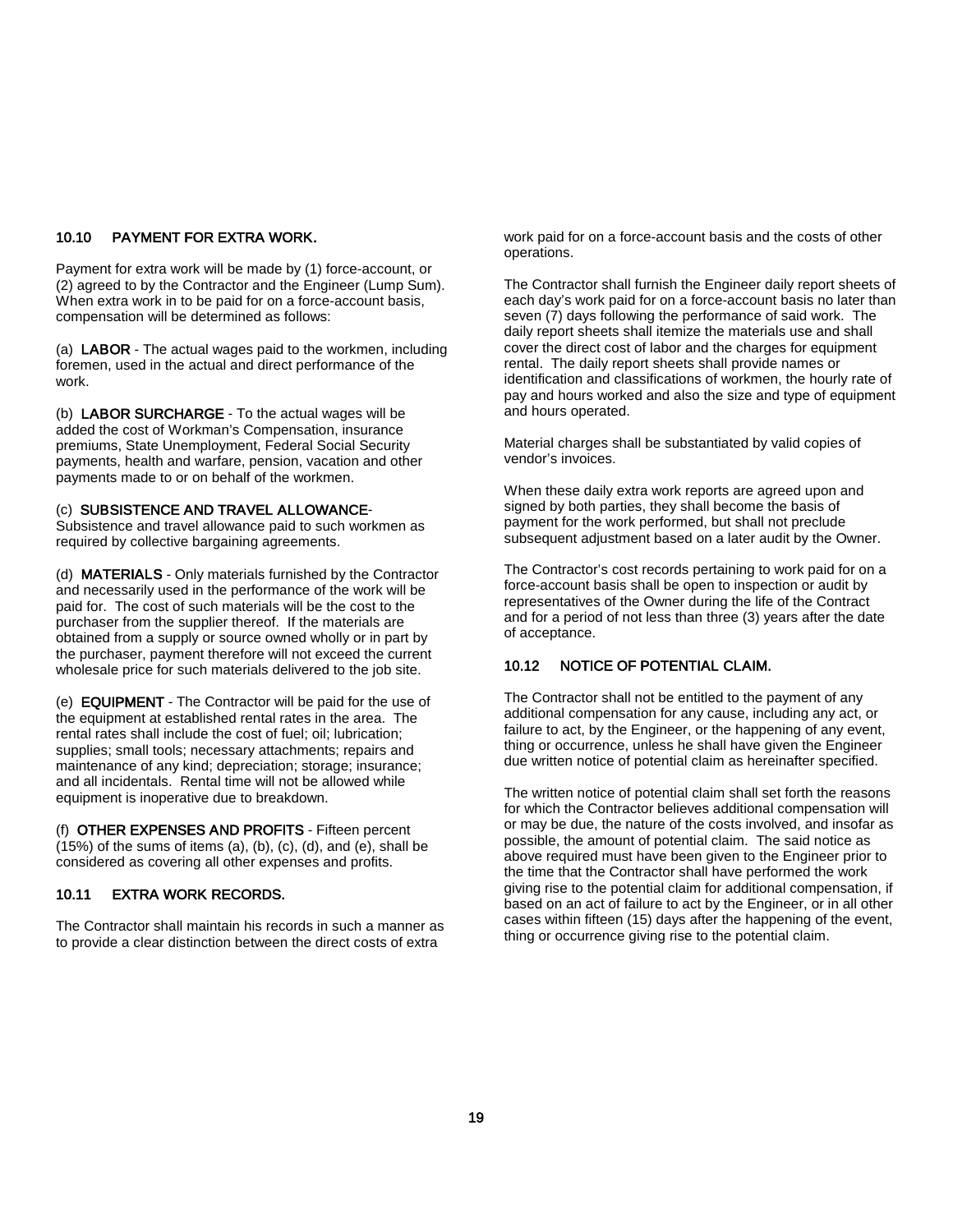When the Contractor considers that any changes ordered involve extra work, he shall immediately notify the Engineer in writing and subsequently keep him informed as to when and where extra work is to be performed and shall make claim for compensation therefore each month not later than the first day of the month following that in which the work claimed to be extra work was performed, and he shall submit records as outlined in Section 10.11 of there General Conditions.

All such claims, in the absence of an approved Contract Change Order, shall state the date of the Engineer's written order and the date of approval by the Owner authorizing the work on which the claim is made.

#### 11.0 CONFLICT.

#### 11.1 CONTROLLING CONTRACTUAL DOCUMENTS.

If there be a conflict between Contractual Drawings and the Specifications, the provisions of the Specifications shall control.

An addendum can modify any of the Contractual Documents and shall control.

#### 11.2 CONTROLLING PARTS OF THE SPECIFICATIONS.

In case of conflict between the Special Conditions and the General Conditions or between the Special Conditions and the Technical Specifications, the Special Conditions shall control in each case. If there is a conflict between the General Conditions and the Technical Specifications, the Technical Specifications shall control.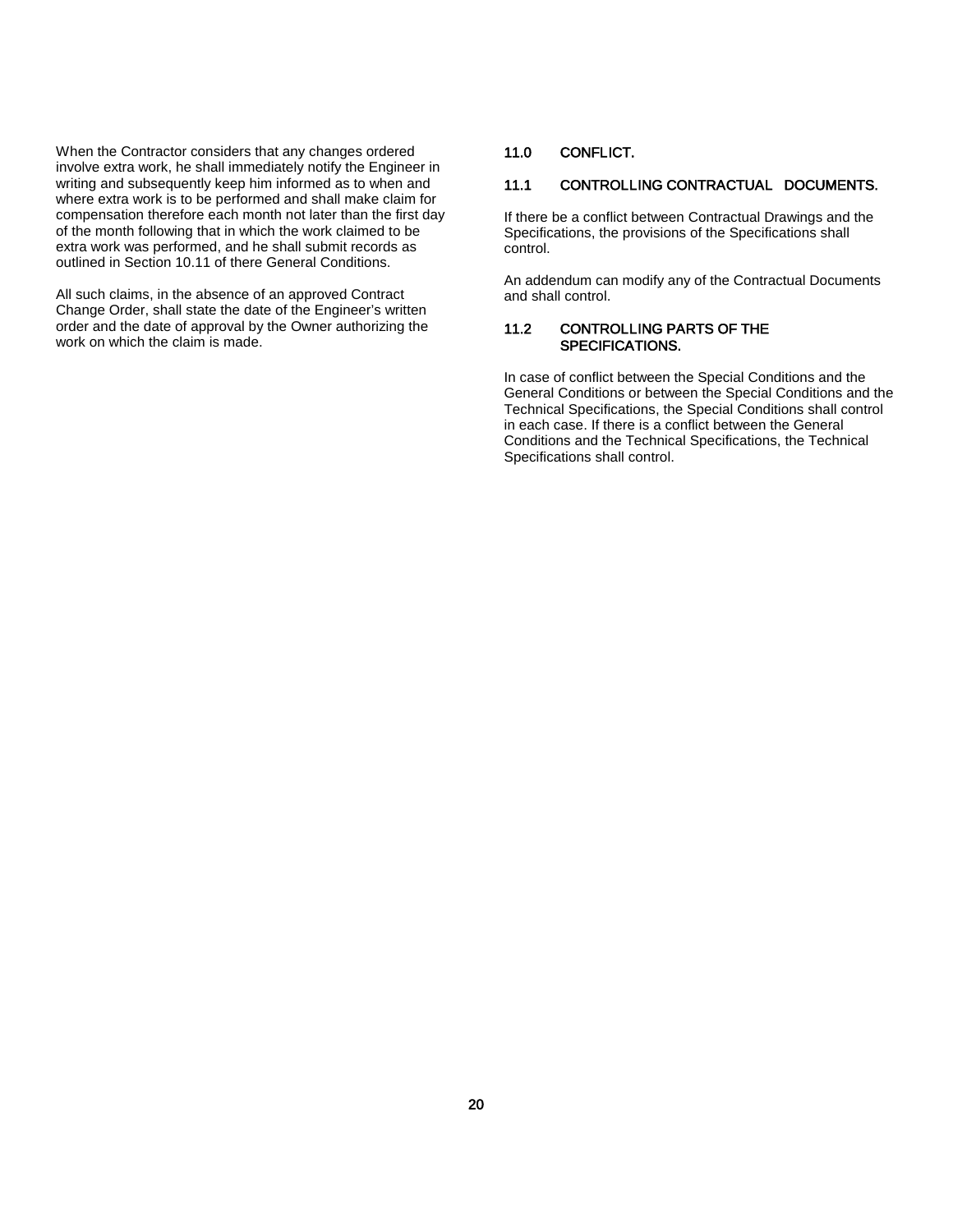# TABLE OF CONTENTS DIVISION " D " TECHNICAL SPECIFICATIONS<br>SEWERS SEWERS<br>Section Page Sec

| 1.<br>2.<br>3.<br>4.<br>5.<br>6.                                                                                                                                                           | <b>PREFACE</b><br>Supplemental Definitions to the<br><b>Technical Specifications</b><br><b>Work Schedule</b><br>Notification<br><b>Safety Requirements</b><br>Referenced Standards & Specifications<br><b>Connections to Existing Systems</b>                                                                                                                                                                                                                                                                         | D-i<br>D-i<br>D-i<br>D-i<br>D-i<br>D-i                                                                                                                                                                                                                                                                                                       |
|--------------------------------------------------------------------------------------------------------------------------------------------------------------------------------------------|-----------------------------------------------------------------------------------------------------------------------------------------------------------------------------------------------------------------------------------------------------------------------------------------------------------------------------------------------------------------------------------------------------------------------------------------------------------------------------------------------------------------------|----------------------------------------------------------------------------------------------------------------------------------------------------------------------------------------------------------------------------------------------------------------------------------------------------------------------------------------------|
| 1.0<br>1.1<br>1.2<br>1.3<br>1.4<br>1.5<br>1.6<br>1.7<br>1.8<br>1.9<br>1.10<br>1.11<br>1.12<br>1.13<br>1.14                                                                                 | <b>EARTHWORK</b><br>General<br>Obstructions<br>Earthwork in City, County, State<br>and Railroad Rights of Way<br><b>Safety Precautions</b><br><b>Excavated Material</b><br>Shoring, Sheeting and Bracing<br><b>Clearing and Grubbing</b><br><b>Control of Water</b><br><b>Pipeline Excavation</b><br>Pipe foundation and/or Subgrade<br>Trench backfill<br><b>Structural Earthwork</b><br>Drilling and Blasting<br><b>Final Cleanup</b>                                                                               | $D1-1$<br>D1-1<br>$D1-1$<br>D1-1<br>D1-1<br>D1-1<br>$D1-2$<br>D1-2<br>$D1-2$<br>$D1-3$<br>D1-3<br>D <sub>1</sub> -5<br>D1-6<br>D1-7                                                                                                                                                                                                          |
| 2.0<br>2.1<br>2.2<br>2.3<br>2.4<br>2.5<br>2.6<br>2.7<br>2.8<br>2.9<br>2.10<br>2.11<br>2.12<br>2.13<br>2.14<br>2.15<br>2.16<br>2.17<br>2.18<br>2.19<br>2.20<br>2.21<br>2.22<br>2.23<br>2.24 | <b>CONCRETE CONSTRUCTION</b><br>Scope<br>Composition<br><b>Classes of Concrete</b><br><b>Portland Cement</b><br>Sand<br>Coarse Aggregate<br><b>Mixing Water</b><br>Admixtures<br><b>Other Admixtures</b><br><b>Reinforcing Steel</b><br><b>Test on Concrete</b><br>Mix Design<br><b>Joint Filler</b><br>Waterstops<br>Mixing<br>Consistency<br>Re-tempering<br>Depositing<br>Subgrade Preparation<br>Compacting<br><b>Construction Joints</b><br><b>Bonding</b><br>Curing<br>Protection of Concrete Construction D2-5 | D <sub>2</sub> -1<br>D2-1<br>$D2-1$<br>$D2-1$<br>$D2-1$<br>$D2-1$<br>D <sub>2</sub> -2<br>$D2-2$<br>D <sub>2</sub> -2<br>D <sub>2</sub> -2<br>$D2-2$<br>$D2-2$<br>$D2-3$<br>D <sub>2</sub> -3<br>$D2-3$<br>D <sub>2</sub> -3<br>D2-3<br>D <sub>2</sub> -3<br>D <sub>2</sub> -4<br>$D2-4$<br>D <sub>2</sub> -4<br>$D2-4$<br>D <sub>2</sub> -4 |
| 2.25<br>2.26                                                                                                                                                                               | Repair and Patching<br><b>Placing Reinforcing Steel</b>                                                                                                                                                                                                                                                                                                                                                                                                                                                               | D <sub>2</sub> -5<br>D <sub>2</sub> -5                                                                                                                                                                                                                                                                                                       |

| Section                                                                                                    |                                                                                                                                                                                                                                                                                                                                           | Page                                                                                                                                                                                                         |
|------------------------------------------------------------------------------------------------------------|-------------------------------------------------------------------------------------------------------------------------------------------------------------------------------------------------------------------------------------------------------------------------------------------------------------------------------------------|--------------------------------------------------------------------------------------------------------------------------------------------------------------------------------------------------------------|
| 2.27<br>2.28<br>2.29<br>2.30<br>2.31<br>2.32<br>2.33<br>2.34<br>2.35                                       | <b>Form Material</b><br>Form Construction<br><b>Finish of Formed Surfaces</b><br><b>Finish of Slabs</b><br>Inserts<br>Gunite<br><b>Pre-stressed Concrete</b><br>Miscellaneous Concrete Mixes<br><b>Cold weather Requirements</b>                                                                                                          | D <sub>2</sub> -6<br>D <sub>2</sub> -6<br>D <sub>2</sub> -6<br>D <sub>2</sub> -7<br>D <sub>2</sub> -7<br>D <sub>2</sub> -7<br>D2-7<br>D <sub>2</sub> -8<br>$D2-8$                                            |
| 3.0                                                                                                        | PIPELINE MATERIALS AND<br><b>INSTALLATION</b>                                                                                                                                                                                                                                                                                             |                                                                                                                                                                                                              |
| 3.1<br>3.2                                                                                                 | General<br>Vitrified Clay Pipe (VCP) and                                                                                                                                                                                                                                                                                                  | $D3-1$                                                                                                                                                                                                       |
| 3.3<br>3.4<br>3.5                                                                                          | and Clay Fittings<br>Deleted<br>Reinforced Plastic Mortar Pipe (RMP)<br>Cast-Iron Pipe (CIP)                                                                                                                                                                                                                                              | $D3-1$<br>D3-1<br>D <sub>3</sub> -2<br>D <sub>3</sub> -2                                                                                                                                                     |
| 3.6<br>3.7                                                                                                 | Polyvinyl Chloride (PVC)<br>Sewer Main & Lateral<br>Acrylonitrile Butadiene Styrene (ABS)                                                                                                                                                                                                                                                 | D <sub>3</sub> -2                                                                                                                                                                                            |
| 3.8<br>3.8a<br>3.9<br>3.10<br>3.11<br>3.12<br>3.13<br>3.14<br>3.15<br>3.16<br>3.17<br>3.18<br>3.19<br>3.20 | Sewer Main & Lateral<br>Deleted<br>Deleted<br>Deleted<br>Pipe Joints<br><b>Testing Frequency and Final</b><br>Acceptability of Pipe<br>Installation of Pipelines<br>Cleanouts<br>Tees<br>Sewer Laterals<br>Bedding<br><b>Excavation and Backfill</b><br>Pavement Removal & ReplacementD3-7<br>Leakage Tests<br>Pipeline in Casing<br>D3-7 | D <sub>3</sub> -3<br>D <sub>3</sub> -4<br>D <sub>3</sub> -4<br>D <sub>3</sub> -5<br>D <sub>3</sub> -5<br>D <sub>2</sub> -5<br>D3-5<br>D3-6<br>D <sub>3</sub> -6<br>D3-6<br>D <sub>3</sub> -6<br>D3-7<br>D3-7 |
| 3.21<br>3.22                                                                                               | Pipe Joint Deflections<br>Grease Interceptors                                                                                                                                                                                                                                                                                             | D3-7<br>D3-7                                                                                                                                                                                                 |
| 4.0<br>4.1<br>4.2<br>4.2a<br>4.3<br>4.4<br>4.5<br>4.6<br>4.7<br>4.8<br>4.9                                 | <b>MANHOLES AND CLEANOUTS</b><br>General<br><b>Precast Manholes</b><br><b>Prefabricated ABS Manholes</b><br>Manhole Base<br><b>Precast Manhole Joints</b><br>Grade Rings<br><b>Manhole Steps</b><br><b>Brick Manholes</b><br>Cleanouts<br>Castings                                                                                        | $D4-1$<br>D4-1<br>D4-1<br>D <sub>3</sub> -1<br>D4-1<br>$D4-1$<br>D4-1<br>D4-2<br>D4-2<br>D4-2                                                                                                                |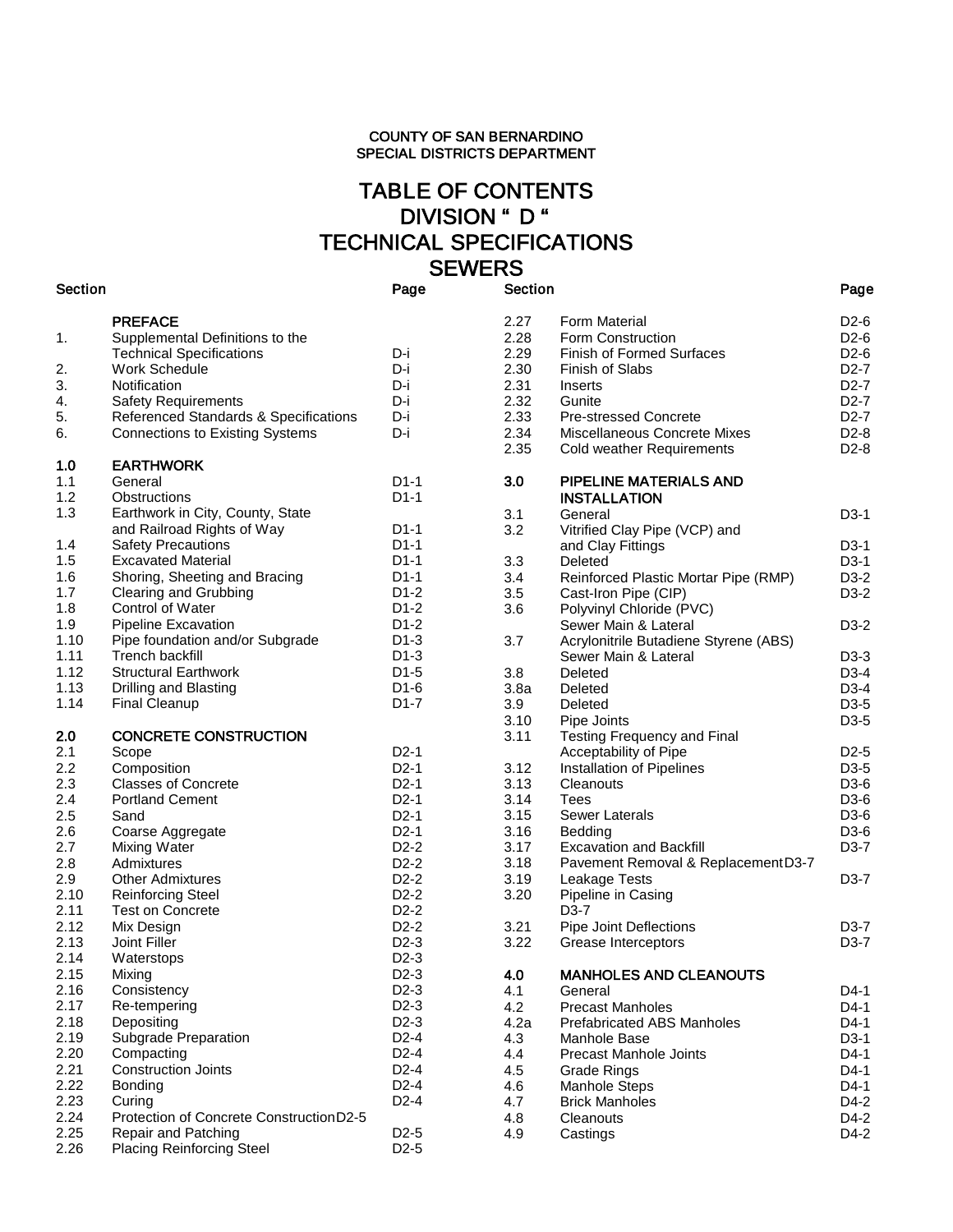| Section |                                                       | Page   |
|---------|-------------------------------------------------------|--------|
| 5.0     | <b>CONCRETE BLANKETS AND</b><br><b>CONDUCTOR PIPE</b> |        |
| 5.1     | Concrete Blanket                                      | $D5-1$ |
| 5.2     | <b>Excavation and Backfill</b>                        | $D5-1$ |
| 5.3     | Steel Conductor Tube                                  | $D5-1$ |
| 5.4     | <b>Concrete Construction</b>                          | $D5-1$ |
| 6.0     | <b>CLEANING AND TESTING</b>                           |        |
| 6.1     | General                                               | D6-1   |
| 6.2     | Infiltration and Exfiltration Test                    | D6-1   |
| 6.3     | Air Testing                                           | D6-2   |
| 6.4     | Testing - Force Main                                  | D6-2   |
| 6.5     | Cleaning                                              | D6-2   |
| 6.6     | Pipe Testing                                          | D6-2   |
| 6.7     | Testing of Flexible Sewer Pipe                        | D6-2   |

#### Section Page

6.8 Television Inspection - 3  $7.0$ <br> $7.1$  EROSION CONTROL - SEEDING 7.1 General<br>7.2 Preparat - 1 7.2 Preparation D7 - 1 7.3 Material D7 - 1 7.4 Protection for Steep Slopes **D7** - 1 7.5 Laterals & Off -Site Sewer Installations - 1 8.0 REMOVAL AND REPLACEMENT OF PAVED SURFACES 8.1 General - 1  $8.2$ <br> $8.3$ Excavation and Backfill - 1 8.3 Pavement Removal<br>8.4 Replacement - 1 - 1

Replacement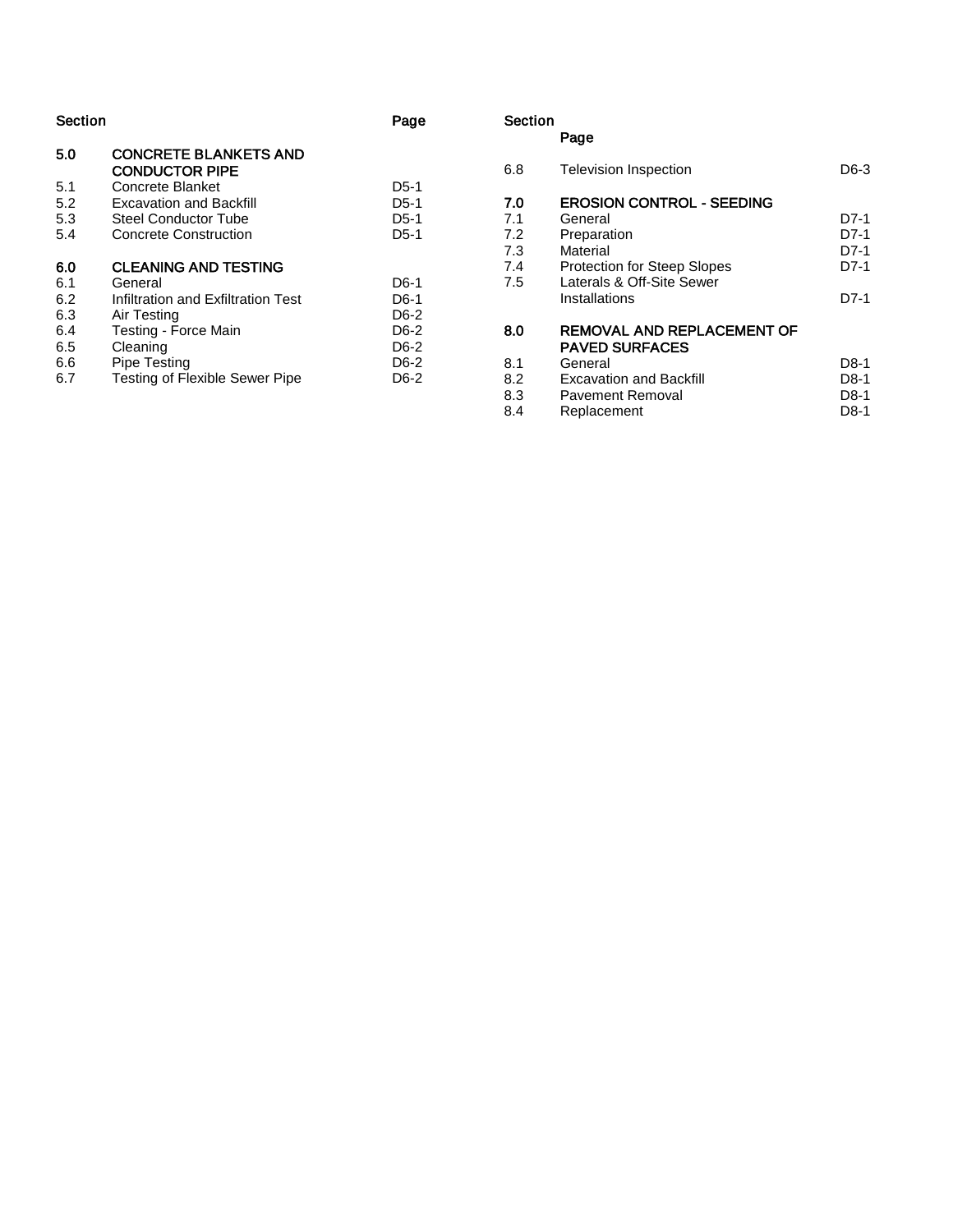# PREFACE TO THE TECHNICAL SPECIFICATIONS SEWERS

#### 1. SUPPLEMENTAL DEFINITIONS TO THE TECHNICAL SPECIFICATIONS.

Whenever in these Technical Specifications the following terms, or pronouns in place of them, are used, the intent and meaning shall be interpreted as defined in the Ordinance and Rules and Regulations of the District which regulate the use and construction of sewerage facilities. These supplemental definitions shall apply only to interpretation of these Technical Specifications.

CONTRACT - The written agreement covering the performance of the work and the furnishing of labor, materials, tools and equipment in the construction of the work. The Contract shall include the Notice to Contractors, Proposal, plans, specifications and contract bonds; also, any and all written supplemental agreements amending or extending the work in a substantial and acceptable manner, Supplemental agreements covering alterations, amendments or extensions to the Contract and include Contract change orders.

PLANS - The official project plans, profiles, typical cross sections, working drawings and supplemental drawings, or reproductions thereof, approved by the Engineer, which show the location, character, dimensions and details of the work to be performed, and which are to be considered as part of the Contract.

CONTRACTOR - The individual, partnership, corporation, joint venture or other legal entity entering into a contract with the District to perform the work. In case of the work being done under permit issued by the District, the Permittee shall be construed to be the Contractor.

#### SPECIFICATIONS, TECHNICAL SPECIFICATIONS -

The directions, provisions and requirements contained in the Technical Specifications for the District.

WORK - All the work specified, indicated, shown or contemplated in the Contract to construct the improvement, including all alterations, amendments or extensions thereto, made by supplemental agreements or written orders of the District.

#### 2. WORK SCHEDULE.

One (1) week prior to starting construction, the Contractor shall submit to the District, Engineer and Inspector a written work schedule which shall describe the sequence, time and method of operation that he plans to use on the job. The Contractor shall also provide a mobilization schedule, pipe installation schedule, pipe installation crews, and repair and cleaning crews. The Engineer reserves the right to require the Contractor to schedule the work forces necessary to repair damage due to the construction and restore the area of work to its original condition upon completion of any portion of the pipeline installation. The Engineer reserves the right to alter the schedule to permit the possible activation of certain sewers prior to the completion of the work.

The Contractor shall update this schedule once a month, showing work completed and work in progress. The Contractor shall provide the District, Engineer and Inspector copies of this updated schedule.

#### 3. NOTIFICATION.

The Contractor shall notify the District, Engineer and Inspector one (1) week in advance of when he plans to start construction. The Contractor shall immediately notify all involved agencies when intermittent construction, end of construction, or stoppage in construction occurs. Minimum of 48 hours notice

#### 4. SAFETY REQUIREMENTS.

All construction and design shall comply in full with all pertinent provisions of current safety laws and codes of OSHA and other Federal, State and Municipal regulatory agencies.

#### 5. REFERENCED STANDARDS AND SPECIFICATIONS.

All references to other standards and specifications in these Technical Specifications shall imply the latest revision thereto.

#### 6. CONNECTIONS TO EXISTING SYSTEMS.

Sewer construction shall start a minimum of five (5) feet from any existing sewer or manhole. The closing section shall not be installed until all mains and manholes have been cleaned, tested and tentatively accepted, in writing by the District.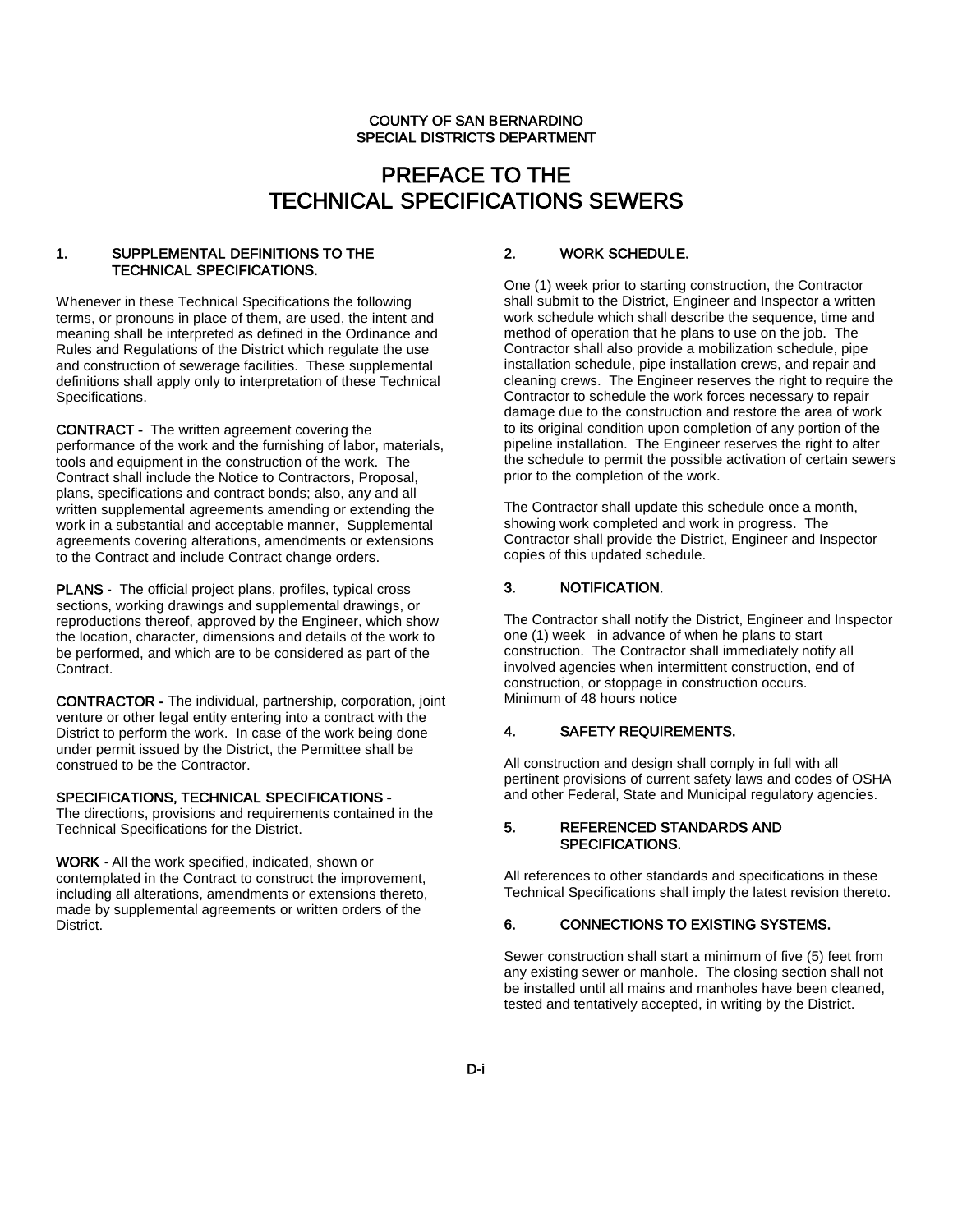#### COUNTY OF SAN BERNARDINO SPECIAL DISTRICTS DEPARTMENT TECHNICAL SPECIFICATIONS

## SECTION 1 EARTHWORK

#### 1.1 GENERAL.

Earthwork includes all plant labor, equipment, appliances and materials as required or necessary to clear, grub, excavate, trench, fill, backfill and grade for the construction of all structures, pipe lines, ditches, embankments and graded areas shown and specified.

#### 1.2 OBSTRUCTIONS.

All shrubs and brush, stumps and roots, fences, rock, stones, debris, and all obstructions of whatsoever kind or character whether natural or artificial, encountered in the construction of the work shall be removed unless otherwise specified on the construction plans.

In the installation of pipe lines outside of public rights of way or in easements, trees shall not be removed unless otherwise authorized in writing by the Engineer, and all fences, structures and landscaping which are removed or damaged by the Contractor shall be restored to their original condition and/or repaired to the satisfaction of the Engineer as soon as that portion of the work is installed, at the Contractor's expense without any compensation there-for. Any damage done to private property by reason of work on easements shall be the responsibility of the Contractor.

The Contractor shall restore all areas and objects that were damaged or disrupted due to construction activities, to the condition which existed prior to construction. Said restoration shall be completed by the Contractor as a continuing follow-up of any portion of pipe-line construction.

Material that is removed as specified herein is not to be incorporated in the improvement being constructed, shall be disposed of away from the construction site at the Contractor's expense.

The Contractor's attention is directed to the possible existence of pipe and other underground improvements which may or may not be shown on the plans. All reasonable precautions shall be taken to preserve and protect any such improvements whether shown on the plans or not. All improvements necessary to prosecute the work, shall be removed, maintained and permanently replaced at no expense to the District.

#### 1.3 EARTHWORK IN CITY, COUNTY, STATE AND RAILROAD RIGHTS OF WAY.

Earthwork within the rights of way of the State of California, Department of Transportation, County Road Department, and City or other governmental agency having jurisdiction, shall be done in accordance with the requirements and provisions of the permits issued by those agencies for the construction within their respective rights of way. Such requirements and provisions, where applicable shall take precedence and supersede the provisions of these specifications. The requirements of these technical specifications shall be the minimum requirement.

#### 1.4 SAFETY PRECAUTIONS.

All excavations shall be performed, protected and supported as required for safety and in the manner set forth in the operating rules, orders and regulations prescribed by the Division of Industrial Safety of the Department of Industrial Relations of the State of California. Barriers shall be placed at each end of all excavations and at such places as may be necessary along excavations, from sunset each day to sunrise of the next day until such excavation is entirely refilled. The contractor shall submit to the Engineer for approval a safety barrier and traffic control plan prior to construction.

#### 1.5 EXCAVATED MATERIAL.

Arrangements for disposing of excess excavated material shall be made by the Contractor. Excavated material suitable for backfill shall be stored temporarily in such a manner as will facilitate work under the Contract.

#### 1.6 SHORING, SHEETING AND BRACING.

Sheet piling, shoring, sheeting, bracing, or other supports, where necessary, shall be furnished, placed, maintained and removed by the Contractor. Sheet piling and other supports shall be withdrawn in such a manner as to prevent additional backfill on pipe lines which might cause overloading. At all times, rules of the Division of Industrial Safety of the Department on Industrial Safety of the Department of Industrial Relations of the State of California, with respect to excavations and construction, shall be strictly observed.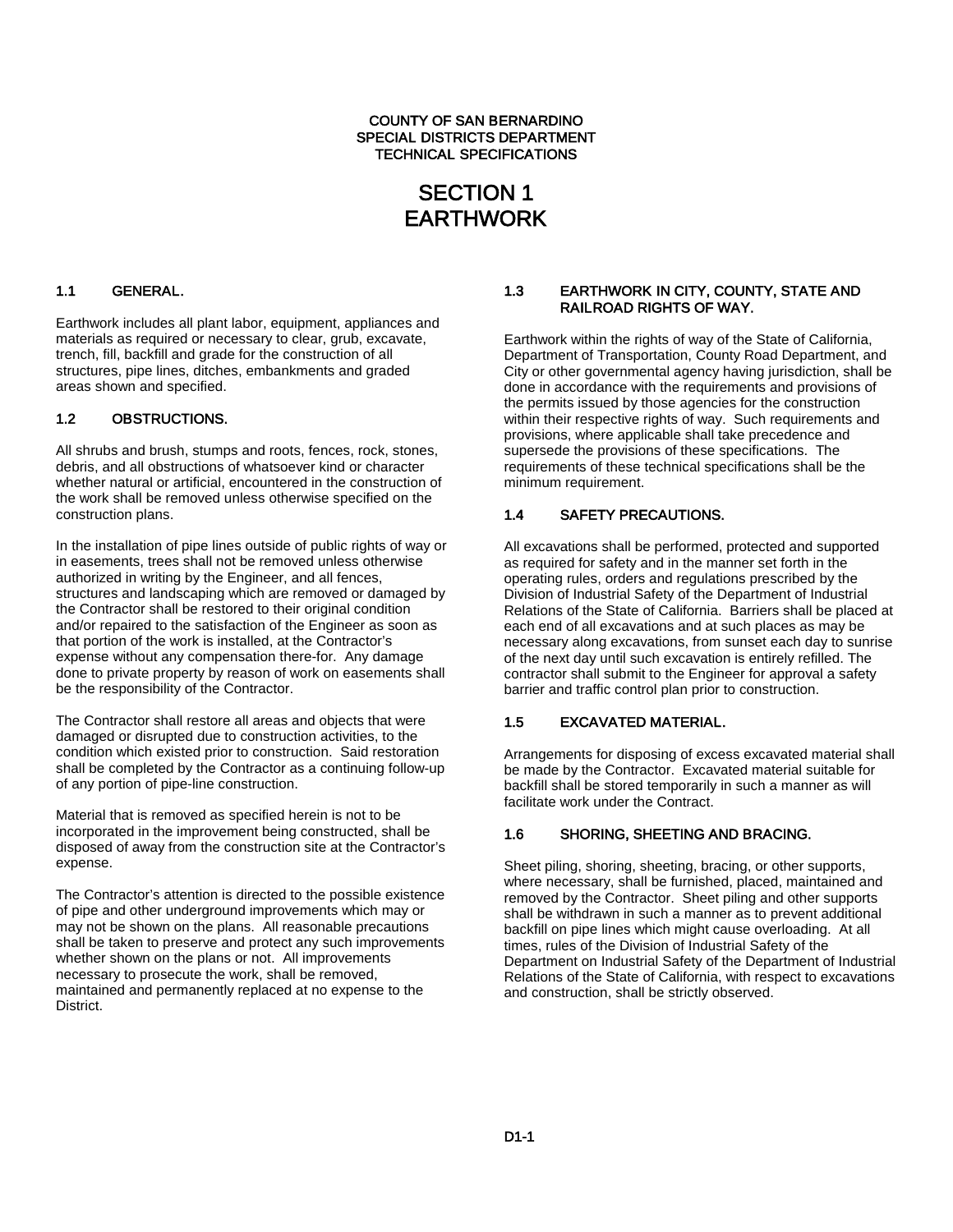In advance of any excavation of any trench or trenches five (5) feet or more in depth, the Contractor shall submit for acceptance of the Owner, or by a registered civil or structural engineer employed by the Owner, to whom the authority to accept has been delegated, a detailed plan showing the design of shoring, bracing, sloping, or other provisions to be made for worker protection from the hazard of caving ground during the excavation of such trench or trenches. If such plan varies from the shoring system standards established by the Construction Safety Orders, the plan shall be prepared by a registered civil or structural engineer. Nothing herein contained shall be deemed to allow the use of shoring, sloping, or protective system less effective than that required by the Construction Safety Orders of the State Division of Industrial Safety. Shoring shall be in compliance with Section 6707 of Chapter 9, Part 1, Division 5 of the Labor Code of the State of California.

Nothing contained in this specification shall be construed to impose tort liability on the Owner, Engineer, or any of their employees.

Section 6500 of the Labor Code requires a permit for trenches five (5) feet or more in depth. The Owner will not issue a permit for trenching operations under this Contract. The Contractor, prior to beginning construction, shall obtain from the State Division of Industrial Safety, a permit authorizing said construction.

#### 1.7 CLEARING AND GRUBBING.

Areas where construction is to be performed shall be cleared of all trees, shrubs, brush, rubbish, and other objectionable material of any kind which, if left in place, would interfere with the proper performance or completion of the contemplated work, would impair its subsequent use, or form obstructions therein. Trees and other natural growths outside the actual lines of construction operations shall not be destroyed, and such measures as are necessary shall be taken by the contractor for the protection thereof.

Organic material from clearing and grubbing operations will not be permitted for use as excavation backfill.

It shall be the Contractor's responsibility, at his own expense, to remove and dispose of all excess material resulting from clearing and grubbing operations. The Contractor shall make his own arrangements for disposal sites, where said material may be wasted.

#### 1.8 CONTROL OF WATER.

The Contractor shall provide and maintain at all times during construction, ample means and devices with which to promptly remove and dispose of all water entering the excavations or other parts of the work. No concrete footings or floors shall be laid in water nor shall water be allowed to rise over them until the concrete or mortar has set at least eight (8) hours. Water shall not be allowed to rise unequally against walls for a period of twenty-eight (28) days. Groundwater shall not be allowed to rise around pipe installations until jointing compound in the joints has set.

The Contractor shall dispose of water from the work in a suitable manner, without damage to adjacent property. No water shall be drained into work built or under construction. Water shall be disposed of in such a manner as not to be a menace to public health. Contaminated waters, which require special handling, treatment or disposal methods, or that necessitate disposal away from the construction site will be at the Contractor's expense.

Dewatering for structures and pipe lines shall commence when groundwater is first encountered, and shall be continuous until such times as water may be allowed to rise in accordance with the provisions of this section.

#### 1.9 PIPELINE EXCAVATION.

1.9.01 Excavation. - Excavation for pipelines, fittings, valves, and appurtenances shall be open trench to the depth and in the direction necessary for the proper installation of the same as shown on the plans or as otherwise directed by the Engineer, except where another method is specifically called for in the plans or in these specifications.

1.9.02 Limit of Excavation. - Except with specific approval of the Engineer, no more than four hundred (400) feet of open trench shall be excavated in advance of laying of pipe. All operations shall be carried out in an orderly fashion. Backfilling and clean-up work shall be accomplished as sections of the pipe installation are approved. Public travel through the work shall be impeded or obstructed as little as possible. The remainder of the trench excavated that day shall be backfilled, compacted, and the roadway opened to the public.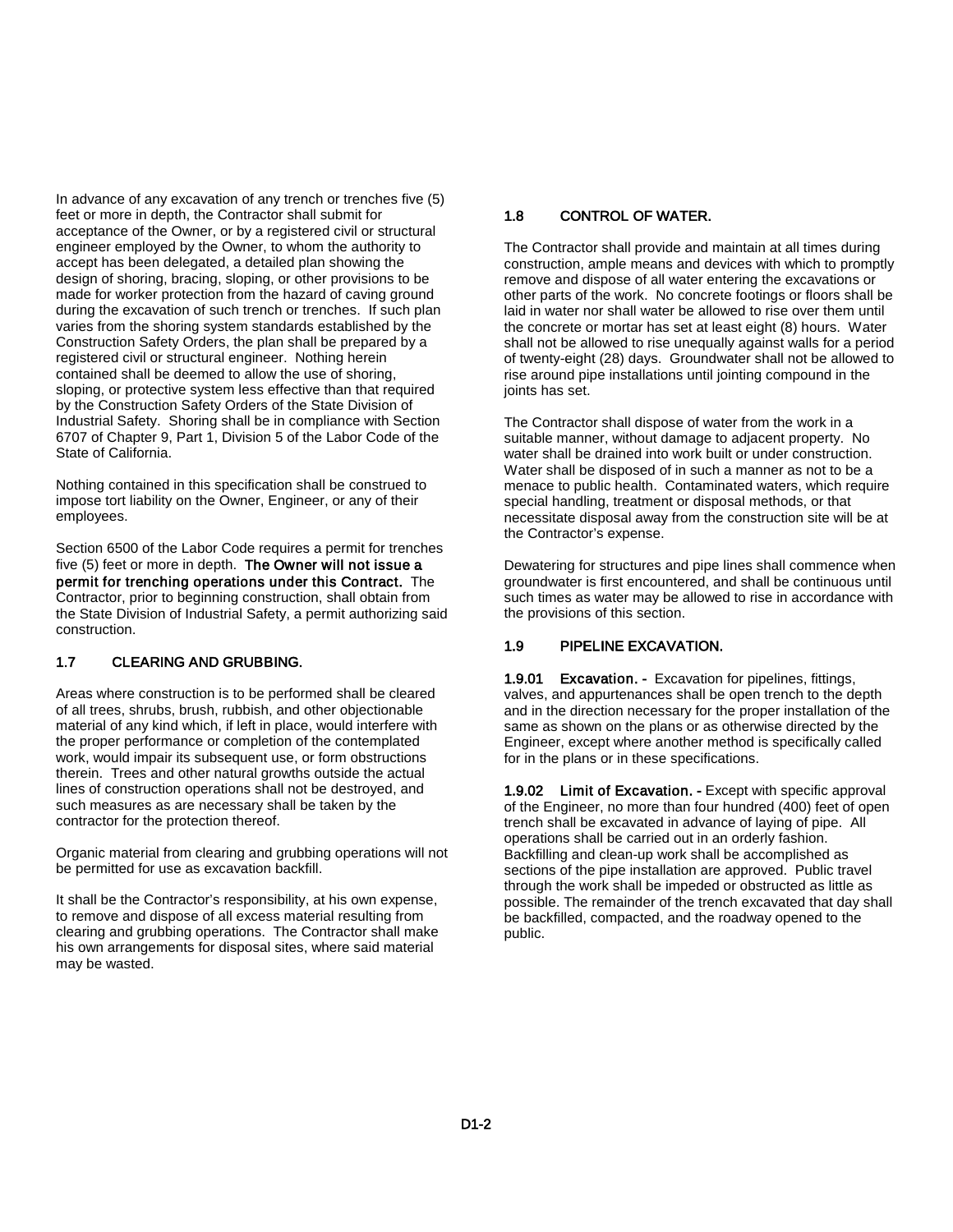At the end of each week, all trenches, including manhole excavations shall be backfilled, compacted, and the roadway opened to the public on Saturday, Sunday, and holidays.

The Contractor shall make the necessary arrangements for, and shall remove and dispose of all excess waste material from the site of the work as portions of the pipe line and appurtenances are installed.

1.9.03 Tunneling - Tunneling will be permitted only where native earth is of such firmness that it will remain in its original position without sloughing off, throughout the work of excavation and backfilling. If sloughing occurs, the roof of the tunnel shall be broken down and the trench excavated as an open trench as herein specified.

1.9.04 Trench Width. - Banks of open cut trenches shall be kept as nearly vertical as possible. Where necessary in order to maintain the banks nearly vertical, the trench shall be properly sheeted and braced. The over-all trench width shall not be more than sixteen (16) inches or less than twelve (12) inches wider than the largest outside diameter of the pipe to be laid therein, measured at a point twelve (12) inches above the top of the pipe exclusive of the branches. Excavation and trenching shall be true to line so that a clear space of not more than eight (8) inches or less than six (6) inches in width is provided on each side of the largest outside diameter of the pipe in place. For the purpose of this section, the largest outside diameter shall be the outside diameter of the coupling.

1.9.05 Correction of Faulty Grades. - Should the excavation for the pipe line be carried below grade without instruction from the Engineer, it shall be refilled to proper grade with pipe-zone material compacted to ninety percent (90%) or crushed rock, at the expense of the Contractor. If compaction tests are required, they shall be at the expense of the Contractor.

#### 1.10 PIPE FOUNDATION AND/OR SUBGRADE.

1.10.01 Foundations in Good Soil. - The trench shall have a flat or semi-circular bottom conforming to the grade to which the pipe is to be laid.

1.10.02 Foundations in Poor Soil. - All soft, spongy, or unstable material in the bottom of the trench shall be removed and replaced with approved material to a depth as determined in the field by the Engineer. The approved material shall be compacted to ninety percent (90%) to provide an unyielding

foundation for the pipe. The removal and replacement of material from depths greater than two (2) feet below the grade shown on the plans, will be considered as Extra Work.

1.10.03 Foundation in Rock - Where rock is encountered, it shall be removed below grade and the trench backfilled with suitable material to provide a compacted earth cushion with a thickness under the pipe of not less than one-half (1/2) inch per inch of nominal diameter of the pipe to be installed, with a minimum allowable thickness of six (6) inches.

#### 1.11 TRENCH BACKFILL.

1.11.01 General. - All trenches shall be backfilled after pipe, fittings, valves and appurtenances have been installed. Whenever a relative compaction requirement value is specified hereunder, the optimum moisture content and density shall be determined in accordance with the State of California, Department of Transportation, Test Method No. California 216 or ASTM D1557.

All wood and waste material shall be removed from excavation preparatory to Backfilling. Backfill material shall be approved in all cases by the Engineer and shall be free of trash, wood, large rock, or other objectionable debris. Backfilling shall include the refilling and compacting of the fill in trenches or excavations up to the sub-grade of the street or to the street or to the existing ground surface.

1.11.02 Procedure in Pipe Zone. - Selected backfill material consisting of granular material free form stone, clods, clay, or other deleterious material shall be placed in the trench simultaneously on each side of the pipe for the full width of the trench, in layers of about six (6) inches in depth. Granular backfill with a minimum sand equivalent of 30, when tested in accordance with the California Department of Transportation, test Method No. California 217, will be required in the pipe zone, and the water densification method shall be used to densify the material in the pipe zone. When the excavated material in not granular as mentioned above, the Contractor shall import, at their own expense, and place a suitable granular backfill material. Particular attention is to be given to the underside of the pipe and fittings to provide a firm bedding support along the full length of the pipe. Care shall be exercised in backfilling to avoid damage to the pipe. The pipe zone shall be considered to extend to twelve (12) inches above the top of the pipe.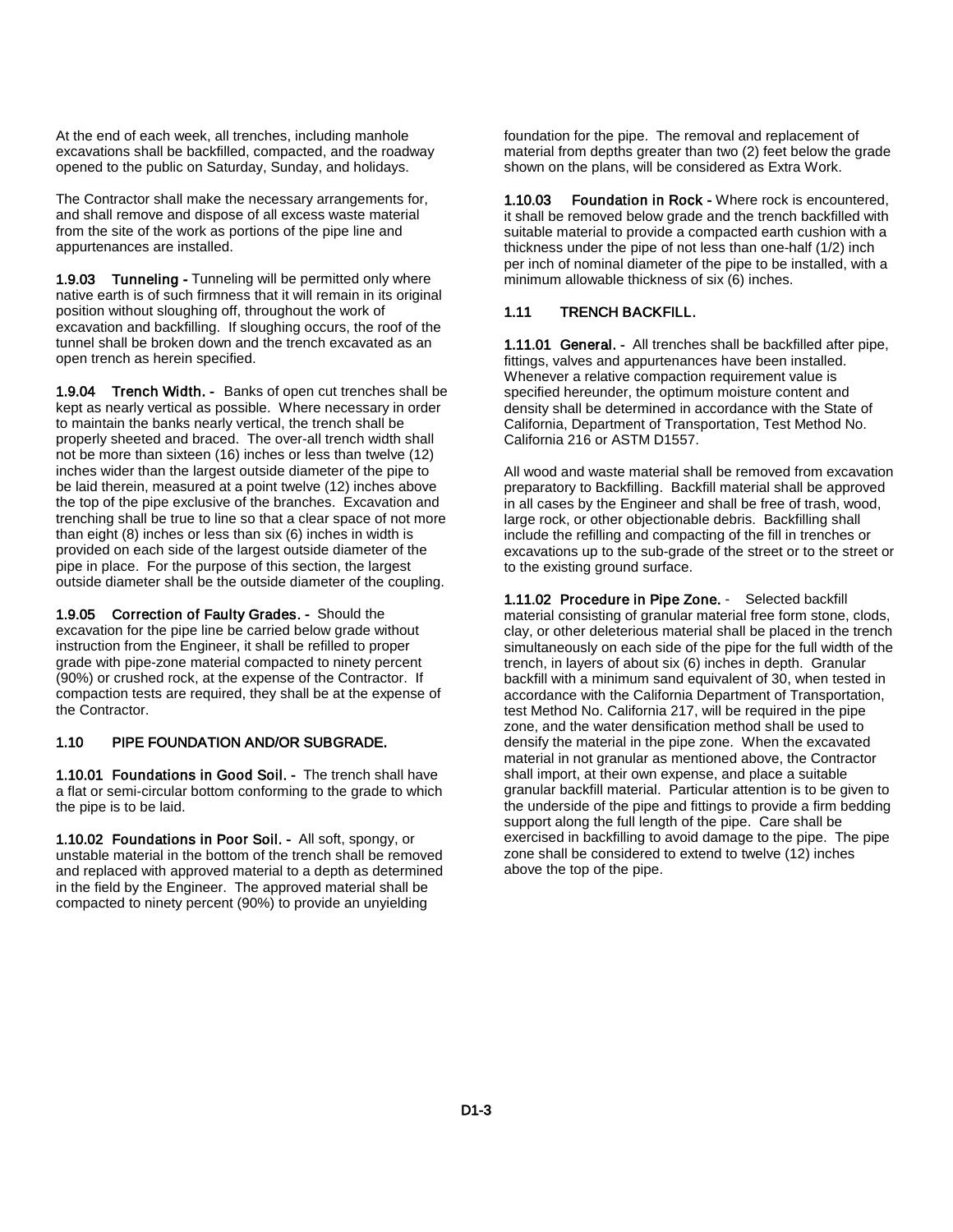1.11.03 Procedure Above Pipe Zone. - From the top of the pipe-zone backfill to ground surface, the material for backfill may contain stones ranging in size up to six (6) inches in diameter, in quantity not exceeding forty percent (40%) of the volume when said coarse materials are well distributed throughout the finer materials and the specified compaction may be attained.

1.11.04 Compaction Above Pipe Zone. - Where it is important that the backfill be made safe for vehicular traffic of for the support of structures, the backfill shall be compacted to the densities indicated below in conformance with approved compaction methods.



Sub grade Zone. - This zone is between the sub grade of the aggregate base or the surfacing, and the pipe zone. Backfill in this zone shall be compacted to ninety percent (90%) relative compaction except the upper six (6) inches which shall be compacted to ninety-five percent (95%) relative compaction.

1.11.05 Compaction in Easements. - In easements and open terrain where the degree of compaction is less important, the backfill, if sufficiently granular in nature (sand equivalent of 20 or greater), shall be consolidated by a water densification method. If the backfill is not sufficiently granular in nature, the backfill shall be consolidated by a method approved by the Engineer. Backfill in easements and open terrain shall be compacted to eighty-five percent (90%) relative compaction.

1.11.06 Mechanically Compacted Backfill. - Mechanically compacted backfill shall be placed in horizontal layers of depths compatible to the material being placed and the type of equipment being used. All such equipment shall be of a size and type approved by the Engineer. Each layer shall be evenly spread, moistened (or dried, if necessary), and then tamped or rolled until the specified relative compaction has been attained. Permission to use specific compaction equipment shall not be construed as guaranteeing or implying that the use of such equipment will not result in damage to adjacent ground, existing improvements, or improvements installed under the contract. The Contractor shall make his own determination in this regard. Any damage which results shall be the responsibility of the Contractor and shall be repaired or replaced at the Contractor's expense.

1.11.07 Water Densified Backfill. - As used in these specifications, flooding shall mean the inundation of backfill with water, puddled with poles or bars to insure saturation of the backfill material for its full depth. Jetting shall be accomplished by the use of a jet pipe to which a hose is attached, carrying a continuous supply of water under pressure.

1.11.08 Requirements for Densification by Jetting. - Densification by jetting shall be subject to all of the following requirements:

(a) Application of Water. - The Contractor shall apply water in a quantity and at a rate sufficient to thoroughly saturate the entire thickness of the lift being densified. Water for jetting shall be from a continuous supply of water under pressure.

(b) Use of Vibration. - Where densities are required which cannot be attained by jetting alone, the Engineer may direct the Contractor to supplement the jetting process with the application of vibrating compacting equipment to the backfill.

(c) Lift Thickness. - The lift of the backfill shall not exceed that which can be readily densified by the jetting procedure, but in no case shall the undensified lift exceed ten (10) feet for jetting.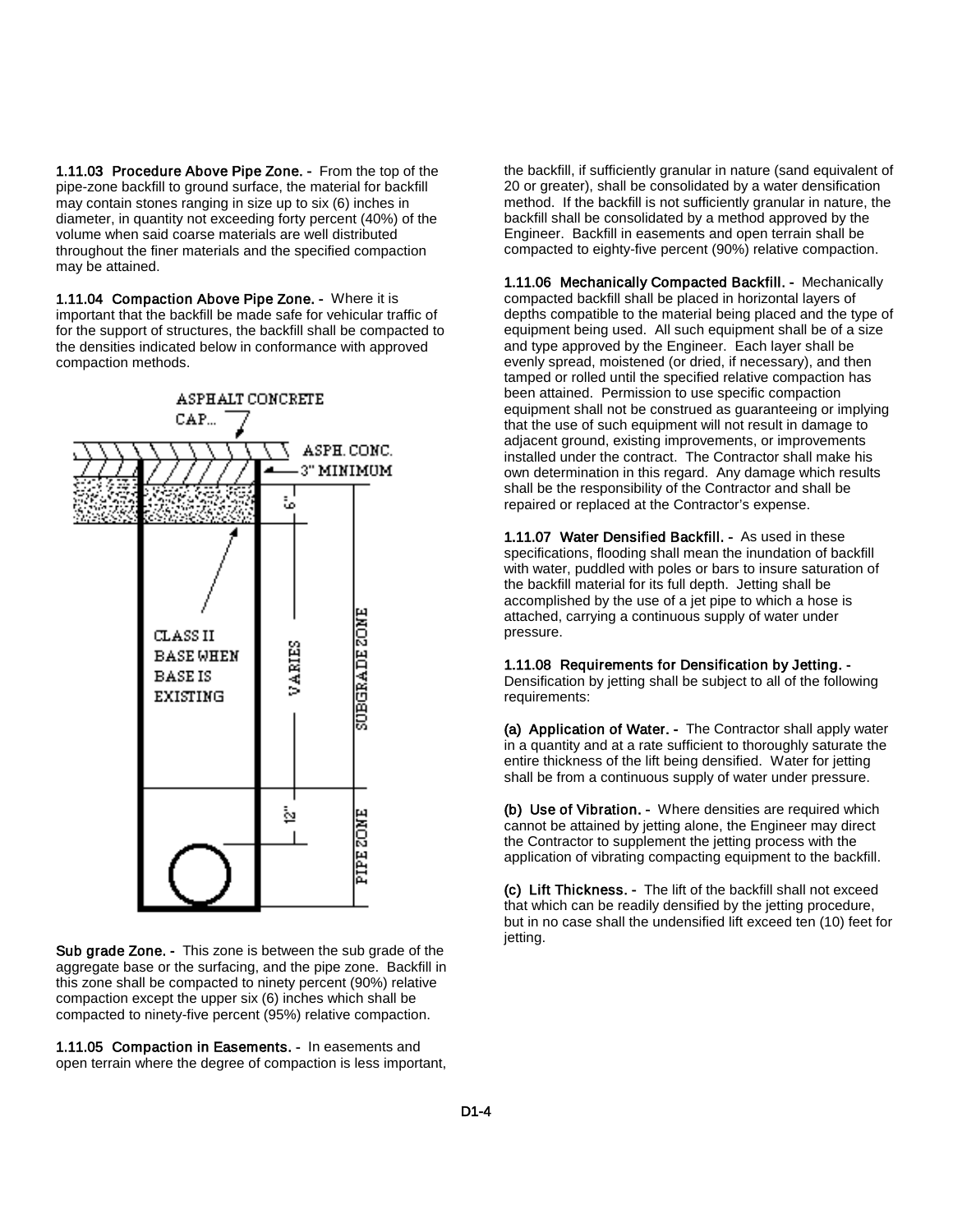(d) Character of Material. - The material being used with the water-settling methods to backfill the trenches in street rights of way shall have a sand equivalent of at least 20 when tested in accordance with the State of California, Department of Transportation Test Method No. California 217. Where the nature of the material excavated from the trench is generally unsuitable for densification with water, the Contractor may, at no cost to the District, import suitable material for jetting, or densify the excavated material by other methods. If water densification methods are employed, the Contractor shall, at his expense, provide a sump and pump to remove the accumulated water from the downstream end of the construction.

(e) Damage to Adjacent Improvements. - The Contractor shall make his own determination that the use of flooding or jetting methods will not result in damage to existing improvements. Permission to use such methods in densifying backfill shall not be construed as guaranteeing or implying that adjacent ground and improvements will be unaffected.

1.11.09 Compaction Test. - Compaction shall be tested in accordance with the methods specified by the State of California Department of Transportation Method No. California 216, or ASTM D1557.

Compaction test of the backfill will be required approximately every three hundred (300) feet, or more often if tests indicate the need, along the alignment on the main pipe line and, in addition, of approximately twenty percent (20%) of all laterals within the street rights of way. The tests shall be made at varying depths.

The Contractor, at his expense, shall excavate the holes for all of the tests, backfill the holes and compact this backfill, and pave the surface, if required, after the test.

1.11.10 Excess Excavated Material. - The Contractor shall make the necessary arrangements for and shall remove and dispose of all excess of waste material. All costs for the disposal of excess of waste material shall be borne by the Contractor.

It is the intent of these specifications that all surplus material not required for backfill shall be disposed of by the Contractor outside the limits of the public rights of way and in accordance with the requirements of the County Code, Title 6, Division 8, or ordinance of any other agencies having jurisdiction, at no cost to the District.

Excavated material shall not be deposited on private property unless written permission from the owner thereof is secured by the contractor. Copies of said written permission, duly signed by the owner of the private property involved, shall be furnished to the Engineer by the Contractor before such material is placed on private property.

1.11.11 Imported Backfill Material. - Whenever the excavated material is unsuitable for backfill, the Contractor shall arrange for and furnish imported backfill material per Sections 1.11.02 and 1.11.08 (d) of this specification, at his own expense. He shall dispose of the excess trench excavation as specified in the preceding paragraph. The backfilling with imported material shall be done in accordance with the methods described.

1.11.12 Completion of Cleanup. -The Contractor shall restore all areas and objects that were damaged or disrupted due to construction activities to a condition equal to that prior to construction. All fences, walls, shrubs, sprinkler systems, substructures or any other improvement removed or disturbed by the Contractor during construction, shall be replaced and/or repaired to the satisfaction of the Engineer immediately as that portion of the pipe line is installed, at the Contractor's expense. Said restoration shall be completed by the Contractor as an immediate follow-up to any portion of the pipe line installation.

#### 1.12 STRUCTURAL EARTHWORK.

1.12.01 Structural Excavation. - The site shall be cleared of all natural obstructions, pavements, utilities and other items which will interfere with construction. Any method of excavation may be employed which, in the opinion of the Contractor, is considered best. Ground shall not be dug by machinery nearer than three (3) inches from any finished subgrade without the express approval of the Engineer. The last three (3) inches shall be removed without disturbing the subgrade. Should the excavation be carried below the lines and grades indicated on the plans, the Contractor shall, at his own expense, refill such excavated space to the proper elevation in accordance with the procedures specified for backfill, or, if under footings, the space shall be filled with concrete.

Excavation shall extend a sufficient distance from walls and footings to allow for placing and removal of forms, installation of services, and for inspection, except where concrete is authorized to be deposited directly against excavated surfaces.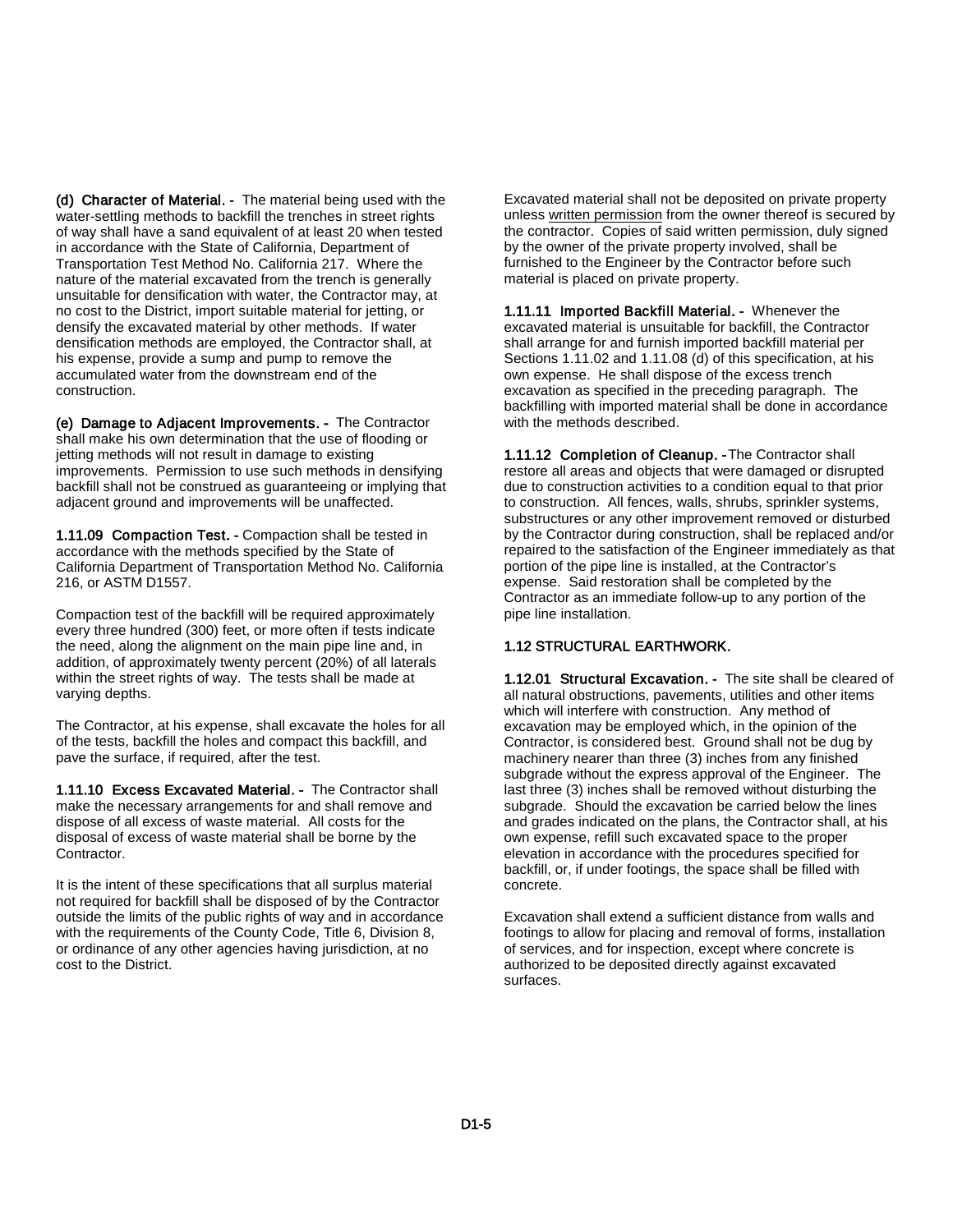1.12.02 Structural Backfilling. - After completion of foundation footings and walls, and of other construction below the elevation of the final grade, and prior to backfilling, all forms shall be removed and the excavation shall be cleaned of all debris. Unless otherwise shown, material or imported sand, gravel, or other material approved by the Engineer, and shall be free of lumps, hard material exceeding six (6) inches in greatest dimension, trash, lumber, or other debris. Backfill shall be placed in horizontal layers not exceeding nine (9) inches in thickness, and shall have a moisture content such that the required degree of compaction may be obtained. Each layer shall be compacted by hand or machine tampers or by other suitable equipment or means, to a relative compaction of at least ninety percent (90%). Dewatering shall be maintained during the placement of compacted, clayey backfill.

1.12.03 Stripping. - All vegetation, such as roots, brush, heavy sods, heavy growths of grass and all decayed vegetable matter, rubbish, and other unsuitable material within the area of work, shall be stripped or otherwise removed before fill is started.

1.12.04 Grading. - After stripping has been done, excavation of every description and of whatever substance encountered within the grading limits of the work, shall be performed to the lines and grades indicated on the drawings. All suitable excavated material shall be transported to and placed in the fill area within the limits of the work. All excavated materials which are considered unsuitable by the Engineer and any surplus of excavated material which is not required for fill, shall be known as waste and shall be disposed of as directed in Section 1.11.10 of this specification. Construction, excavation and filling shall be performed in a manner and sequence that will provide drainage at all times.

Ditches shall be cut accurately to the cross sections and grades indicated. Any excessive ditch excavation shall be backfilled to grade either with suitable, thoroughly compacted material, or with suitable stone or cobble to form an adequate paving.

Surfaces under paved areas, dikes and elsewhere as directed by the Engineer, shall be wetted and compacted prior to placing fill.

1.12.05 Fill. - Fills or embankment shall be constructed at the locations and to the lines and grades indicate on the plans. Suitable material from excavations may be used for fill. Material shall be placed in horizontal layers from eight (8) to twelve (12) inches in loose depth for the full width of the cross section and compacted as specified.

For general fill areas, the fill shall be compacted to ninety percent (90%) relative compaction.

For roadways and all areas to be paved, the fill shall be compacted, by means of a tamping roller or three-wheel power roller, to at least ninety percent (90%) relative compaction.

Dikes and embankments shall be compacted by the use of compaction rollers or three-wheel power rollers to ninety percent (90%) compaction.

Relative compaction shall be as determined in accordance with the State of California Department of Transportation, Test Method No. California 215, or ASTM D1557.

1.12.06 Finish grading. - All areas covered by the work, including excavated and filled sections and transition areas, shall be graded uniformly to the elevations shown on the plans. The finished surface shall be reasonably smooth, compacted, and free from any irregular surface changes. The degree of finish shall be that ordinarily obtainable from either blade-grader or scraper operations. The finished surface shall not be more than two- tenths (0.2) foot above or below the established grade. Ditches shall be paved to drain readily. The surface of areas to be paved, on which a surface course is to be placed, shall not vary more than five-hundredths (0.05) foot from established grade and approved cross section.

1.12.07 County and City Grading Ordinances. - In addition to the requirements herein set forth for structural earthwork, all work shall be in accordance with the requirements of the County Code, Title 6, Division 8, or ordinance of any other agencies having jurisdiction.

#### 1.13 DRILLING AND BLASTING.

1.13.01 Use of Explosives. - All operations, storage and handling of explosives shall be according to provisions of Division II, Part I, of the Health and Safety Code, State of California, and shall comply with all State, County and local laws.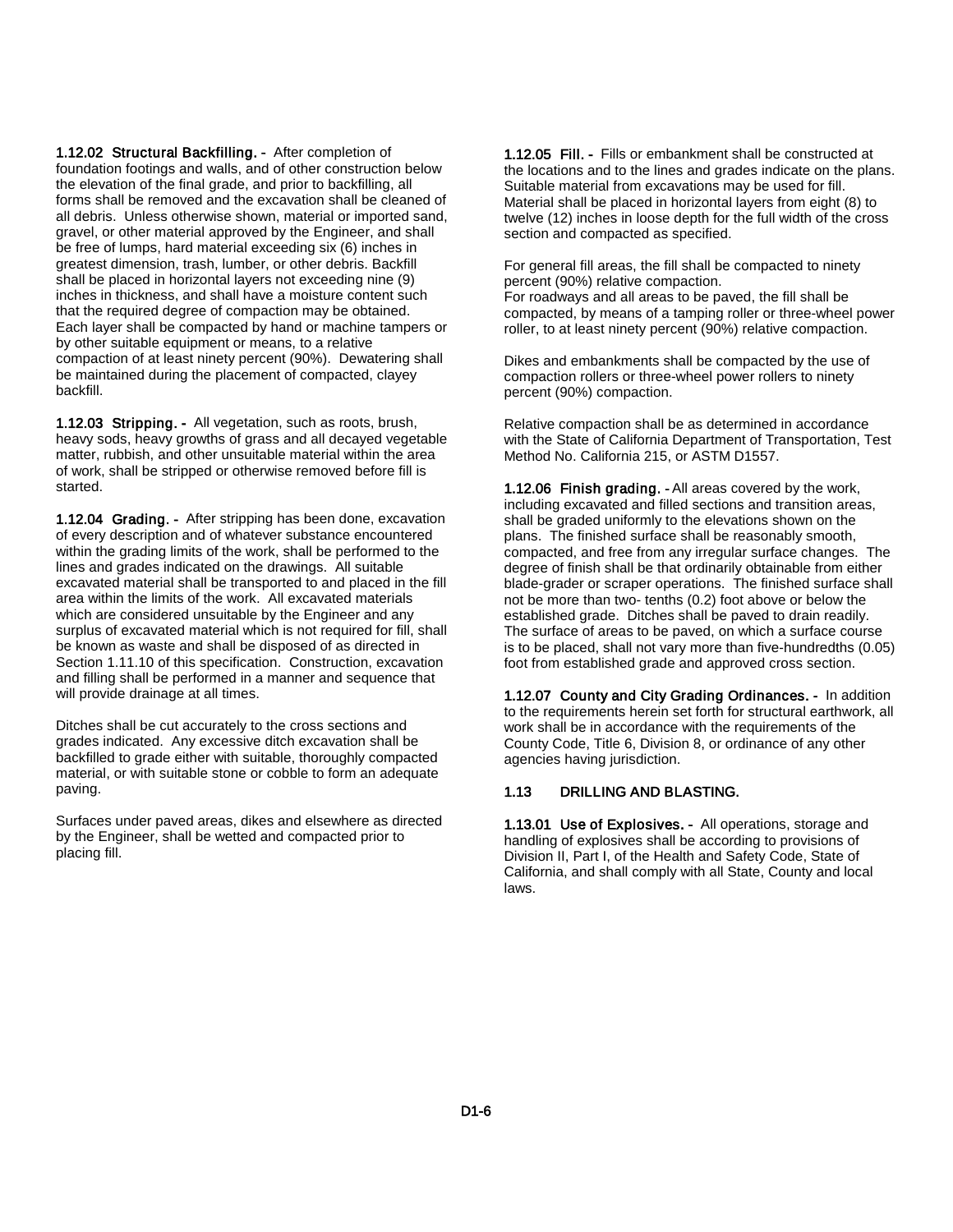1.13.02 Skilled workmen. - Drilling and blasting are to be done only by personnel skilled in rock techniques.

1.13.03 Safety. - All necessary precautions shall be taken for protection of life and property. Warnings shall be given to nearby property owners that blasting is in progress. Safety mats shall be used to restrict flying particles. The Contractor

shall size each "shot" to minimize nuisance and reduce the possibility of damage to local structures.

#### 1.14 FINAL CLEANUP.

After all earthwork operations have been completed, the right of way and all other areas shall be dressed smooth and left in a neat and presentable condition to the satisfaction of the Engineer and Owner.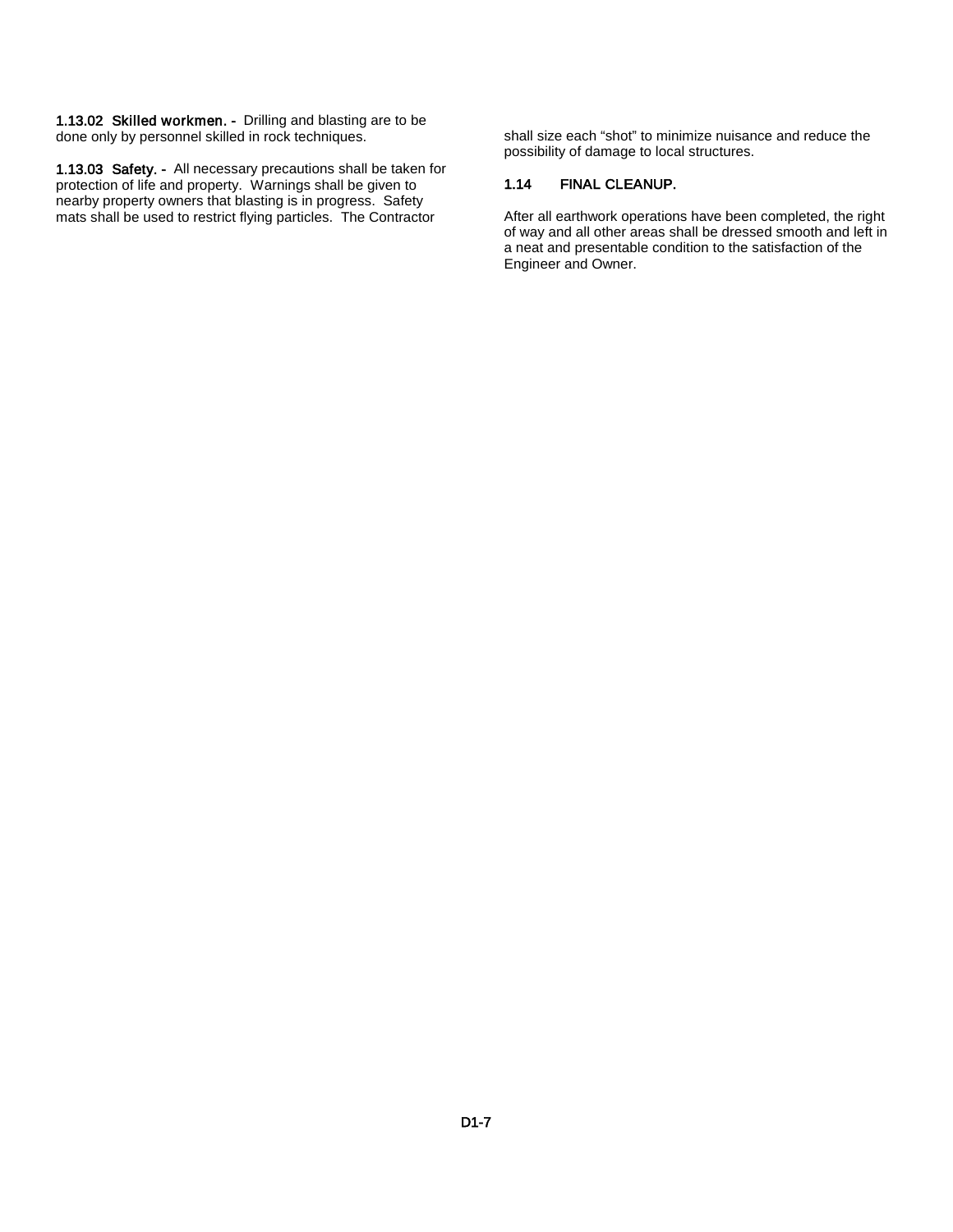#### COUNTY OF SAN BERNARDINO SPECIAL DISTRICTS DEPARTMENT TECHNICAL SPECIFICATIONS

# SECTION 2 CONCRETE CONSTRUCTION

# 2.1 SCOPE.

The Contractor shall furnish all labor, equipment, materials and appliances necessary to complete construction of Portland cement concrete as shown on the drawings and as specified herein.

#### 2.2 COMPOSITION.

Concrete shall be composed of Portland cement, sand, coarse aggregate, waste, and admixtures as specified or approved, all well mixed and brought to the proper consistency suitable for the specific conditions of placement and in accordance with the requirements of this specification.

#### 2.3 CLASSES OF CONCRETE.

All Portland cement used on the work shall be one of the classes described below. Unless otherwise stated, each class shall be used in the locations as listed:

- (a) Class I. Compressive Strength 3,000 psi min.
- Mix 6-sack minimum test required (Type II cement)

7-sack, Test not required, (trial batch)

- Uses: Walls, beams, slabs, footings. Class I. is Equivalent to California State Department of Transportation, Class D (for 7-sack mix).
- (b) Class II. Compressive Strength 3.000 psi min.
- Mix 6 -sack minimum, test required (Type V cement)

Uses: Walls, beams, slabs, footings. Class II is (Where specified.) Equivalent to California State Department of Transportation, Class D.

- (c) Class III. Compressive Strength 2,500 psi min.
- Mix 6-sack, test not required.

Uses: Slabs, footings, walls (where specified). Class III. is Equivalent to California State Department of Transportation, Class A.

- (d) Class IV. Compressive Strength 2.500 psi min.
- Mix 5-sack, test not required.
- Uses: Paving, cradles, curbs, gutters, sidewalks, thrust blocks, manhole bases, pipe easements, or where specified. Class IV is Equivalent to California State Department of Transportation, Class B.

### 2.4 PORTLAND CEMENT.

Unless otherwise specified, Portland Cement shall be Type I, Type II, or Type V, complying with ASTM C 150, and shall have a total alkali content not exceeding six-tenths percent (0.6%) when calculated as sodium oxide as determined by methods given in ASTM C 114. There shall not be a change of brand of cement during course of work without prior written approval of the Engineer.

#### 2.5 SAND.

Sand shall be a washed natural sand having hard, strong, and durable particles, and which does not contain more than two percent (2%) by weight or such deleterious substances as clay lumps, shale, schist, alkali, mica, coated grains, or soft and flaky particles. Sand shall be graded uniformly from fine to coarse, such that the combined grading of coarse aggregate and sand set forth in Paragraph 2.6 will be met. Not more than three percent (3%) shall pass the No. 200 screen as determined by ASTM C 117.

#### 2.6 COARSE AGGREGATE.

Coarse aggregate shall be a clean, hard, fine grained, uncoated, sound crushed rock, or washed gravel or combination of both. It shall be free from oil, organic matter or other deleterious substances and shall not contain more than two percent (2%) by weight of shale or cherty material; and shall show a loss of not more than ten percent (10%) when tested for soundness in sodium sulfate solution in accordance with ASTM C 88. Coarse aggregate shall be graded uniformly from one-quarter (1/4) inch size to maximum size. The Combined grading of coarse and fine aggregate shall fall within the following percentages by weight: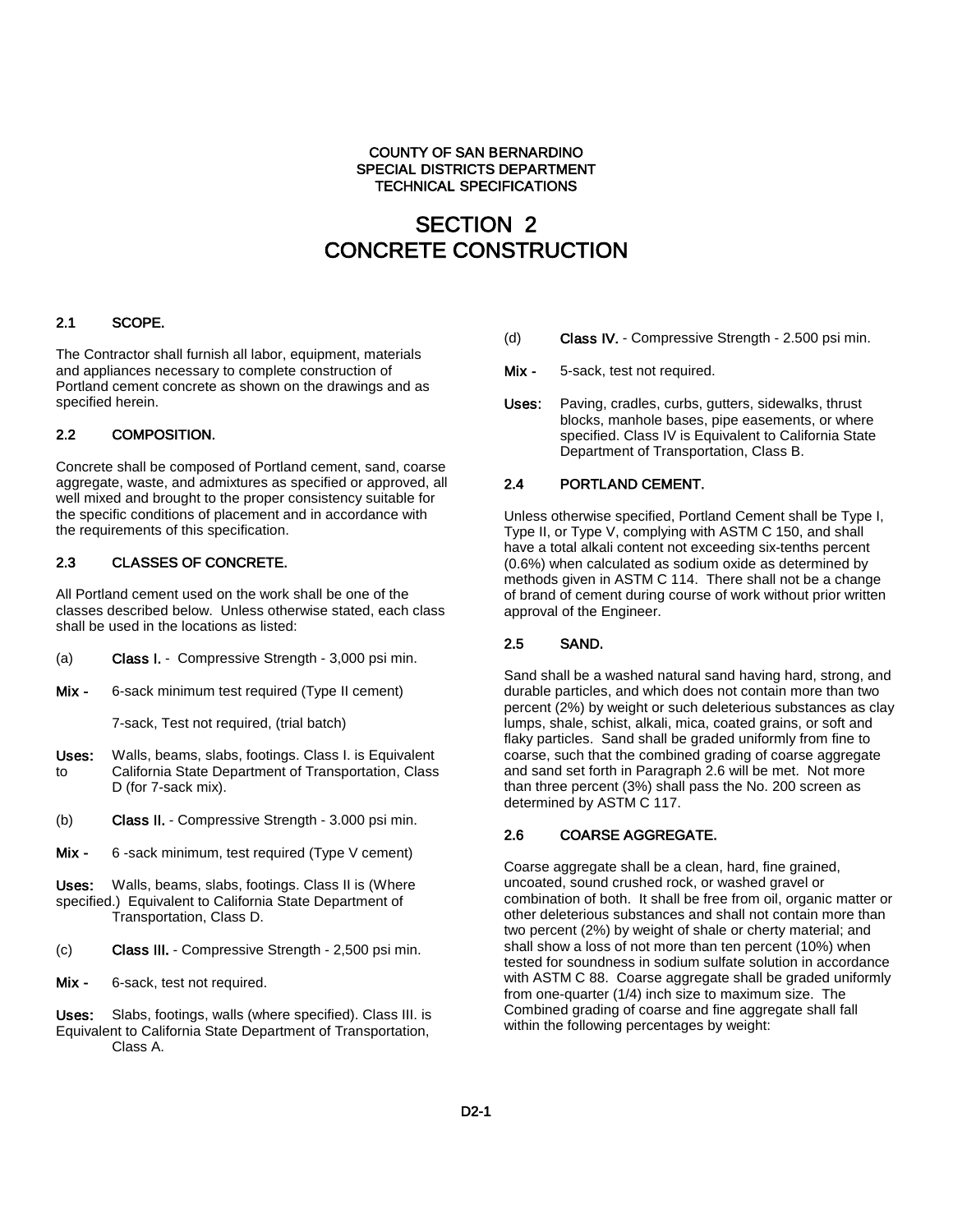#### Percentage Passing Sieves

|                                                                                        | Sieve Size                                        | $1 - 1/2$ In.<br>Max.                                                                                  | 1 In.<br>Max.                                                                                               | $3/4$ In.<br>Max.                                                                     |
|----------------------------------------------------------------------------------------|---------------------------------------------------|--------------------------------------------------------------------------------------------------------|-------------------------------------------------------------------------------------------------------------|---------------------------------------------------------------------------------------|
| 2 Inch<br>1 Inch<br>$3/4$ Inch<br>$3/8$ Inch<br>No.<br>No.<br>No.<br>No.<br>No.<br>No. | $1 - 1/2$ Inch<br>4<br>8<br>16<br>30<br>50<br>100 | 100<br>90-100<br>50-86<br>45-75<br>38-55<br>$30 - 45$<br>23-35<br>12-27<br>10-17<br>$4 - 9$<br>$1 - 3$ | 100<br>90-100<br>80-90<br>65-85<br>$35 - 50$<br>$25 - 40$<br>19-30<br>12-20<br>$5-10$<br>$1 - 4$<br>$0 - 2$ | 100<br>90-100<br>60-80<br>40-60<br>$30 - 45$<br>20-35<br>13-23<br>$5 - 15$<br>$1 - 5$ |
| No.                                                                                    | 200                                               | $0 - 2$                                                                                                |                                                                                                             | $0 - 2$                                                                               |

#### 2.7 MIXING WATER.

Mixing water shall be clean and free from deleterious amounts of acids, alkalies, salts or organic materials.

#### 2.8 ADMIXTURES.

Unless otherwise specified or directed by the Engineer, waterreducing admixtures shall be used to reduce the required mixing water, for equivalent slump in plain concrete, at least ten percent (10%). If the admixture used entrains more than two percent (2%) air, the water reduction shall be an additional two percent (2%) for each percent of air entrained over two percent (2%), but in no case shall air entrained exceed five percent (5%).

Air-entraining admixtures shall be included in the mix design. The combined admixtures shall entrain five percent (5%) plus or minus one percent (1%). Acceptable admixtures are those manufactured by Master Builders, Superior Concrete Emulsions and Sika Chemical Corporation. Admixtures containing calcium chloride will not be approved.

#### 2.9 OTHER ADMIXTURES.

No other admixtures shall be used without the Engineer's approval.

#### 2.10 REINFORCING STEEL.

Reinforcing steel shall consist of deformed bars of the size called for in the drawings. Reinforcing steel shall conform to ASTM A 615, and shall be either Grade 40 or Grade 60. Deformations shall conform to ASTM A 615. If specified, mill

certificates shall be furnished to the Engineer for each melt if so requested. Wire reinforcement shall conform to ASTM A 82. Placing sheets and bending schedules shall be submitted to the Engineer before placing.

#### 2.11 TEST ON CONCRETE.

Test cylinders of all concrete shall be made in accordance with ASTM C 31 and C 39. A minimum of three (3) cylinders per each one hundred (100) cubic yards of concrete or portion thereof shall be made. One (1) cylinder shall be tested at seven (7) days and one (1) cylinder at twenty-eight (28) days. If test cylinders fail to indicate required strength as specified, cores shall be taken as required by the Engineer and tested in accordance with ASTM C 42, all at Contractor's expense.

If more than one in ten (1 in 10) laboratory control strength test cylinders or any structure fall below the specified compressive strength, the Engineer shall have the right to order a change in proportions or the water content of the concrete for the remaining structures. If the strength of any cured cylinders falls below the specified compressive strength, assuming they have received protection and curing equivalent to concrete in the structure, the Engineer shall have the right to require new mix design with trial batch necessary to secure the required strength and may require tests in accordance with ASTM C 42, or order load tests to be made on the structures so affected.

#### 2.12 MIX DESIGN.

Before beginning concrete work, the proper proportions of materials for each class of concrete shall be determined by the Contractor and/or his supplier. The mix design shall be prepared at the Contractor's expense, by a recognized inspection and testing laboratory approved by the Engineer, and shall show the expected strengths and corresponding slumps, and all ingredient weights and other physical properties necessary to check the design mix. A trial batch shall be made for Class I, II and III concrete to be used on the job, and from each batch, four (4) standard test cylinders shall be cast, cured and tested, as specified for the job concrete. Certified copies of all laboratory reports shall be sent promptly to the Engineer directly from the testing laboratory, stating whether the items reported meet the specifications. A final report shall be submitted at the completion of all concreting, summarizing all findings concerned with concrete used in the project.

If more than one (1) supplier of concrete is used by the Contractor, each shall submit his mix design as described above. When concrete is used for architectural work, only one (1) supplier will be allowed.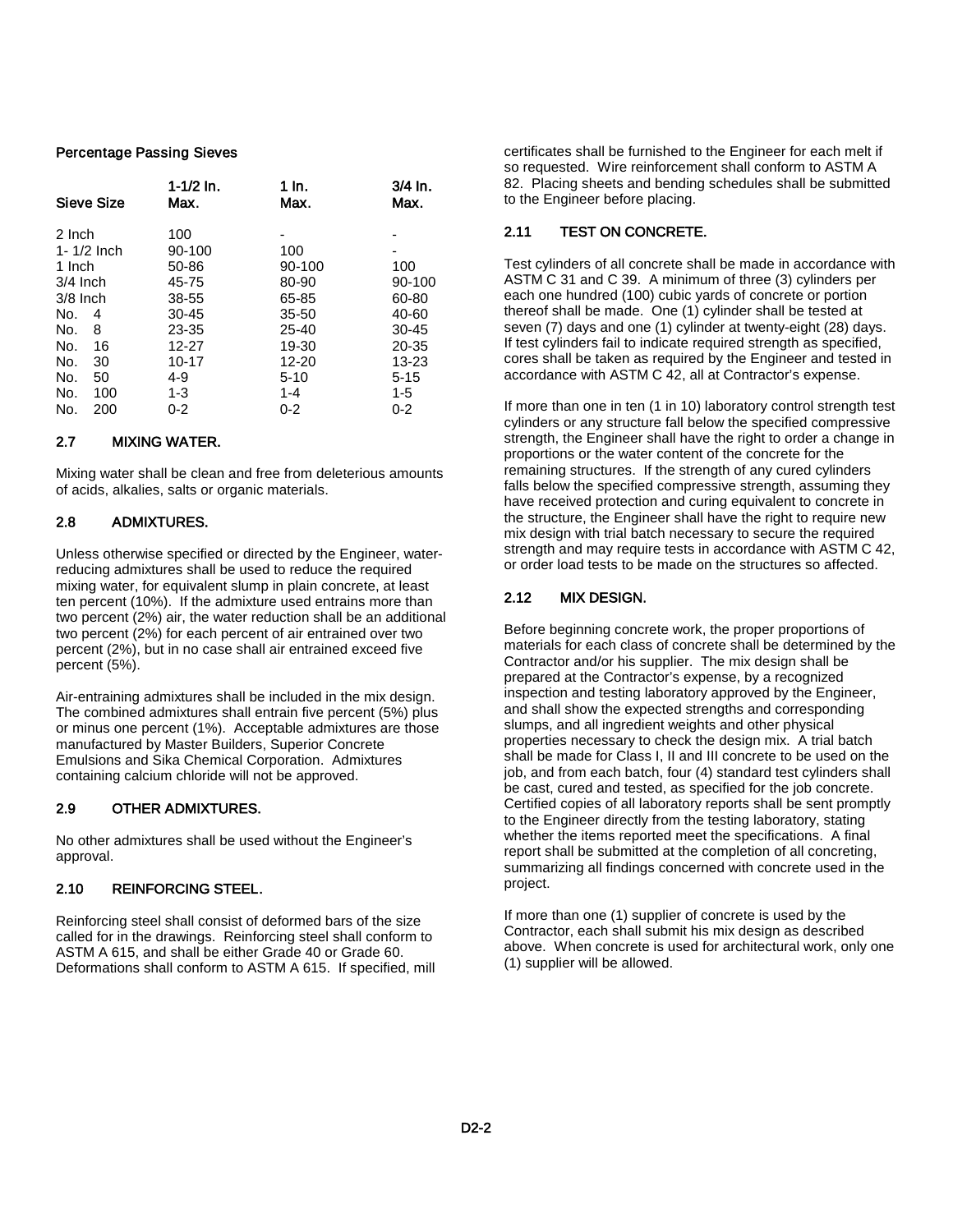#### 2.13 JOINT FILLER.

Preformed fillers shall be of the type indicated on the drawings and shall be as indicated on the drawings.

#### 2.14 WATERSTOPS.

Waterstops shall be installed where so indicated on the drawings. Waterstops shall be of polyvinyl chloride plastic, "Burke Vinylok" type RB 316-4, medium duty or approved equal. Proper care in placing of waterstops in forms shall be exercised so that the center bulb coincides with the construction joint. When concrete is being placed, it shall be properly vibrated to insure density at water stops location. Waterstops shall be made continuous at splices and intersections (horizontal and/or vertical) by "welding" with a polyvinyl chloride splicing iron.

#### 2.15 MIXING.

(a) Job mining of structural concrete will not be permitted unless otherwise specified. When allowed, concrete shall be mixed in a batch mixer of approved type which will insure a uniform distribution of the materials throughout the mass, so than the mixture is uniform in color and homogeneous. All concrete shall be placed within one (1) hour after water is first added to the batch. The mixer shall be equipped with a suitable charging hopper, water storage, and water-measuring device controlled from a case which may be kept locked and so constructed that the water may be discharged only while the mixer is being charged. The entire contents or the mixing drum shall be discharged before recharging. The mixer shall be cleaned at frequent intervals while in use. The volume of mixed materials per batch shall not exceed the rated capacity of the mixer.

(b) Transit-mixed concrete shall be batched, mixed and delivered in accordance with ASTM C 94, except that truck agitators may not be used. All concrete shall be deposited in place not more than forty-five (45) minutes after water is added when the temperature of the concrete exceeds 85 Degrees F. Certified, public weighmaster tickets shall be delivered to the Engineer or his representative in the field prior to placing the concrete to which the ticket applies.

#### 2.16 CONSISTENCY.

The quantity of water required for proper consistency of the concrete shall be determined by the slump test, in accordance with ASTM C 143. Unless otherwise stated, slump allowances shall be as follows:

Vertical Wall Sections, Columns. - Maximum four (4) inches (+ -) one (1) inch.

Floor Slabs, Beams, Footings. - Maximum three (3) inches (+ -) one-half (1/2) inch.

#### 2.17 RETEMPERING.

Retempering of concrete which has partially hardened: that is, mixing with or without additional cement, aggregate, or water, will not be permitted.

#### 2.18 DEPOSITING.

Concrete shall not be placed until the forms and reinforcement have been approved by the Engineer. Concrete shall be conveyed from the mixer to the place of final deposit as rapidly as possible by methods which will prevent the separation of loss of ingredients. It shall be deposited in the forms as nearly as practicable in its final position with lifts not over one and one-half (1 1/2) feet high, so as to maintain a plastic surface approximately horizontal. Concrete shall not be dropped more than eight (8) feet unless a suitable chute or tube is used. Forms for walls, or other sections of considerable height, shall be provided with openings, or other devices shall be used which will avoid accumulations of hardened concrete on the forms or metal reinforcement. Under no circumstances shall concrete that has partially hardened be deposited in the work. Temporary joints shall not remain exposed for more than fortyfive (45) minutes before adjacent concrete is placed. Concrete shall be continuously inspected by the inspector, who shall be afforded an opportunity to check the forms for accuracy, cleanliness and position of reinforcing before the placing is started. Concrete shall not be placed in the forms unless the Engineer has been notified twenty-four (24) hours in advance of concrete placement.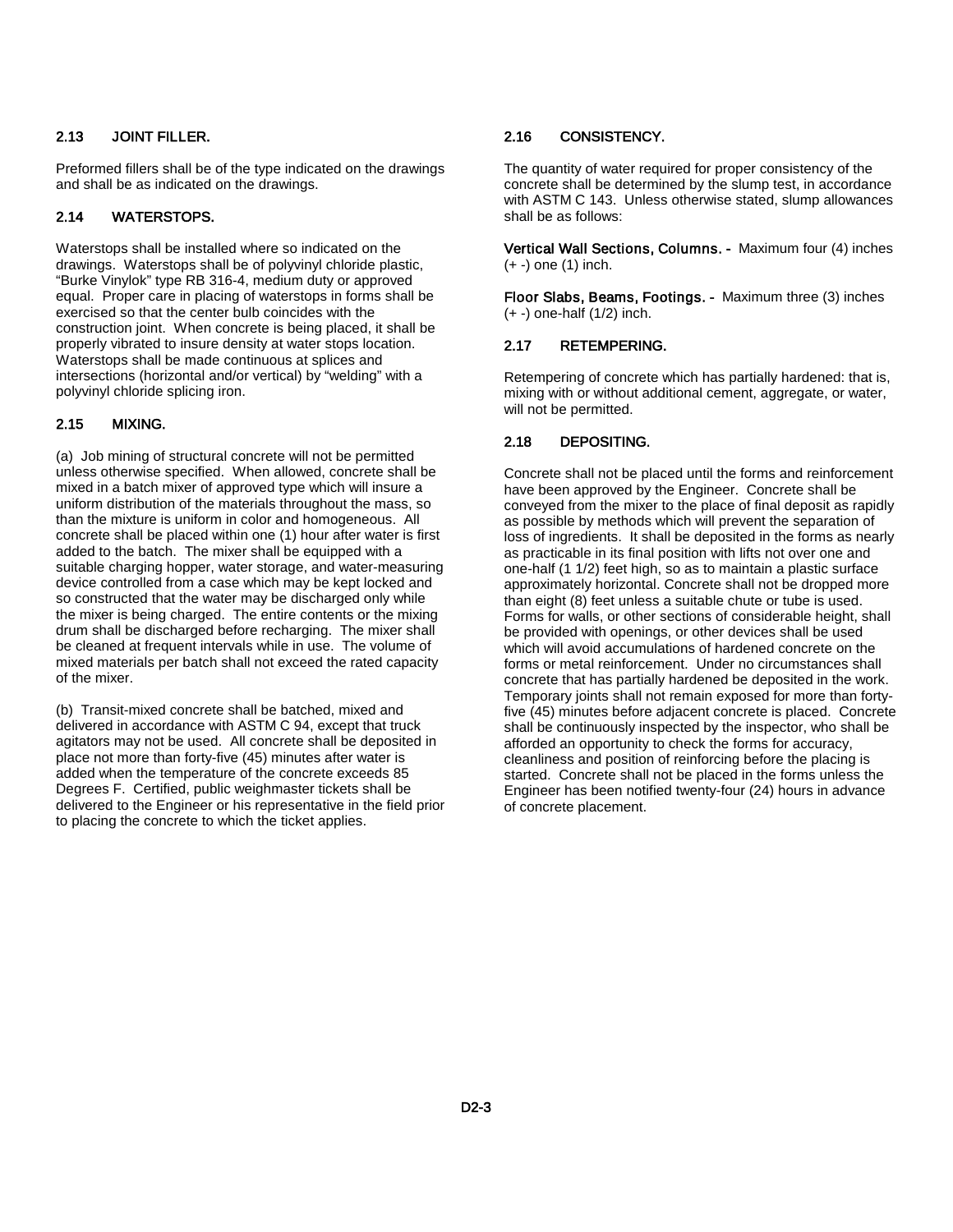#### 2.19 SUBGRADE PREPARATION.

Subgrade for slabs over native earth or fill shall be finished to exact location and section of bottom of slab and shall be maintained in a smooth, compacted condition, until concrete is placed. Subgrade shall be thoroughly moistened but not muddy, at time concrete is placed.

#### 2.20 COMPACTING.

Concrete, during and immediately after depositing shall be thoroughly worked around the reinforcement and embedded fixtures and into corners of the forms. Internal vibrators shall be used for all walls, and self-supporting beams or slabs. Vibrators shall be handled by experienced workmen and care shall be taken to avoid separation of aggregate due to over vibration. At least one (1) vibrator shall be used for each fifteen (15) cubic yards per hour of concrete placed. Standby vibrators shall be kept on hand.

#### 2.21 CONSTRUCTION JOINTS.

Concrete in each unit of construction shall be placed continuously, and the Contractor shall not be permitted to begin work on any part unless his facilities and forces are sufficient to complete the unit without interruption. All joints in concrete shall be located as indicated on the drawings and as approved by the Engineer. The Contractor shall submit to the Engineer for approval, drawings marked to show the location and sequence of pours.

All construction joints shall be made as watertight as possible. A waterstop shall be provided where called for on the drawings or where deemed necessary by the Engineer. Where these methods fail, the joint shall be grouted under pressure after the concrete has set and forms have been removed.

#### The surface of construction joints in any location shall be thoroughly cleaned and roughened by dry method sandblasting to remove all laitance and expose aggregate

solidly embedded in the mortar matrix.

#### 2.22 BONDING.

Before new concrete is deposited on or against concrete which has set, the forms shall be retightened, the surface of the set concrete shall be roughened, thoroughly cleaned of foreign matter and laitance as specified under Section 2.21 "Construction Joints," and sprayed with water so that the concrete is saturated but no free water is left on the surface. The new concrete placed in contact with hardened or partially hardened concrete, shall contain an excess of mortar to insure bond. To insure this excess mortar at the juncture of the

hardened and newly deposited concrete on vertical and inclined surfaces, the cleaned and saturated surfaces of the hardened concrete shall first be slushed with a coating of neat cement grout against which the new concrete shall be places before the grout has attained its initial set. For horizontal surfaces, a layer at least one (1) inch thick of cement mortar composed of one (1) part cement and two (2) parts sand shall be placed before depositing the concrete.

#### 2.23 CURING.

(a) Water Curing. - Uniformed concrete surfaces shall be covered with wet burlap mats as soon as the concrete has sufficiently set, and shall thereafter be kept wet under wet burlap until backfilled or for fourteen (14) days after the concrete is placed. Where drying conditions are severe, as determined by the Engineer, fog sprays shall be employed to prevent checking of the fresh concrete surface. Immediately following the first leveling, the fog spray will absorb moisture and shall be discontinued when the applied moisture is rejected. Fog spraying shall be continued as specified until the finished surface has attained sufficient strength to permit flooding or covering with burlap mats.

Formed surfaces, both interior and exterior, shall be water cured under burlap mats or by water sprays beginning as soon as the forms are stripped. Prior to stripping of forms, the concrete shall be kept moist by the water sprays.

(b) Curing Compounds. - With the approval of the Engineer, concrete surfaces may be cured by curing compound as defined below. Any concrete curing compound shall be of a nature and composition not deleterious to concrete, and thinned to a working consistency either with a volatile solvent or by emulsification with water. The curing compound shall be of a standard and uniform quality ready for use as shipped by the manufacturer.

Curing compound shall form a continuous, unbroken membrane which shall adhere to moist concrete and which will neither disintegrate, check, peel from the surface, nor show signs of such deterioration within thirty (30) days after application under actual working conditions. The compound shall be sufficiently transparent and free from color that there will be no permanent change in the color of the concrete. The compound shall contain, however, a temporary dye of sufficient color to make the membrane clearly visible for a period of at least four (4) hours after application. If the Contractor applies a deleterious compound to paint, plaster, gunite, or other surface treatment, the surface shall be thoroughly sandblasted to remove all vestiges of the compound at the Contractor's expense.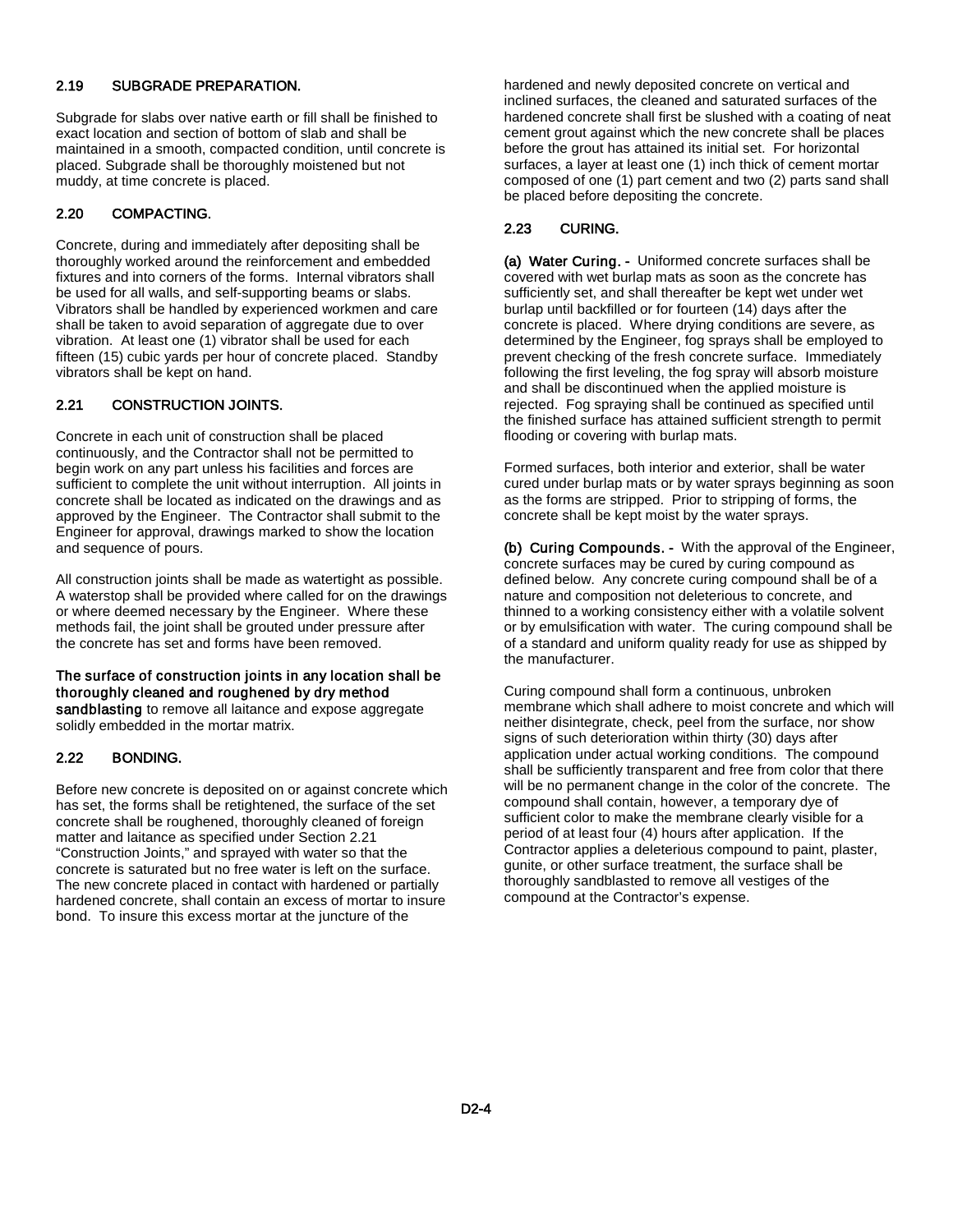#### 2.24 PROTECTION OF CONCRETE CONSTRUCTION.

All surfaces shall be protected against injury. wheeling, working, or walking on the concrete shall not be permitted during the first seventy-two (72) hours after placing. All slabs subject to wear shall be covered with a layer of sand or other suitable material as soon as the concrete has set, and shall either be cured by the use of a curing compound or shall be kept wet for not less than fourteen (14) days, or shall be kept covered for the same period with Sisalcraft paper or other similar tough water proof paper. All joints between adjacent strips of paper shall be sealed.

No concrete shall be placed during rain; and during such weather, all concrete placed within the preceding twelve (12) hours shall be protected with waterproof canvas or other suitable coverings. These coverings shall be provided and kept ready at hand.

All concrete construction shall be protected from excessive loadings.

### 2.25 REPAIR AND PATCHING.

After removing forms and before the concrete is thoroughly dry, any poor joints, voids, stone pockets or other defective areas and all tie holes shall be patched. Defective areas shall be chipped away to a depth of not less than one (1) inch with the edges perpendicular to the surface. The area to be patched with a space of at least six (6) inches wide entirely surrounding it shall be wetted to prevent adsorption of water from the patching mortar. The patch shall be made of the same materials and proportions as used for the concrete, except that the coarse aggregate shall be omitted and white Portland cement substituted for a part of gray Portland cement. The amount of mixing water shall be as little as consistent with the requirements of handling and placing.

The mortar shall be thoroughly compacted into place slightly higher than the surrounding surface. After being undisturbed for one to two (1 to 2) hours to permit initial shrinkage, the patch shall be finished to match the adjoining surface.

Tie holes left by the withdrawal of form clamp rods or holes left by removal of snap ties shall be filled solid with mortar. For holes passing entirely through the wall, a plunger-type grease gun or other device shall be used to force mortar through the wall, starting at the back face. When the hole is completely filled, the excess mortar shall be struck off with a cloth, flush with the surface. Holes not passing entirely through the wall shall be filled with a small tool that will permit packing the hole solid with mortar, any excess mortar being struck off flush with the surface.

#### 2.26 PLACING REINFORCING STEEL.

Reinforcing steel, before being positioned, shall be cleaned thoroughly of mill and rust scale or other coating that will destroy or reduce the bond. Reinforcement appreciably reduced in section shall be rejected. Where there is delay in deposition the concrete, reinforcement shall be re-inspected and when necessary, cleaned.

Reinforcement shall be carefully formed as indicated on the drawings. Stirrups and tie bars shall be bent around a pin having a diameter of not less than three (3) times the diameter of the bar. Except where specifically indicated otherwise on the drawings, bends for other bars shall be made around a pin having a diameter of not less than six (6) bar diameters. All bars shall be bent cold. Reinforcing steel shall not be bent or straightened in a manner that will injure the material. Bars with kinks or bends not shown on the drawings shall not be used. Heating of bars will be permitted only when the entire operation is approved by the Engineer.

Reinforcing steel shall be positioned accurately and secured against displacement by using annealed iron wire or suitable clips at intersections and shall be supported by concrete chairs or spacers, or metal hangers.

In slabs, beams, and girders, and walls subject to lateral pressure, splices of reinforcement shall not be made at points of maximum stress without the express approval of the Engineer. Splices, where permitted, shall provide sufficient lap to transfer the stress between bars bond and shear. Adjacent bars shall not be spliced at the same point. The minimum allowable lap at points of maximum stress shall be thirty (30) times the diameter of the larger bar of the splice, but in no case shall the lap be less than eighteen (18) inches.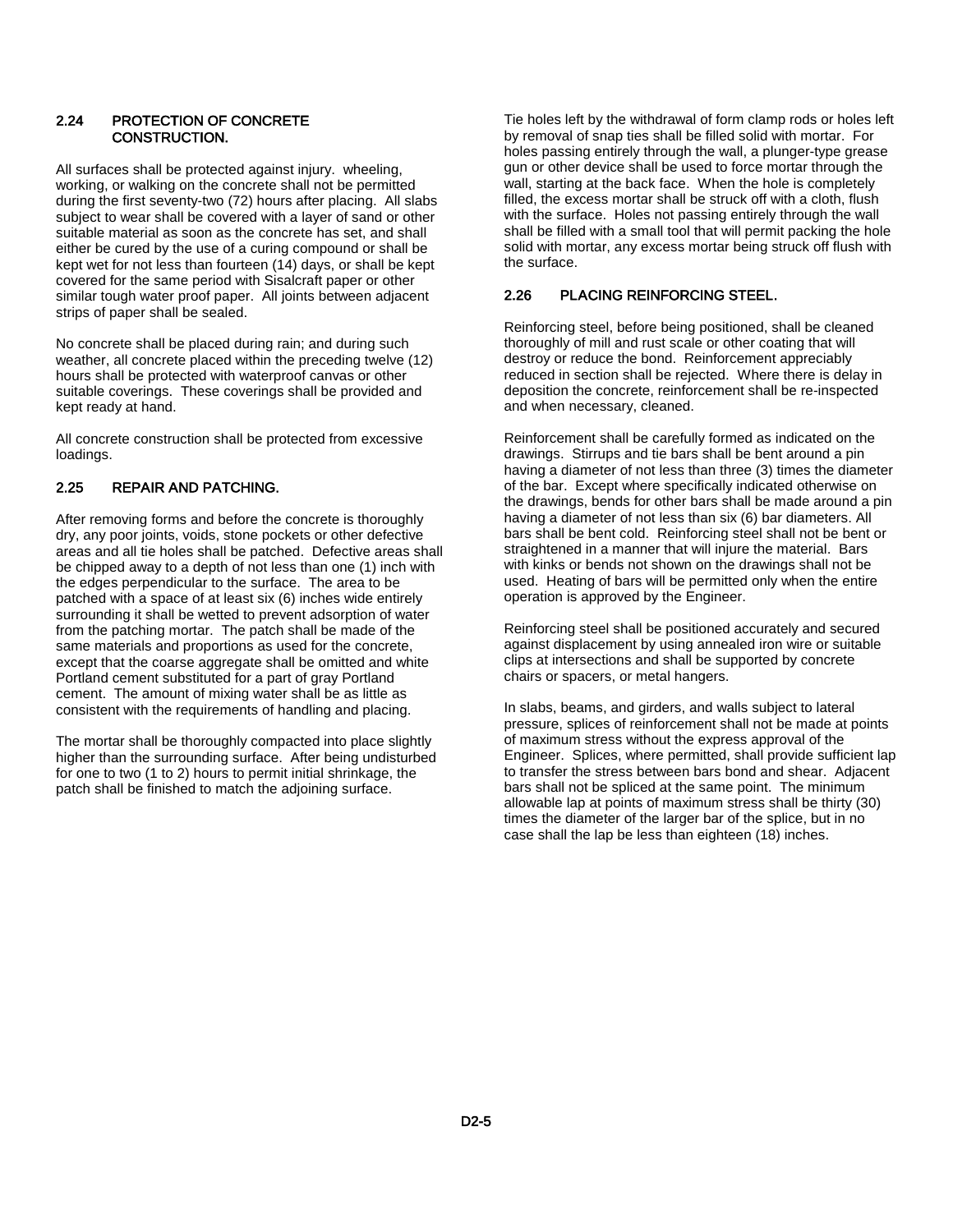#### 2.27 FORM MATERIAL.

The following classification shall be used for all concrete form work:

Class I. - For permanent exposed concrete surfaces where architectural appearance is important. Class I forms shall be constructed with particular care to assure a high type of architectural finish of uniform texture free from visible irregular ties, patch marks and discoloration's. Forms shall be of synthetic resin bonded plywood specially made for concrete work or non-warping hardboard. The entire surface shall be lightly sanded if necessary.

Class II. - For un-plastered interior of all rooms and for all surfaces in contact with water, such as interior walls of channels and tanks. These forms shall be of hardboard, steel or waterproof synthetic resin bonded plywood specially made for concrete work.

The Contractor will be permitted to use the most advantageous panel sizes and panel joint locations. Class II forms for painted concrete surfaces shall be free of all surface imperfections. Neat patches and minor surface imperfections will be permitted in forms for unpainted concrete provided the finished surface conforms to the requirements specified hereunder.

Class III. - For formed surfaces not exposed to view such as footings, backfilled walls and pipe trenches. These forms shall be of metal or of smooth planed boards in good condition, free from large or loose knots.

#### 2.28 FORM CONSTRUCTION.

Exposed edges of concrete on the outside of structures and all those in the inside of structures shall be chamfered or beveled at an angle of 45 degrees, bevel being one (1) inch on a side. If so directed by the Engineer, however, the Contractor shall provide square edges for any portion of the work.

All dirt, chips, sawdust and other foreign matter shall be removed from within the forms before any concrete is deposited therein. Forms previously used shall be thoroughly cleaned of all dirt, mortar and foreign matter before being

used. Before concrete is deposited within the forms, all inside surfaces of the forms shall be thoroughly coated with an approved oil.

Bolts, rods or single wires shall preferably be used for internal ties, and if so used, shall be so arranged that when the forms are removed, no metal shall be within one (1) inch of any surface. Twisted wire ties will not be permitted in the forms for any wall later to be subjected to water pressure. The Contractor shall take due precaution to prevent future leakage or seepage along ties in all walls which will be subjected to water pressure. Ties used in all such walls must be cut back into the face of the wall at least one (1) inch and the resulting holes pointed up with one to three (1:3) mortar.

Temporary openings shall be provided at the base of the column and wall forms and at other points where necessary to facilitate cleaning and inspection before depositing concrete.

Forms, bracing and shores shall be kept in place until removal is approved by the Engineer and in no case shall removal commence earlier than the following schedule:

| Sides of footings and rafters |    |      | days |
|-------------------------------|----|------|------|
| Walls above ground            |    | 3    | days |
| Walls below ground            |    |      | days |
| Columns                       | 10 | days |      |
| Slabs                         |    | 14   | days |
| <b>Beams</b>                  |    | 21   | days |

Members subject to additional loads during construction shall be adequately shored to support both member and construction loads in a manner that will protect member from damage.

#### 2.29 FINISH OF FORMED SURFACES.

All finished or formed surfaces shall conform accurately to the shape, alignment, grades and sections as shown on the drawings or prescribed by the Engineer. Surfaces shall be free from fins, bulges, ridges, offsets, honeycombing or roughness of any kind, and shall present a finished, smooth, continuous, hard surface. All sharp angles, where required, shall be rounded or beveled.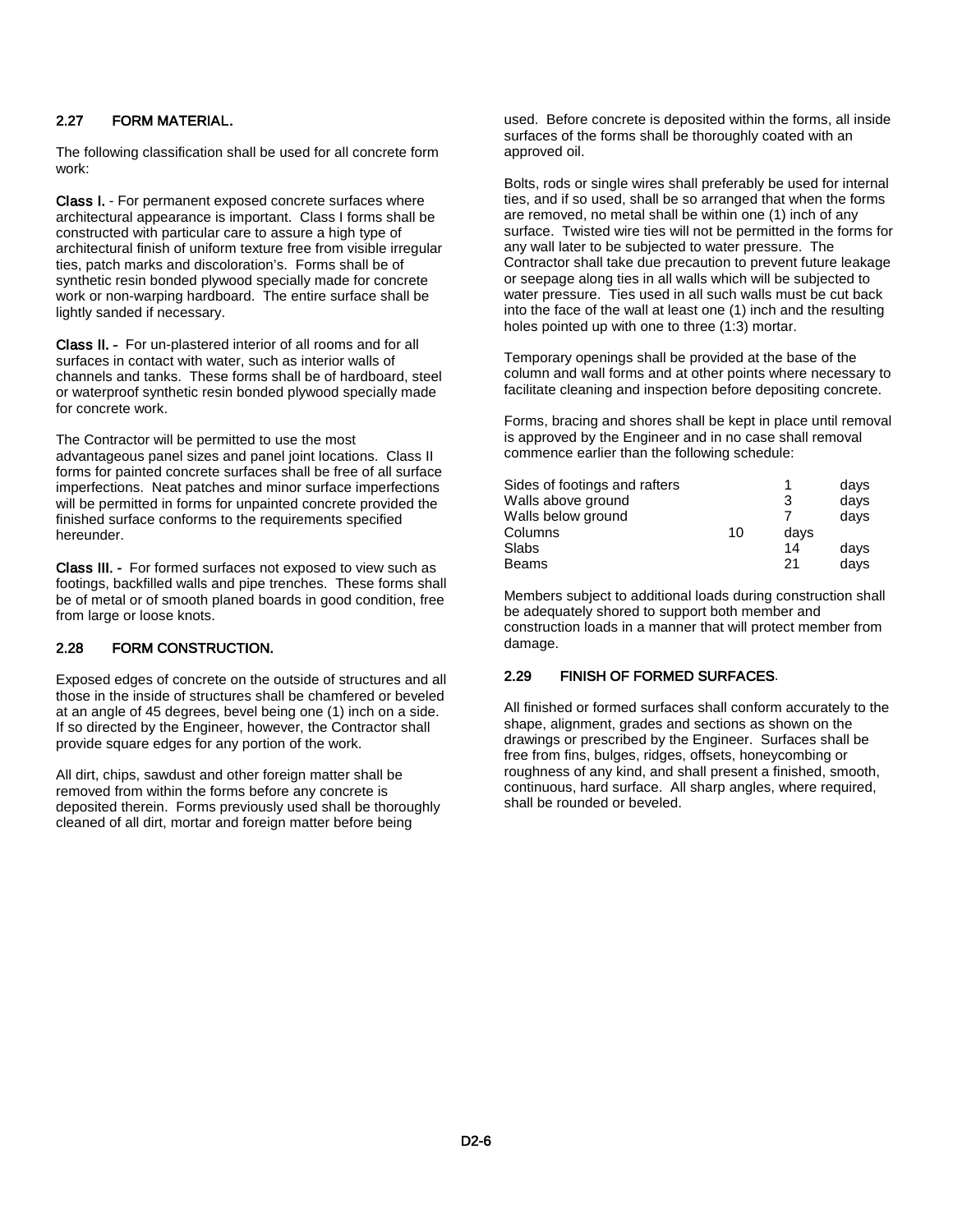In case of floor and flat roof surfaces where drains are provided, all exterior concrete floor, sidewalk and flat surfaces, the Contractor shall be particularly careful to provide and adequate slope to the drains or to suitable points of disposal. The direction of slope and the amount of crowning generally are shown on the drawings, otherwise they shall be subject to the approval of the Engineer.

Where Class I forms are required, the surface of the concrete shall be given the following finish: After wetting the surface, a grout shall be rubbed in using a rubber float or burlap. The grout shall be made by mixing one (1) part of cement and one and one-half (1 1/2) parts of fine sand with sufficient water to give it the consistency of thick paint. After the grout hardens sufficiently, it shall be scraped from the surface with the edge of a steel trowel without disturbing the grout in the air holes. After further drying, the surface shall be rubbed with burlap to remove all surface grout. The entire surface shall be finished to secure a uniform texture.

#### 2.30 FINISH OF SLABS.

(a) Wood Float Finish. - The forms shall be completely filled with concrete with as little working as possible. All high or low spots exceeding one-fourth (1/4) inch in ten (10) feet shall be eliminated. The surface shall then be wood-floated until it is smooth and free from blemishes.

(b) Broomed Finish. - Surfaces to receive a broomed finish shall be wood-floated as specified above, followed by steel troweling. After steel troweling and before initial set, the surface shall then be slightly roughened by means of a broom or a burlap mat to produce an even textured surface finish.

#### 2.31 INSERTS.

Where pipes, castings or conduits are to pass through the walls, the contractor shall place such pipes or castings in the forms before pouting the concrete, or in special cases, with the express consent and approval of the Engineer or as specified herein, shall build approved boxes in the forms to make openings for subsequent insertion of such pipes, castings, or conduits. To withstand water pressure and to insure watertightness around the openings so formed, the boxes or

cores shall be provided with continuous keyways all the way around, and shall have a slight flair to facilitate grouting and the escape of entrapped air during grouting. The grout shall contain Embeco or similar material and shall be mixed and placed in accordance with manufacture's instruction.

Additional reinforcement shall be provided around such openings, if large, to meet the approval to the Engineer. The pipes, castings, or conduits, as specified, shall be grouted in place by pouring in grout under a head of at least four (4) inches. The grout shall be poured, rammed or joggled into place to fill completely the space between the pipes, castings, or conduits, and the sides of the openings, so as to obtain the same watertightness as through the wall itself. The grouted castings shall then be water cured. The grouting material so placed shall be surfaced when the forms are removed to give a uniform appearance to the wall if such wall will be exposed to view.

The Contractor shall set accurately and hold in exact position in the forms until the concrete is poured and set, all gate frames, gate thimbles, special castings, channels, or other metal parts that are to be embedded in concrete, and shall furnish and set accurately all inserts and anchor or other bolts necessary for the attaching of piping, valves, metal sash, and equipment. All nailing blocks, plugs, strips and the like, necessary to the attachment of trim, finish, and similar work, and all wires for suspending ceilings will be furnished and placed by the Contractor.

#### 2.32 GUNITE.

When the Contractor elects or the Engineer specifies the use of gunite, the Contractor shall furnish and install such gunite according to the special technical provisions of the specifications.

#### 2.33 PRESTRESSED CONCRETE.

When prestressed construction is specified by the Engineer, or is submitted as an acceptable alternate by the Contractor, it shall be according to the special technical provisions of these specifications.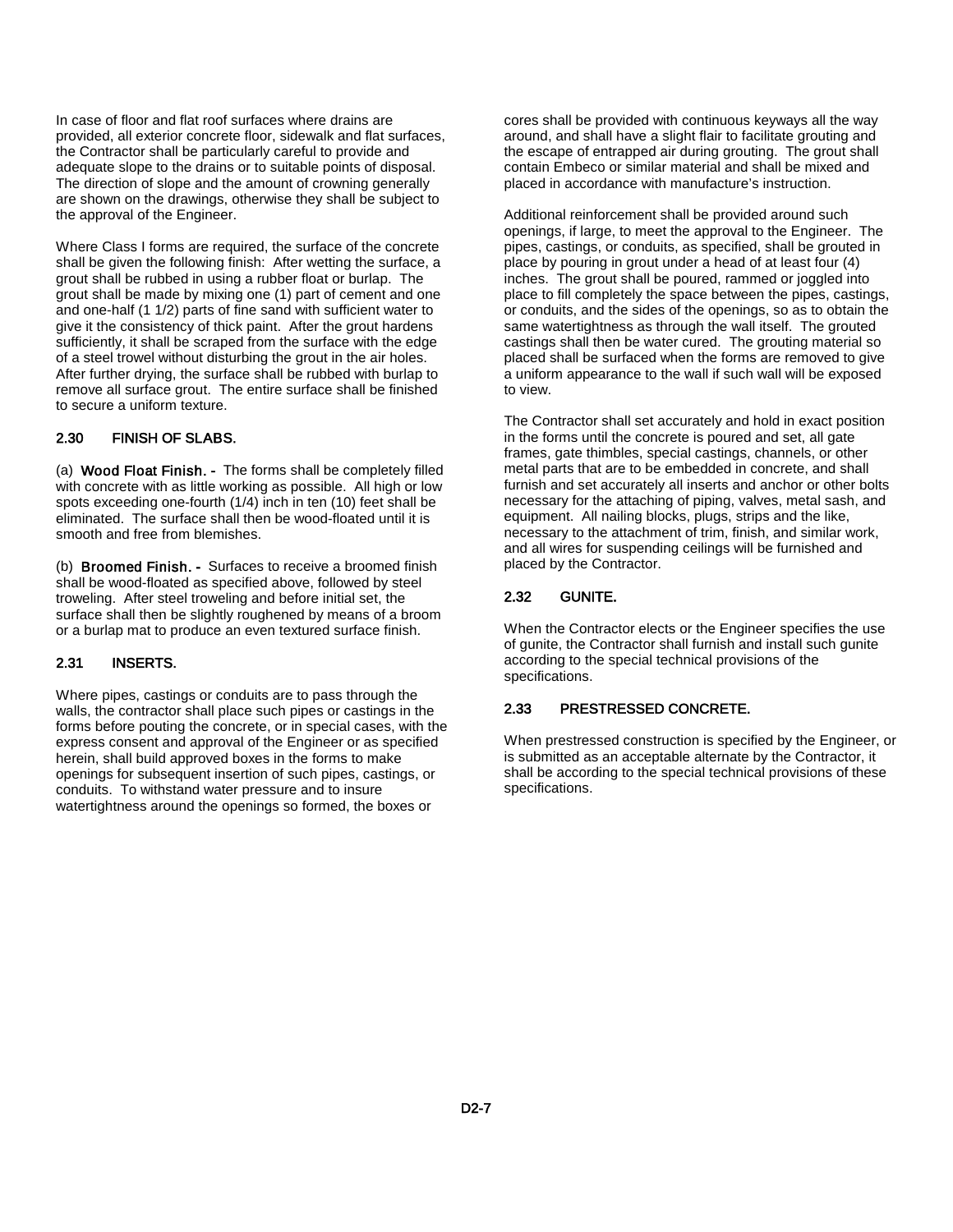#### 2.34 MISCELLANEOUS CONCRETE MIXES.

Miscellaneous concrete mixes shall be as listed as follows:

| Use                                                              | 28 - day<br>Strength | Mix                                                                                                                                                                                                                                                  |
|------------------------------------------------------------------|----------------------|------------------------------------------------------------------------------------------------------------------------------------------------------------------------------------------------------------------------------------------------------|
| Grout                                                            | 2.000                | Seven (7) sack Portland cement with pea gravel.                                                                                                                                                                                                      |
| Mortar                                                           | 1.800                | One (1) part Portland cement, one-fourth (1/4) to one half (1/2) part<br>hydrated lime or lime putty, aggregate not less than two and<br>one-fourth (2 1/4) and not more then three (3) times the sum of the<br>volumes of the cement and lime used. |
| Coarse grout for filling<br>masonry blocks and<br>for bond beams | 2.000                | One (1) part Portland cement to which may be added not more<br>than one-tenth (1/10) part hydrated lime or lime putty, and two<br>(2) to three (3) parts sand, and not more than two (2) parts pea<br>gravel.                                        |

#### 2.35 COLD WEATHER REQUIREMENTS.

Adequate equipment shall be provided for heating the concrete during freezing or near freezing weather. No frozen materials or materials containing ice shall be used.

All concrete materials and all reinforcement, forms, fillers and ground which the concrete is to come in contact with shall be free from ice and frost. Whenever the temperature of the surrounding air is below 40 degrees F, all concrete placed in the forms shall have a temperature between 70 degrees F and 80 degrees F and an adequate means shall be provided for maintaining a temperature between 50 degrees F and 80 degrees F during the curing period.

The housing, covering or other protection used in connection with curing, shall remain in place and intact at least twenty-four (24) hours after the artificial heating is discontinued. The use of salt or chemicals for the prevention of freezing is prohibited.

When heating of concrete materials in required, the mixing of water and aggregate shall be heated to not more than 90 degrees F prior to being placed in the mixer, so that the temperature of the mixed concrete shall not be less than 70 degrees F not more than 80 degrees F. Aggregates shall be heated either by steam or by dry heat, and the heating apparatus shall be of a type which will heat the mass uniformly and in such a manner as to preclude areas, or hot spots, which will burn the material. Flame throwers, or other, similar direct heating devices will not be allowed.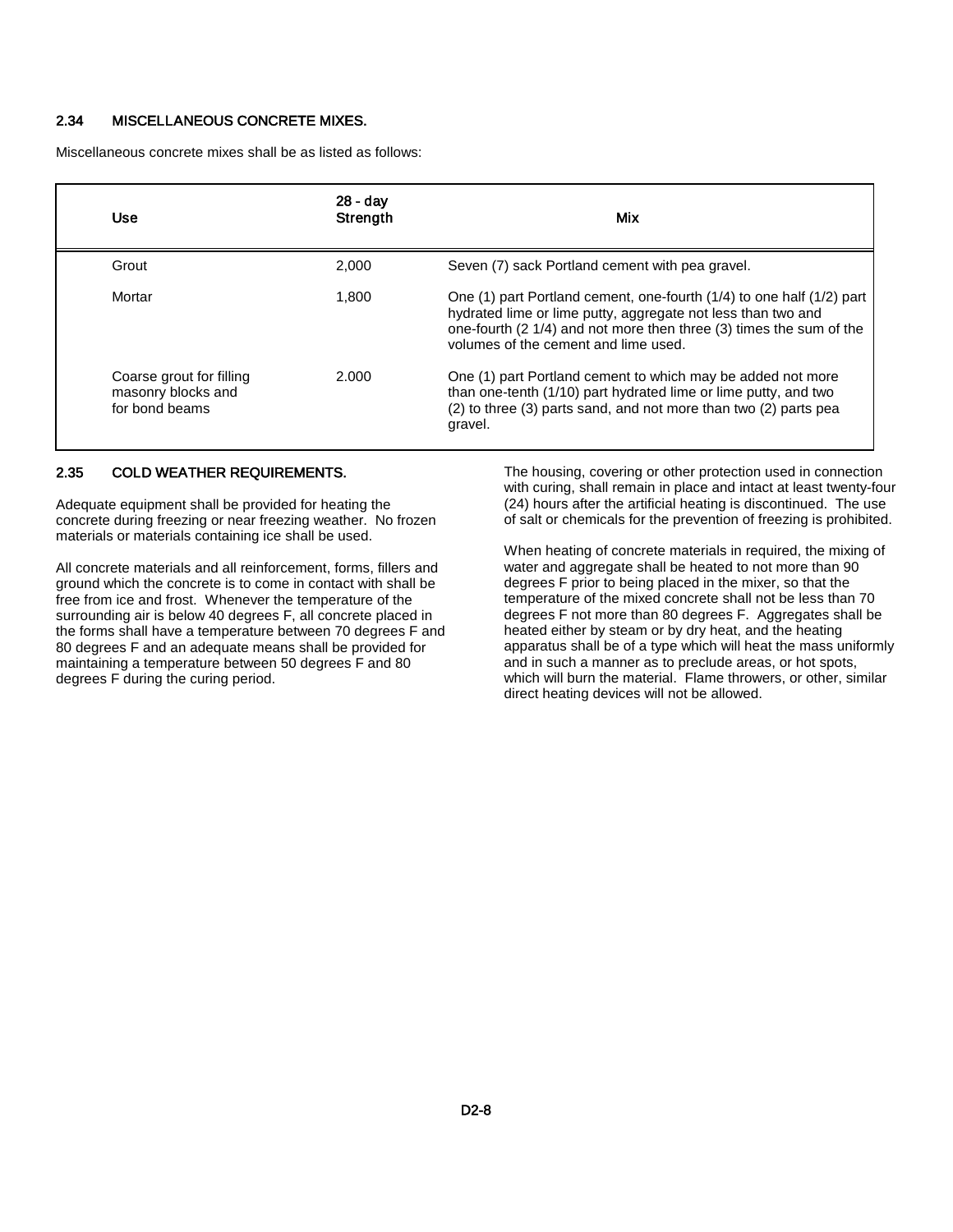#### COUNTY OF SAN BERNARDINO SPECIAL DISTRICTS DEPARTMENT TECHNICAL SPECIFICATIONS

# SECTION 3 PIPELINE MATERIALS AND SPECIFICATIONS

# 3.1 GENERAL.

This portion of the work shall include the furnishing and installation in conformance with the plans and specifications, true to line and grade, and free from leaks, cracks, and obstructions. Where choices are allowed, the Contractor shall select such materials and construction methods as will result in a satisfactory completed project. Materials and equipment used in the work shall be New and Unused unless otherwise specified. In case a reference is not clear as to which of several grades is desired, the highest quality material shall be used. Materials and strength of pipe shall be as shown on the plans. Unless two (2) or more materials are approved as equals, the Contractor shall not substitute another material for the one specified.

#### 3.2 VITRIFIED CLAY PIPE (VCP) AND CLAY **FITTINGS**

3.2.01 Materials. - Vitrified Clay Pipe (VCP) and Clay Fittings shall be extra strength, durable, first quality, well-burned clay pipe in accordance with the Western Regional Standards of the National Clay Pipe Institute. Crushing strength shall be determined by the three (3) edge bearing method of ASTM C 301, and hydrostatic testing shall be at ten (10) psi as described in the Clay Pipe Engineering Handbook.

Each pipe and fitting shall be marked with the name of the manufacturer or his trademark.

The Engineer or Inspector may reject any pipe or fitting which contain excessive dimensional distortion as defined by the West Coast Standards of the National Clay Pipe Institute, foreign matter fused into the pipe, breaks which would affect the watertightness of the pipe and cracks which extend through the entire thickness of the pipe barrel.

#### 3.2.02 COMPRESSION JOINT FOR VCP.

(a) Molded Compression joint. - When molded compression-type joints are used to join VCP, the joint shall be manufactured in accordance with ASTM C 425. The joints shall be "Wedge-Lock," Speed Seal," or approved equal.

(b) Mechanical Compression Joint. - When mechanical compression-type joints are used to join VCP, the joint shall be manufactured in accordance with ASTM C 594, "Test Condition II." The joint shall be as manufactured by Mission Clay Products Corp., "Band-Seal Type II Mainline Joint," with a stainless steel shear ring, or approved equal.

3.2.03 Hot-pour Joints. - Hot-pour joints will not be permitted.

3.3 ASBESTOS-CEMENT SEWER PIPE (ACP). - Due to the carcinogenic properties of asbestos fibers. Asbestos Cement pipe shall not be used in sanitary sewer systems.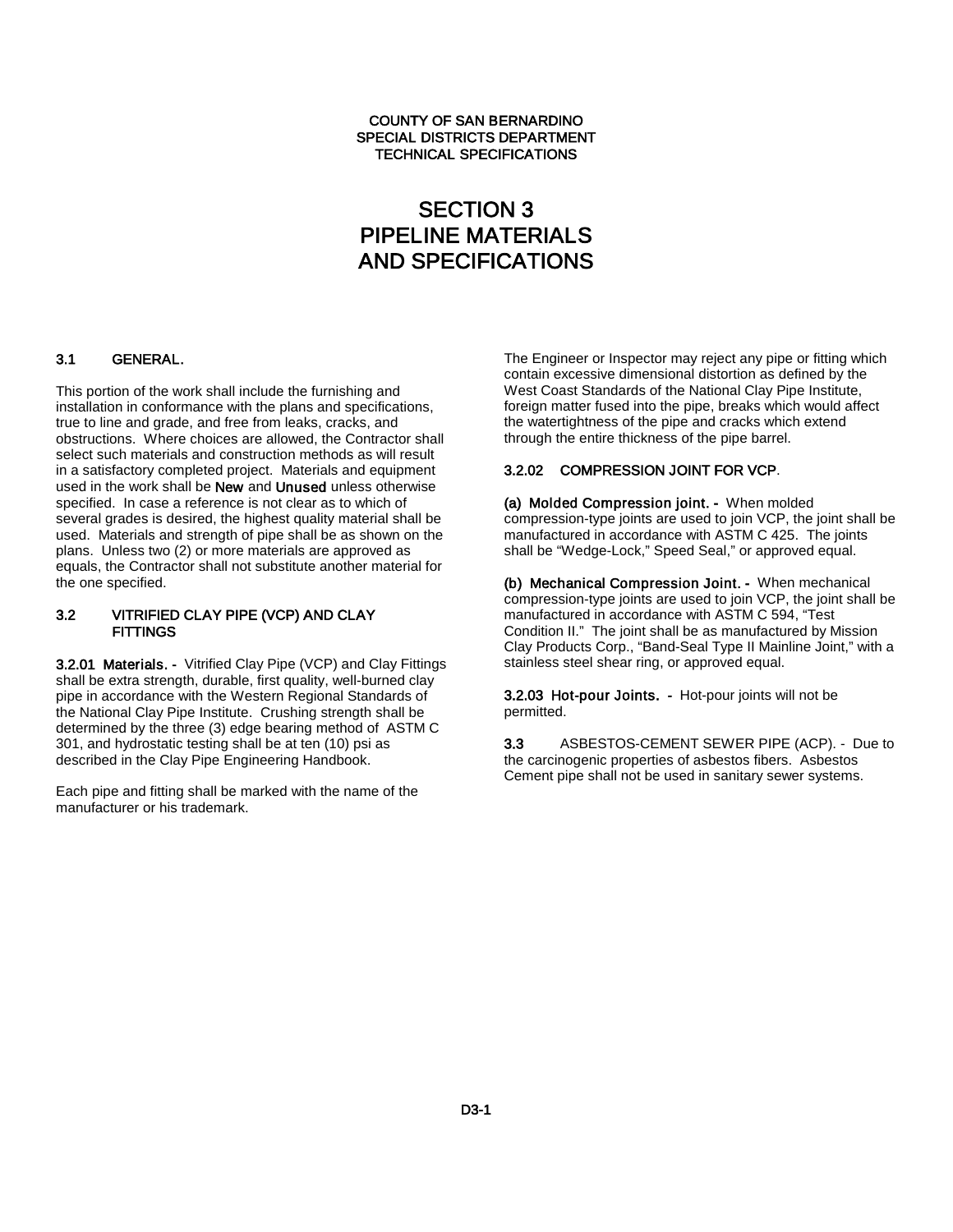#### 3.4 REINFORCED PLASTIC MORTAR PIPE (RPM).

(Not permitted)

#### 3.5 CAST-IRON PIPE (CIP) SEWER MAIN AND LATERAL**.**

All cast-iron pipe shall be Class 22, Class 23, or Class 24, manufactured in accordance with American National Standards Institute, Inc. Standards ANSI Specification A 21.6 and Federal Specification WW-P-421. Cast-iron pipe may, at the Contractor's option have mechanical joints or be jointed by the use of one hundred twenty-five (125) pound ANSI flanges or Victaulic-type couplings. Where flexibility of joints is a factor, such as at connection between inside and outside piping, a flexible-type joint such as Victaulic-type couplings shall be used.

3.5.01 Flanged Joints. - Bolts, nuts and washers for flanged joints shall conform to the recommendations of the pipe manufacturer and shall be uniformly tightened. Ring gaskets shall be one-sixteenth (1/16) inch rubber or neoprene lubricated and installed in accordance with the manufacturer's recommendations.

3.5.02 Mechanical Joints. - Mechanical joints shall consist of a stuffing box into which an endless rubber ring is compressed by a follower gland. The gasket must be fully confined and under constant compression. Mechanical-joint pipe shall be installed in accordance with manufacturer's recommendations. Gasket shall conform to American National Standards Institute Specification A 21,11.

3.5.03 Victaulic-type Couplings. - Cast-iron pipe for Victaulic-type couplings shall have either grooved or

shouldered ends. An endless rubber gasket of C-shaped cross section shall be used in each coupling. Couplings shall be installed in accordance with manufacturer's recommendations.

#### 3.6 POLYVINYL CHLORIDE (PVC) SEWER MAIN AND LATERAL.

3.6.01 Scope. - Polyvinyl Chloride (PVC) sewer pipe material for sizes up to and including twelve (12) inch diameter pipe.

3.6.02 Material. - Pipe and fittings shall be made from PVC compound as defined in ASTM D 1784. Pipe and fittings shall meet the requirements of ASTM D 3034 with the following exception:

All pipe and fittings shall have rubber joints capable of withstanding an internal pressure conforming to pipe manufacturer's recommendations. The rubber ring shall be made of a natural or synthetic rubber base compound, conforming to the requirement of ASTM D 1869. The compound shall be resistant to acids, alkalies, solvents and greases encountered in sanitary sewers. Solvent weld connections will be allowed only for end caps, repairs, saddles, and factory-fabricated fittings.

The pipe shall have a minimum "pipe stiffness" of F/Y=46 measured at five percent (5%) deflection.

This pipe stiffness shall be measured in accordance with ASTM Designation D 2412, Test for External Loading Properties of Plastic Pipe by Parallel-Plate loading. The pipe shall have a maximum Standard Dimension Ration (SDR) of thirty-five (35).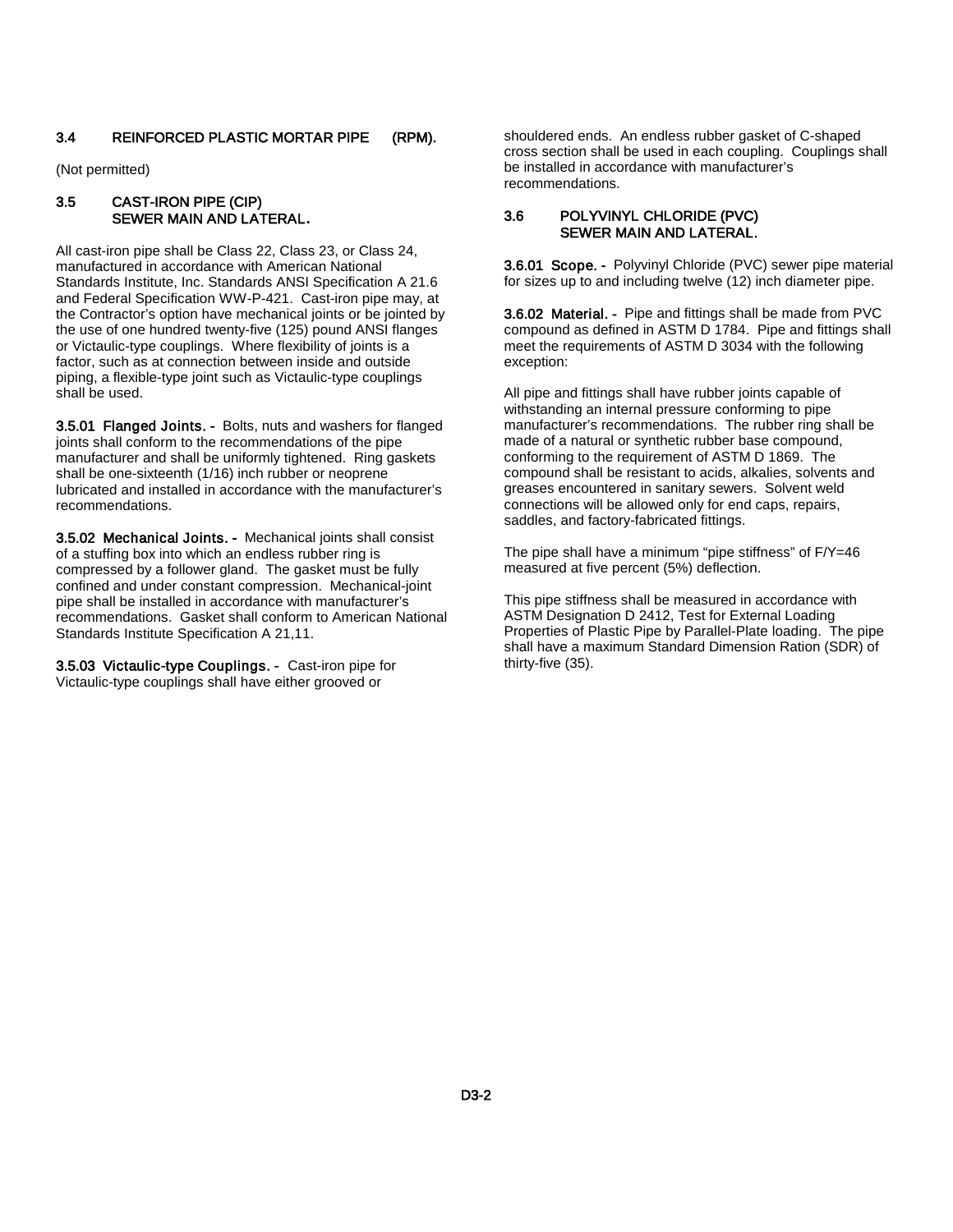3.6.03 Fittings. - All fittings and accessories shall be as manufactured and furnished by the pipe suppliers or approved equal.

3.6.04 Installation. - Pipe and fittings shall be delivered and installed in accordance with the pipe manufacturer's recommendation and ASTM D 21321, except only Class I, II, and III embedment materials will be considered suitable for PVC installations. PVC sewer pipe shall not be installed where soil conditions preclude a firm stable trench wall.

3.6.05 Connections to Concrete Structures. - Connections to concrete structures, such as manhole bases, shall be watertight. An asbestos-cement connection coupling, as approved by the Engineer, shall be precast directly into the manhole base so that the PVC sewer pipe is not in contact with the concrete, thus providing a flexible joint.

3.6.06 Allowable Vertical Deflection. - The allowable initial (after backfilling and compaction) vertical deflection shall not exceed five percent (5%) of the average inside diameter of the pipe in an unloaded condition.

Due to the flexible characteristics of PVC pipe, the Contractor may have to exceed the specification requirements for backfill material and minimum depths on rigid pipes. Any additional costs incurred for the installation of flexible pipe shall be borne by the Contractor.

3.6.07 Testing. - Testing shall be done in accordance with Sections 3.8 and 6.0 of these specifications.

3.6.08 Marking. - Each length of pipe shall be marked at least once by the manufacturer, with trade name, lot identification, nominal size, the ASTM number, and the type and grade.

#### 3.7 ACRYLONITRILE BUTADIENE STYRENE (ABS) SEWER MAIN AND LATERAL.

3.7.01 Scope. - Acrylonitrile butadiene styrene (ABS) truss pipe as herein specified is defined as an internally braced, double-wall pipe for use in gravity sanitary sewers. Six (6) inch diameter and smaller shall be solid-wall pipe.

3.7.02 Material. - Truss sewer pipe shall be manufactured by extruding ABS thermoplastic into a truss with inner and outer walls connected by webs.

The pipe and joints shall conform to the requirements of ASTM D 2680.

3.7.03 Joints. - Chemically welded joints shall be made in conformance with the pipe manufacturer's recommendations. Both a primer and a cement shall be of the composition recommended by the manufacturer. The primer and cement shall be of the composition recommended by the pipe manufacturer.

3.7.04 Physical Requirements. - The tests contained herein are quality-control tests. Pipe meeting these quality-control requirements will be acceptable for use in sanitary sewers.

(a) Truss Pipe. - A six (6) inch long piece, when tested by ASTM D 2412, shall equal or exceed the following values even after twenty-four (24) hours immersion in five percent (5%) solutions by weight of H2SO4 (Sulfuric Acid) when deflection reaches five percent (5%):

| Nominal<br><b>Diameter</b><br>(Inches) | <b>Minimum</b><br>Diameter<br>(Inches) | <b>Minimum</b><br>EL-Lb./In. | FN<br>Lb/Sqln. |
|----------------------------------------|----------------------------------------|------------------------------|----------------|
| 8                                      | 7.75                                   | 2,400                        | 200            |
| 10                                     | 9.75                                   | 4,600                        | 200            |
| 12                                     | 11.75                                  | 8,100                        | 200            |
| 15                                     | 14.75                                  | 15,900                       | 200            |

The F/Y shall be computed by dividing the load in (Lbs./In.) at five percent (5%) by the deflection in inches. Pipe shall not fail when deflected ten percent (10%).

(b) Solid Wall Pipe. - Pipe and joints shall confirm to ASTM 2751-75. The pipe shall have a maximum Standard Dimension Ratio of thirty--five (35).

3.7.05 Couplings and Fittings. - Couplings and fittings shall be manufactured or materials having equal or superior chemical and physical characteristics as the pipe itself. Each solvent weld-type coupling shall be accurately formed so as to have the proper dimension necessary to assure a leak-proof joint. One (1) coupling shall be furnished with each standard length of pipe.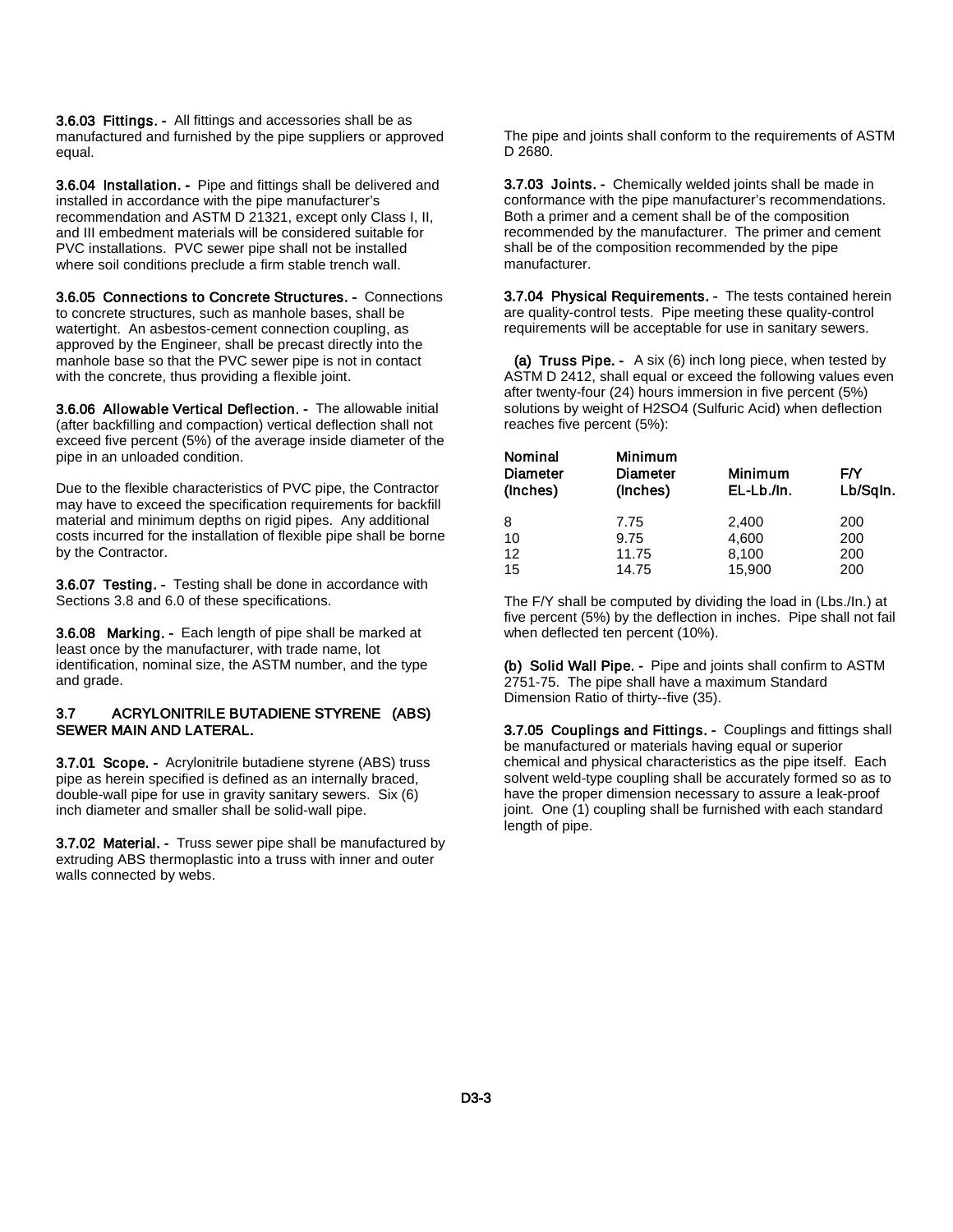3.7.06 Installation. - Pipe and fittings shall be delivered and installed in accordance with the pipe manufacturer's recommendations. The pipe manufacturer's field manager shall be present during the first day of pipe-laying operations to instruct personnel in the installation of the pipe.

3.7.07 Manholes and Special Structures. - An O-ring coupling and water stop shall be installed at the point of entry and exit of the sewer, through manholes and special structures. The coupling shall be placed so that the flared end will be flush with the outside wall of the structure. No concrete shall be placed past the flared end of the coupling.

3.7.08 Allowable Vertical Deflection. - The allowable initial (after backfilling and compaction) vertical deflection shall not exceed five percent (5%) of the average inside diameter of the pipe in an unloaded condition.

3.7.09 Marking. - Each length of pipe shall be marked at least once by the manufacturer, with trade name, lot identification, nominal size, the ASTM number, and the type and grade.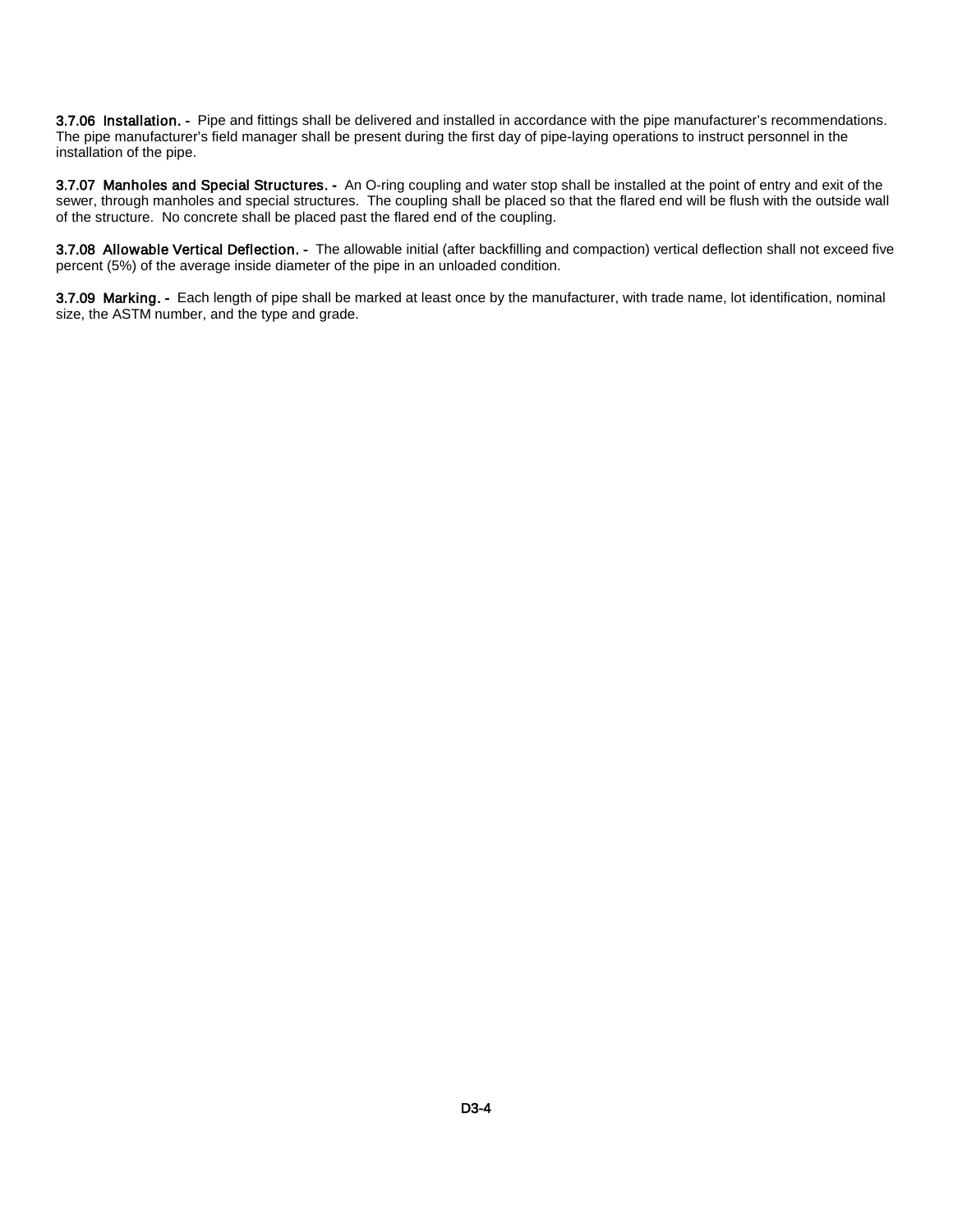#### 3.9.02 PVC Fittings.

(a) General. - Fittings shall be of the same material as the pipe, and in no case shall have thinner walls than that of the pipe furnished. Where molded fittings are used, they shall be made of NSF-approved material.

Samples of each type of fitting shall be submitted for the Engineer's approval.

The dry fit of fittings and coupling sockets shall be snug. Building up the joint to overcome a loose fit with multiple layers of filler solvent shall not be permitted.

(b) PVC Couplings. - Couplings shall be of the extruded type, designed to be interference fit for at least one-half (1/2) of the socket depth. They shall have a beveled entrance to permit the wiping off of the solvents on male end while being installed. The following will be considered the minimum socket depth for PVC couplings:

| Size<br>(Inches) | <b>Socket Depth</b><br>(Inches) |
|------------------|---------------------------------|
| 6<br>я           | 5.000<br>6.000                  |

The wall thickness of the PVC couplings shall be equal to SDR 17 pipe or shall be one-tenth (1/10) of and inch thick, whichever is greater.

(c) Elbows. - Elbows shall be long radius bends with minimum walls equal to that of the pipe joining or shall be onetenth (1/10) of an inch thick, whichever is greater. Taperedwelding sockets shall be equal to those required for couplings. Standard elbows, as manufactured by NSF Standards, shall be acceptable but are subject to special blocking and bedding at no extra cost, unless deep-socket adapters have been properly installed.

(d) Tees. - Tees shall be a molded fitting with NSF approval. A deep-socked adapter shall be installed in each outlet by the pipe manufacturer or by the Contractor at least twenty-four (24) hours before field installation. The deep-socket adapter shall have a socket depth and wall equal to the coupling.

3.9.03 PVC Welding Solvents. - PVC welding solvent shall be purchased from the manufacturer of the pipe.

The PVC welding solvent shall be compounded to conform with the socked fit and the weather conditions at the time of installation.

3.9.04 PVC Pipe Laying. - The pipe, fittings, and valves shall be placed in the trench with care. Under no circumstances shall pipe or other material be dropped or dumped into the trench. The pipe shall not be dragged in a manner that would cause scratching of the pipe surface. An excessive amount of scratching on the surface of the pipe will be considered cause for rejection.

The pipe shall be snaked into the trench, either employing the natural snaking tendency or the pipe shall be laid from one side to the other on alternate lengths.

#### 3.10 PIPE JOINTS.

Upon the District's request, the Contractor shall furnish for approval, the pipe manufacturer's drawings showing dimensions and manufacturing tolerances of pipe and joint to be used on the work.

#### 3.11 TESTING FREQUENCY AND FINAL ACCEPTABILITY OF PIPE.

The District may call for crushing and hydrostatic testing of up to one-half percent (0.5%) of the total pieces of nonmetallic pipe of each size to be used in the work. If any of these tests fail to meet the tabulated design strength and/or the listed hydrostatic test, the testing frequency shall be increased so that two percent (2%) of the total pieces of each size are being tested for bearing and bursting strength. If consistent failures occur, the entire lot of pipe which the samples represent shall be rejected.

Notwithstanding prior factory or yard inspection, the District shall have the right to reject any damaged or defective pipe found on the job, which in its opinion will affect the durability of the installation, and the District may order its removal from the work.

#### 3.12 INSTALLATION OF PIPELINES.

Pipe laying shall proceed upgrade with the spigot ends of belland-spigot pipe pointing in the direction of the flow. Each pipe shall be laid true to line and grade and in such manner as to form a close concentric joint with the adjoining pipe, following manufacturer's instructions for the specific joining method being used. All pipe and fittings shall be placed in the trench with care.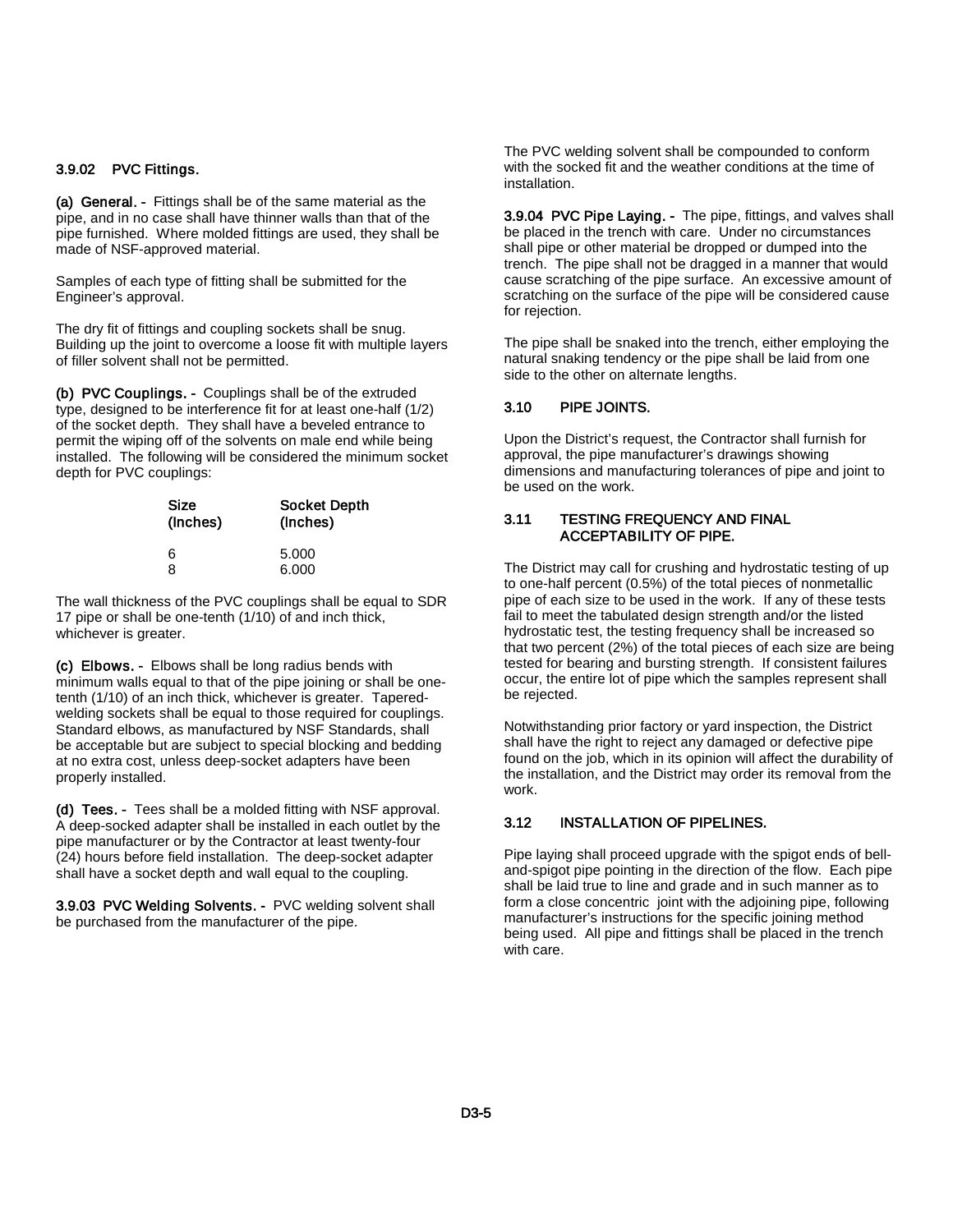#### 3.13 Cleanouts.

The pipe for the cleanout shall be of the same size and material as the sewer main. The cleanouts shall be constructed as shown on the District's Standard Drawing No. E-8 and installed at the locations indicated on the plans.

#### 3.14 Tees.

Tees shall be of the same materials as the sewer main, and the longitudinal barrel of the tee shall be of the same size as the sewer main. Tees of the size called for in the plans shall be installed at approximately the locations shown on the plans. The exact location will be determined in the field by the Engineer, to best service the property in question. a suitable plug shall be provided and installed prior to backfilling operations to provide a watertight joint.

The Contractor shall reference each tee connection in the field with a surface marker. The surface marker shall be as specified on the District's Standard Drawing No. E-9 or No. E-10.

#### 3.15 Sewer Laterals.

The sewer laterals shall be constructed as shown on the District's Standard Drawings No. E-9, No. E-10, and No. E-11. Sewer laterals of the size called for on the plans shall be installed at approximately the locations shown on the plans. The exact location will be determined in the field by the Engineer, to best service the property in question. A suitable plug shall be provided and installed prior to backfilling operation to provide a watertight joint. Sewer lateral and building sewer pipe material shall be as specified in Section 3, "Pipe Line Materials and Installation," of these specifications.

The Contractor shall reference each sewer lateral connection point in the field with a surface marker. The surface marker shall be as specified on the District's Standard Drawing No. E-9 and E-10.

Sewer laterals in waterways, easement, and deep cuts should have the house sewer service brought to a minimum depth of five (5) feet. Sewer laterals in waterways will be constructed of cast iron exclusively, cast iron construction will extend up and out of the waterway ten (10) feet, or too the One-Hundred Year (100) flood level.

#### 3.16 Bedding.

Unless otherwise called for in the plans and specifications, "normal bedding" material to provide special or normal bedding shall mean coarse granular material acceptable to the Engineer with a maximum particle size of 1/2 - Inch. Reference is made to Standard Drawing No. E-18.

Plastic pipe shall be bedded as shown in the following table:

| <b>Type of Pipe</b>      | Depth of Cover in Feet | <b>Bedding Required</b>                        |
|--------------------------|------------------------|------------------------------------------------|
|                          | less than 4            | Concrete blanket per Standard Drawing E-19 for |
| traffic                  |                        | or Special Design                              |
| Solid Wall (ABS and PVC) |                        |                                                |
| 4-Inch to 15-Inch size   | 4 to 17                | Crushed rock bedding to spring line of pipe    |
|                          | 17 to 30               | Concrete cradle per Standard Drawing E-18      |
|                          | Greater than 30        | Special Design                                 |
|                          |                        |                                                |
|                          | Less than 4            | Concrete blanket per Standard Drawing E-19 for |
| traffic                  |                        | or Special Design                              |
| ABS composite 8-Inch     |                        |                                                |
| or larger                | 4 or 9                 | Normal bedding per Standard Drawing E-18       |
| or                       |                        |                                                |
| ABS solid wall 4-lnch    |                        |                                                |
| to 6-inch diameter       | 9 to 20                | Crushed rock bedding to spring line            |
|                          | 20 to 30               | Encasement per Standard Drawing E-18 or        |
|                          | Greater than 30        | Special Design                                 |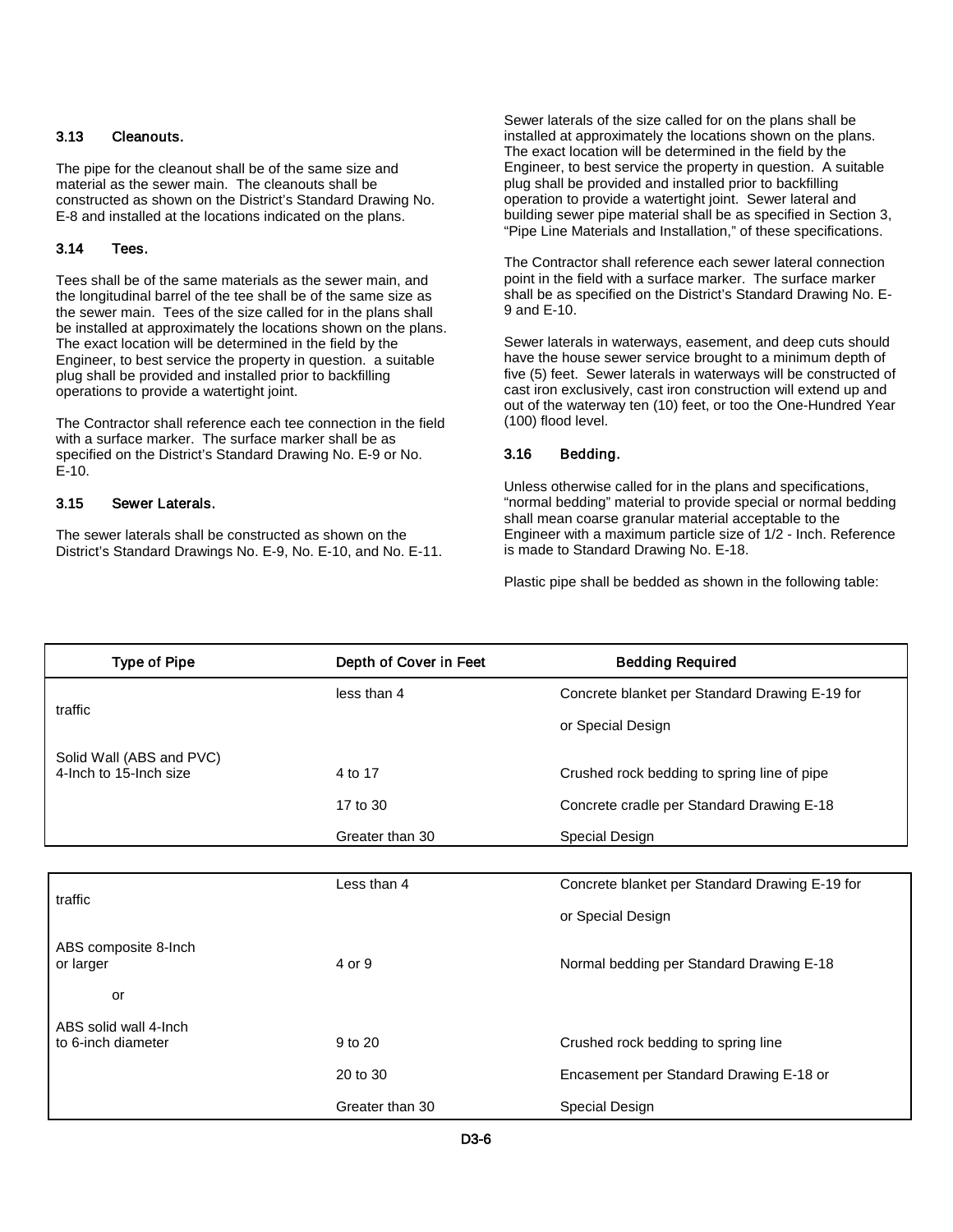#### 3.17 Excavation and Backfill.

The Contractor is directed to section 1, "Earthwork," of these specifications for all items pertaining to excavation and backfill.

#### 3.18 Pavement Removal and Replacement.

The Contractor is referred to Section 8, "Removal and Replacement of Paved Surfaces," of these specifications.

#### 3.19 Leakage Tests.

Leakage tests shall be in accordance with Section 6, "Cleaning and Testing," of these specifications.

#### 3.20 Pipeline in Casing.

The Contractor is referred to Section 5, "Concrete Blankets and Conductor Pipe," of these specifications.

#### 3.21 Pipe Joint Deflections.

Short lengths of pipe shall be required to make curved alignments of the sewer without exceeding the manufacturer's recommendations for joint deflections.

#### 3.22 Grease Interceptors.

Need for and sizing of, will be determined through the "Feasibility Study" process for new installations. In all installations, clear visibility, from above, of both the inlet and outlet pipes will be provided for by incorporating standard manhole ring and covers in the design. Sizing may be recommended by the "Feasability Study" but will be set by San Bernardino County, Department of Environmental Health Services.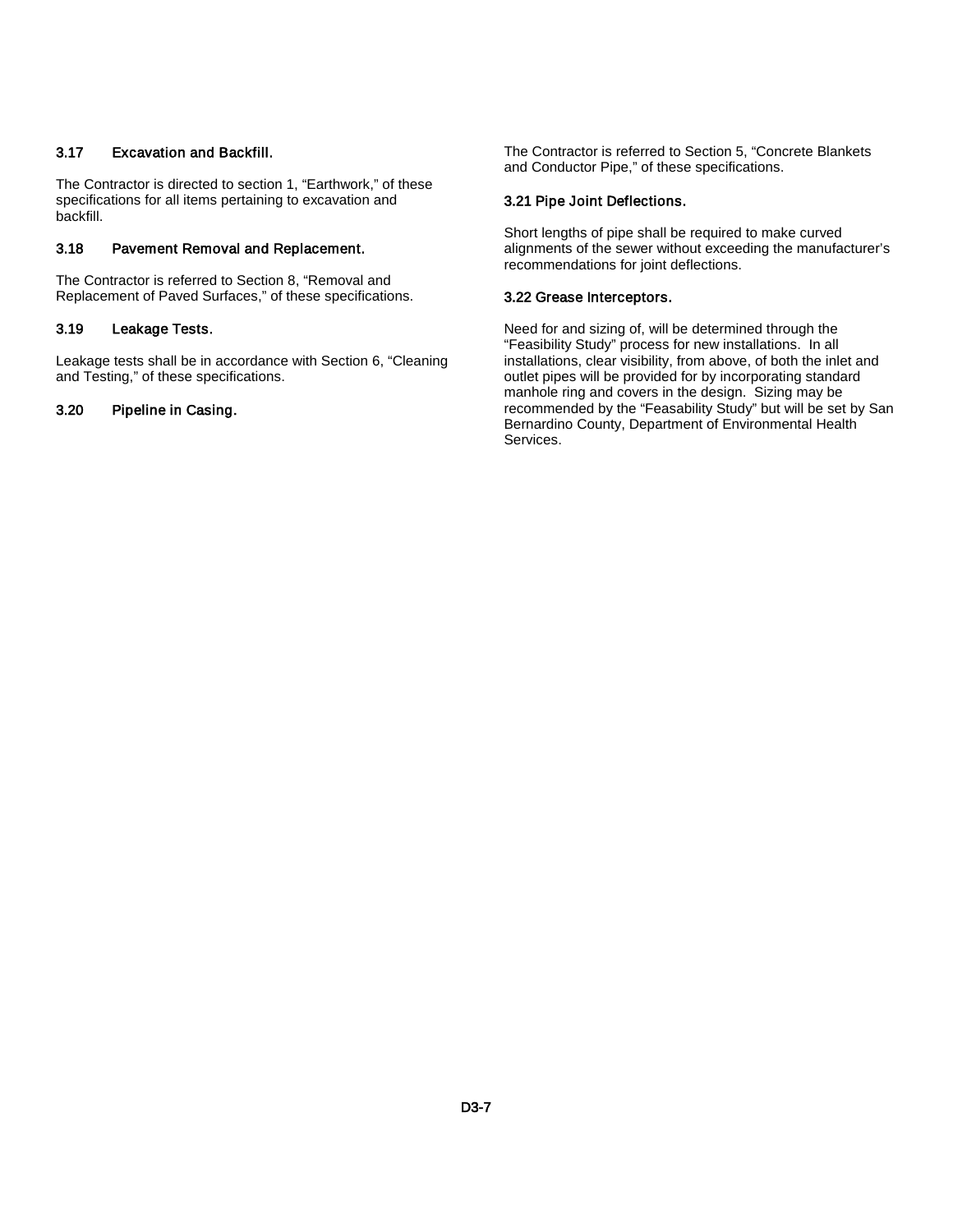#### COUNTY OF SAN BERNARDINO SPECIAL DISTRICTS DEPARTMENT TECHNICAL SPECIFICATIONS

## SECTION 4 MANHOLES AND CLEANOUTS

# 4.1 GENERAL

All manholes shall be constructed in conformance with the District's Standard Drawing No. E-18, No. E-2, E-6. All such structures shall be built into the sewer lines at the locations shown on the plans. Pipe for future lateral sewer lines shall be built into the structures as shown on the plans, and the outer ends closed with a cap securely fixed in place. The caps shall be so fixed as to be easily removed in the future and shall be watertight.

### 4.2 PRECAST MANHOLES.

Precast manhole sections will be manufactured in a plant designed for this type of work. All units will conform to the details on the above-referenced drawings with eccentric cone top sections. Concrete used in the precast section shall be manufactured of approved and selected materials in such proportions as per Section 2, "Concrete Construction," of these specifications, with a minimum compressive strength of 3000 psi. Sections will be compacted by vibration or centrifugal force and steam, sprinkling, membrane solution or a combination of these methods. Manholes shall conform with ASTM C 478.

#### 4.2a PREFABRICATED ABS MANHOLES.

Prefabricated ABS manholes will be manufactured in a plant designed for this type of work. All units will confirm to the details on the above-referenced drawings. Installation will be per manufactures recommendations. Bedding will be Class 1: angular, 1/2 to 3/4 inch maximum size, well graded crushed stone, coal, slag, cinders or crushed shells (ASTM D 2321 allows the use of such large sizes in not consistent with the requirements for uniform haunching and embedment, particularly for small pipe).

#### 4.3 MANHOLE BASE.

Manhole bases shall be monolithic construction of Class IV concrete and shall be poured to the size, line and grade as shown on the standard drawings and plans. Drop-manhole bases shall be constructed as detailed on the District's Standard Drawing E-2. The Contractor is referred to Section 2, "Concrete Construction," of these specifications.

In laying the pipe up to structures, no pipe shall be allowed to project beyond the inside of the wall of the structure. Flexible joints shall be provided in all sewer pipes outside of manholes, but within twelve (12) inches of concrete base. If required by district engineer.

A notch or groove confirming to the precast manhole section shall be formed on top of the base section.

#### 4.4 PRECAST MANHOLE JOINTS.

Precast manhole sections shall be tongue and groove alternately on both ends of the sections, and shall be laid with the grooved portion facing up. Each section shall be set to enable the manhole to rise vertically above the base.

A concrete waterproof mortar shall be placed on the top of each ring, completely covering the grooved portion prior to the installation of the next precast section. Excess mortar shall flow out equally on both sides of the joint for the complete circumference of the ring. Finish mortar joint should have a minimum thickness of one-fourth (1/4) inch.

Mortar shall consist of one (1) part by volume of cement and three parts by volume of sand. Mortar shall be mixed in a suitable mixer in a watertight mixing box. The materials must be thoroughly mixed dry until the mass assumes a uniform color and then sufficient water should be added to bring the mixture to a workable consistency. No mortar which has begun to set shall be used and no retempering thereof will be permitted. Mortar shall conform to Section 2.34 of these specifications.

#### 4.5 GRADE RINGS.

Precast grade rings shall be used to reach desired height of the manhole cover ref. drawing E-2. A maximum vertical adjustment using grade rings is twenty (20) inches, adjustments greater than this require the replacement of a barrel section. Minor adjustment to the ring and cover shall be made by the use of "Shims" under the frame. Grade rings are not required for manholes constructed in easements unless needed for adjustment to finish grade.

#### 4.51 HIGH DENSITY POLYETHYLENE GRADE RINGS

High density polyethylene grade rings used in lieu of precast concrete ring must be approved by the district engineer before installation. The adjustment rings shall be manufactured from polyethylene plastic as ASTM Specification D-4976. The material properties shall be tested and qualified for use per the ASTM test method referenced in the above ASTM standard. The annular space between the rings and cone basin, the rings, and the rings and cover frame shall be sealed utilizing an approved butyl sealant. All adjustment for matching road grade shall be made utilizing a molded and indexed slope ring.

#### 4.6 MANHOLE STEPS.

Manhole steps will not be allowed except for manholes constructed within the City of Big Bear Lake where steps are required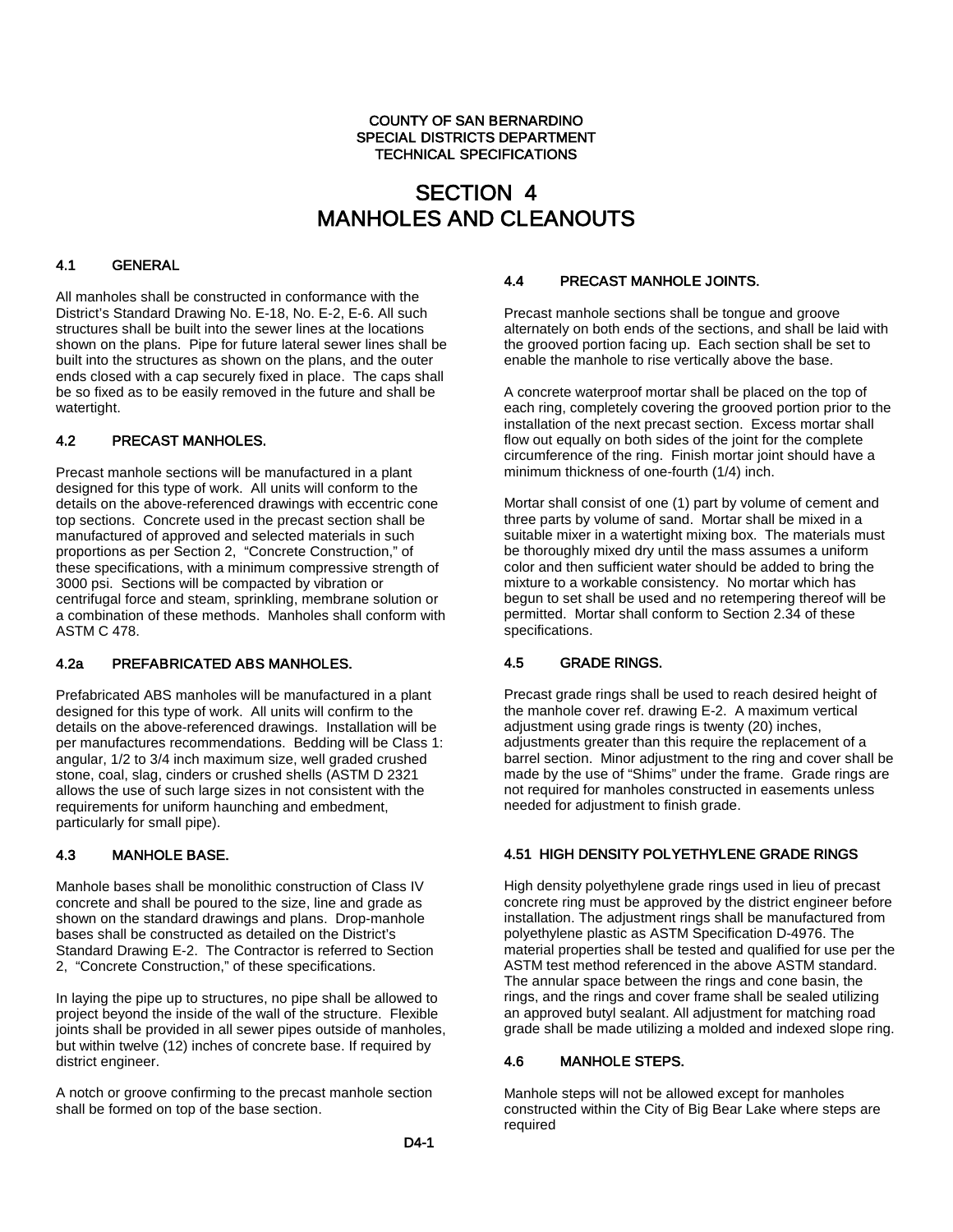4.7 BRICK MANHOLES. Brick manholes are not acceptable for new construction.

#### 4.8 CLEANOUTS.

Cleanouts shall be constructed as shown on the District's Standard Drawing No. E-15, and in conformance with the notes contained therein.

#### 4.9 CASTINGS.

All castings shall be of tough gray iron, free from cracks and swells. The iron shall conform to the requirements of ASTM A 48, Class 30.

4.9.01 Manhole Frames and Covers. - Manhole frames and covers to be constructed in easements shall be Long Beach Iron Works No. X 103 D, or approved equal. All other frame and covers shall be Long Beach Iron Works No. X-106E, or approved equal. In no case shall the diameter of a manhole be less than twenty four (24) inches, inside diameter.

Covers shall be diamond tread finish and shall be provided with a "lifting receptacle" per District's Standard Drawing No. E-5. All frames and covers are to be machined to fit (nonrocking).

4.9.02 Cleanout Frames and Covers. - Cleanout frames and covers shall be Long Beach Iron Works No. X-508B, or approved equal. Covers shall be diamond tread with the letter "S" stamped or integrally cast into the cover.

4.9.03 Nameplate. - The nameplate on each and every sanitary sewer manhole cover shall read as follows: "Sanitary Sewer."

4.9.04 Bolt-Down Frames and Covers. - Manhole frames and covers shall be drilled to match. Covers shall be counter bored to accept standard socket wrench and permit bolt heads to be flush with cover.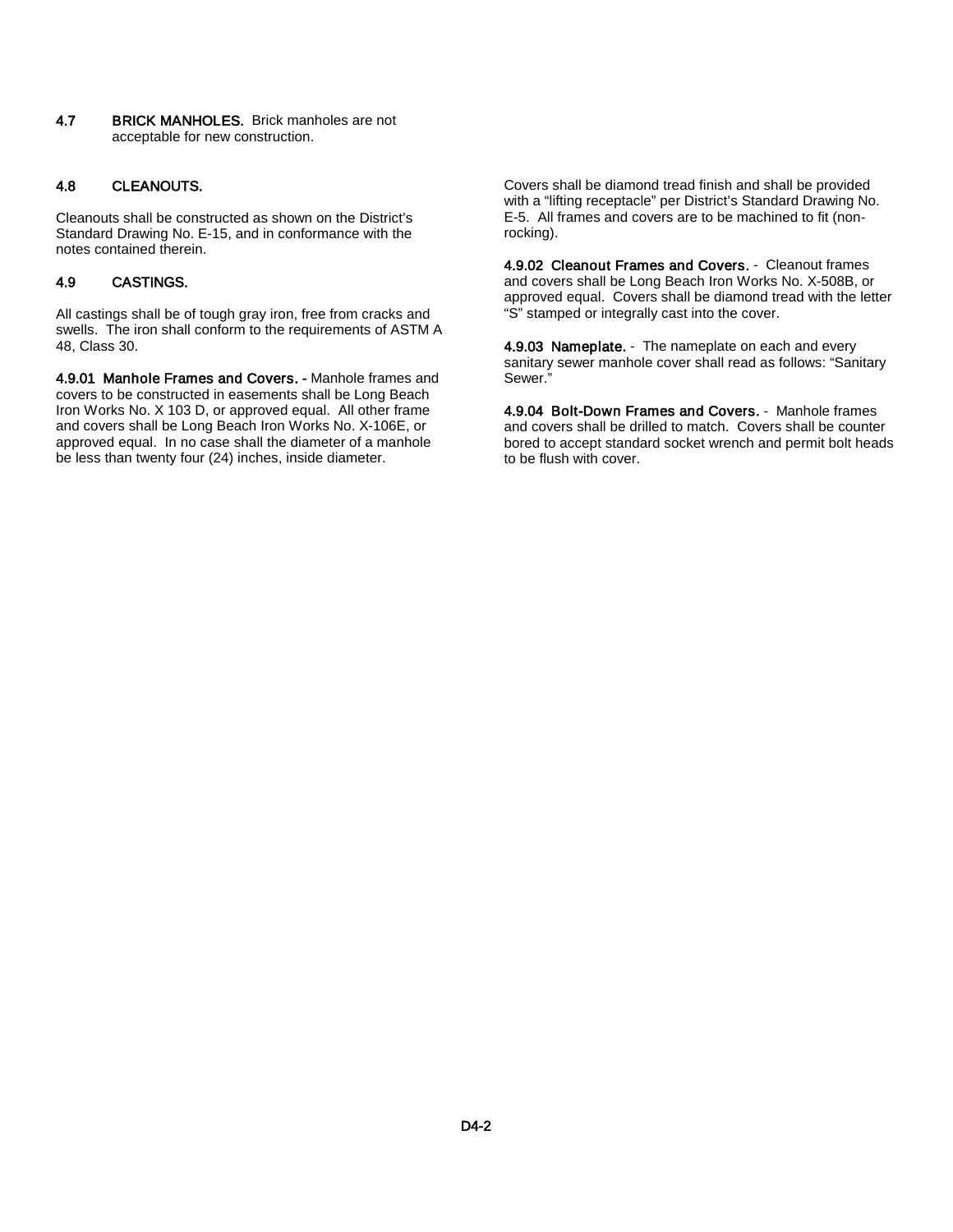#### COUNTY OF SAN BERNARDINO SPECIAL DISTRICTS DEPARTMENT TECHNICAL SPECIFICATIONS

## SECTION 5 CONCRETE BLANKETS AND CONDUCTOR PIPE

#### 5.1 CONCRETE BLANKET.

5.1.01 General. - Concrete blankets shall be constructed at the locations shown on the plans and in accordance with the District's Standard Drawing No. E-19. Concrete shall be of Class IV Portland cement concrete.

#### 5.2 EXCAVATION AND BACKFILL.

The Contractor is referred to Section 1, "Earthwork," of these specifications.

#### 5.3 STEEL CONDUCTOR TUBE.

5.3.01 Materials. - Steel conductor tube shall be butt welded of sheets conforming to ASTM A 283. Conductor tube used shall not have a thickness of less than one-fourth (1/4) inch. All field joints shall be butt welded in full circumference.

5.3.02 Installation. - Steel conductor tube of the size and thickness specified on the plans shall be installed in place by jacking methods without the use of water or air, at the

locations shown on the plans, and to grades required to install the sewer pipes and/or force mains. Should voids or loss of ground occur during jacking operations, said voids shall be filled with grout consisting of a lean mixture of cement and sand.

Pipes lines shall be installed within the conductor tube to the lines and grades shown on the plans. The sewer pipe shall be supported on lined steel casing insulators with plastic runners or skids. The size, type, spacing installation and manufacture of these insulators shall be per the manufacturer's recommendations and specifications. The annular space between the conductor tube and pipe shall be filled with sand. The pipe lines shall pass a successful test for leakage as provided in Section 6, "Cleaning and Testing," of these specifications.

#### 5.4 CONCRETE CONSTRUCTION.

The Contractor is referred to Section 2, "Concrete Construction," of these specifications.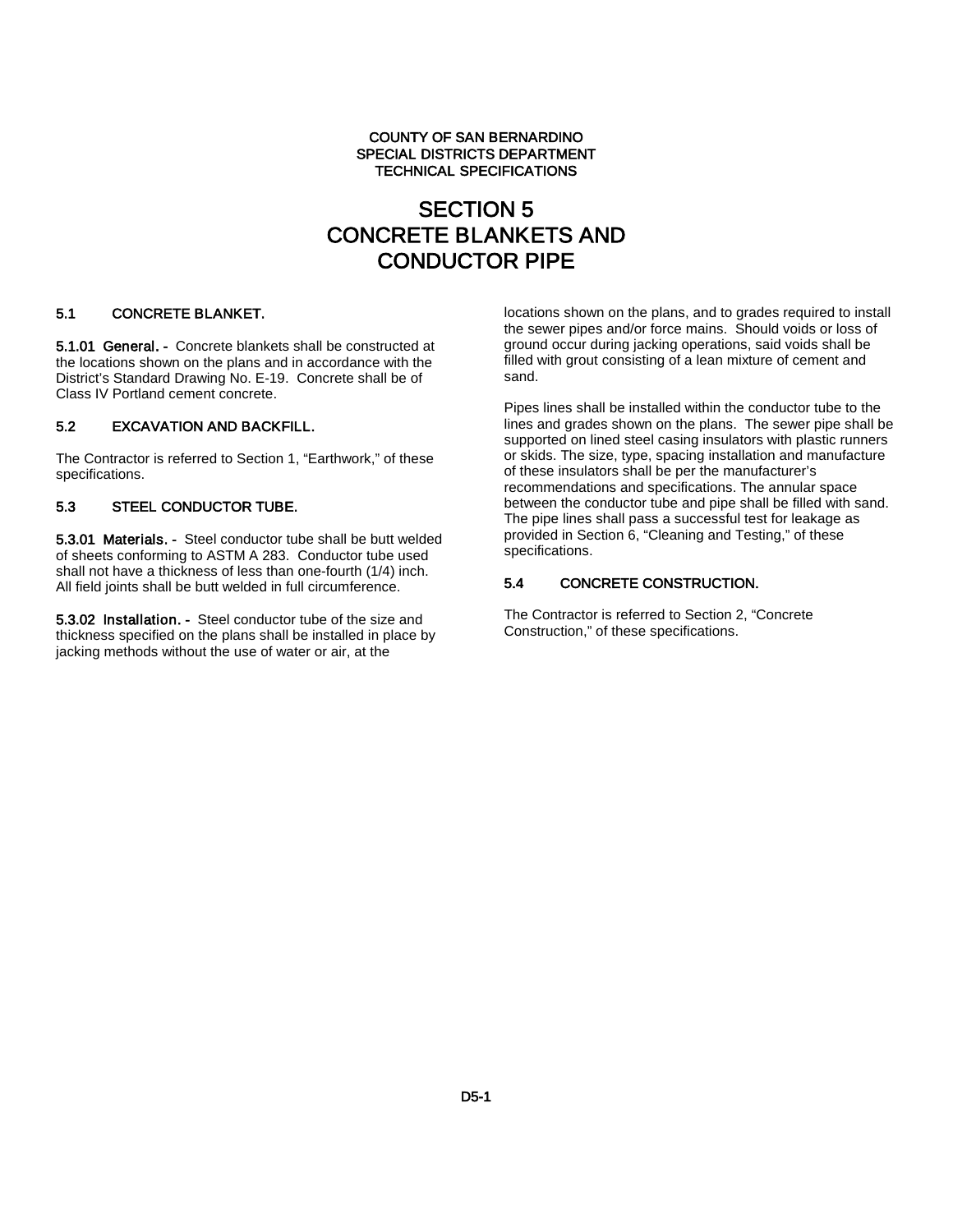#### COUNTY OF SAN BERNARDINO SPECIAL DISTRICTS DEPARTMENT TECHNICAL SPECIFICATIONS

# SECTION 6 CLEANING AND TESTING

# 6.1 GENERAL.

It is the intent of the plans and specifications that the completed sewer pipes of all types, along with manholes and other appurtenances, shall be watertight and clean.

#### 6.2 INFILTRATION AND EXFILTRATION TEST.

Each section of sewer between two (2) successive manholes shall be tested for leakage or, at the option of the Engineer, for infiltration. In general, the leakage test shall be made on all sections of sewer except those where, in the Opinion of the Engineer, excessive ground water is encountered, the infiltration test shall be made.

Even though a section may have previously passed the leakage or infiltration test, each section of sewer shall be tested subsequent to the last backfill compacting operation in connection therewith, and upon approval and acceptance of necessary soils tests; wherein, in the opinion of the Engineer, heavy compaction of the Contractor or others may have damaged or affected the required watertight integrity of the pipe, structure, and appurtenances. The Contractor shall furnish all materials required for the tests and bear all costs in connection therewith. Tests shall be made in the presence of the Engineer.

If the exfiltration or infiltration rate as shown by the tests specified herein is greater than the amount specified, the pipe joints shall be repaired or, if necessary, the pipe shall be removed and re-laid by the Contractor at his expense. The sewer will not be considered acceptable until the leakage or infiltration rate, as determined by the test, is less than the allowable.

Air testing described in Section 6.3 may be used in lieu of water testing when approved by the District.

#### Exfiltration Test (water test)

Unless excessive ground water is encountered, each section of sanitary sewer, between two (2) successive structures, shall be tested by closing the lower end of the sewer to be tested and the inlet sewer of the upper structure with plugs or stoppers, and filling the pipe and structure with water to a point four (4) feet above the invert of the open sewer in the upper structure.

Where the difference in elevation between the invert of the upper structure and the invert of the lower structure is more than fifteen feet, an air test per Section 6.3 hereof shall be used in lieu of the water test.

The total leakage shall be the decrease in volume of water in the upper structure. The leakage shall not exceed four-tenths (0.40) gallons per two (2) hour test period per inch of nominal diameter of pipe per one hundred (100) feet of sewer pipe being tested.

If the leakage, as shown by the test, is greater than allowed, the pipe shall be overhauled and, if necessary, replaced and re-laid until the joints and pipe shall hold satisfactorily under this test. All tests must be completed before street or trench is resurfaced, unless otherwise directed by the Engineer. The Contractor shall furnish all labor and materials for making the tests required, at his own expense.

#### Infiltration Test

If, in the construction of a section of the sewer between structures, excessive ground water is encountered, the test for leakage described above shall not be used, but instead, the end of the sewer at the upper structure shall be closed sufficiently to prevent the entrance of water. Pumping of ground water shall be discontinued for at least three (3) days after which the section shall be tested for infiltration. The infiltration shall not exceed four-tenths (0.40) gallons per two (2) hour test period per inch of diameter, per one hundred (100) feet of main line sewer being tested, and does not include the length of house laterals entering that section. Where any infiltration in excess of this amount is discovered before completion and acceptance of the sewer, the sewer shall be immediately uncovered and the amount of infiltration reduced to a quantity within the specified amount of infiltration before the sewer is accepted, at the expense of the Contractor. Should, however, the infiltration be less than the specified amount, the Contractor shall stop any individual leaks that may be observed when ordered to do so by the Engineer. The Contractor shall furnish all labor, materials, equipment and water for making the test required, at his own expense. All tests must be completed before street or trench is resurfaced, unless otherwise directed by the Engineer.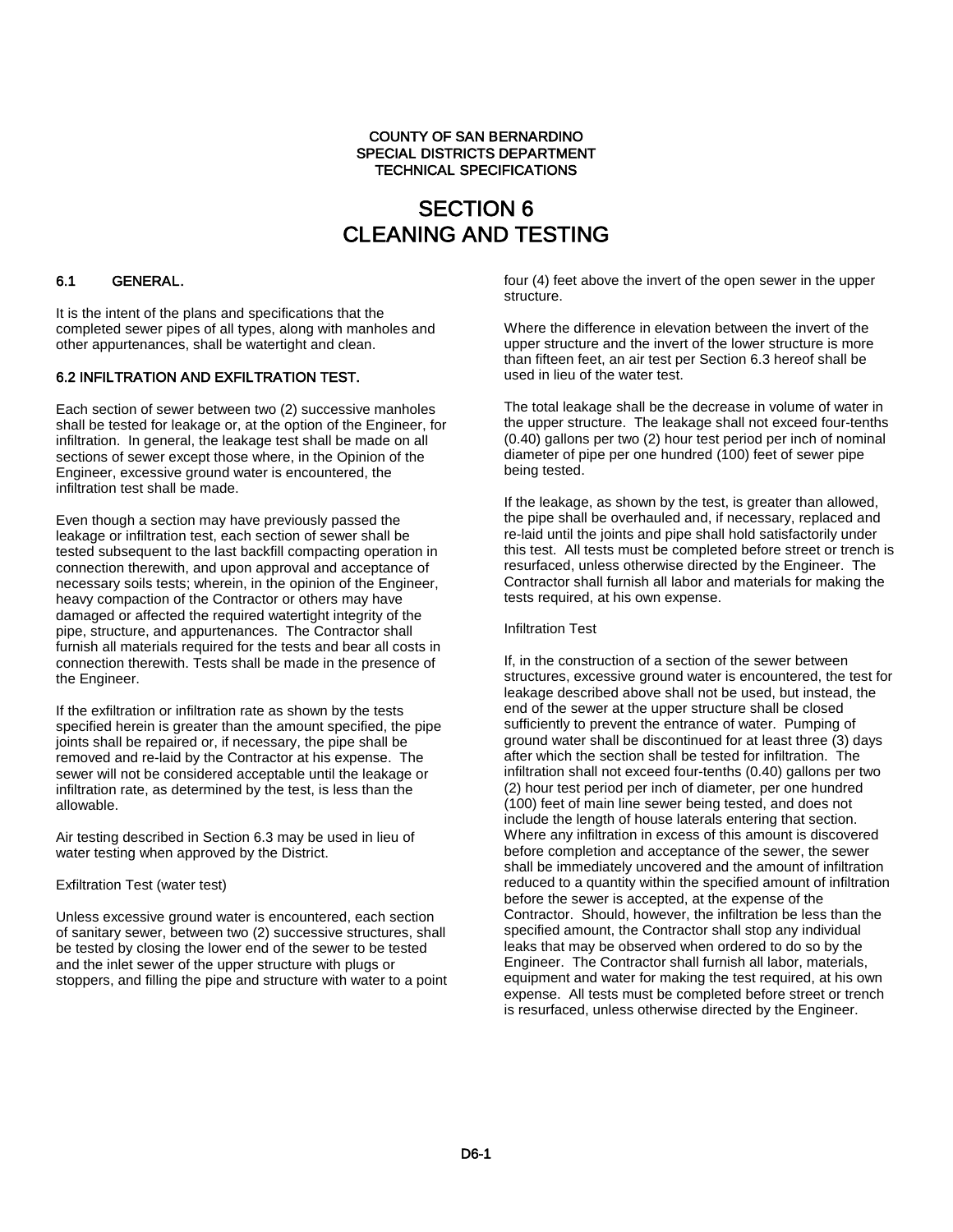#### 6.3 AIR TESTING.

The Contractor shall test all sewers that cannot be tested hydrostatically by means of the air test specified herein, unless otherwise directed by the Engineer. The length of the line tested at one time shall be limited to the length between adjacent manholes. Air test procedure shall be as follows;

Pressurize the test section to four (4) psi and hold at four (4) psi for not leas than two (2) minutes. Add air if necessary to keep the pressure at four (4) psi. Disconnect air supply. When pressure decreases to three and one-half (3.5) psi, start stopwatch. Determine the time in seconds that is required for the internal pressure to reach two and one-half (2.5) psi. This time interval shall be greater than time given in the following table. The section of pipe shall not have passed if the time is less than shown. Release air from the opposite end of the section.

| <b>Sewer Size</b> | Minimum Time | <b>Minutes</b> |
|-------------------|--------------|----------------|
| (in Inches)       | (in Seconds) | & Sec.         |
| 4                 | 113          | $1 - 53$       |
| 6                 | 170          | $2 - 50$       |
| 8                 | 226          | $3 - 46$       |
| 10                | 283          | $4 - 43$       |
| 12                | 340          | $5 - 40$       |
| 15                | 425          | $7-5$          |
| 18                | 510          | 8-30           |
| 21                | 595          | $9 - 55$       |
| 24                | 680          | 11-20          |

When the prevailing ground water is above the sewer being tested, air pressure shall be increased forty-three hundredths (0.43) psi for each foot the water table is above the flow line of the sewer.

If the test is not passed, the leak shall be found and repaired to the satisfaction of the Engineer.

Sewer Building laterals shall be considered part of the MAIN sewer lateral to which they are connected and no adjustment of test time shall be allowed to compensate for the smaller diameter of the house sewers sewer lateral.

The pressure gauge used shall be supplied by the Contractor, shall have minimum divisions of one-tenth (0.10) psi, and shall have an accuracy of four hundredths (0.04) psi. Accuracy and calibration of the gauge shall be certified by a reliable testing firm at six (6) month intervals or when requested by the Engineer.

When the air-pressure test is used for testing of the pipe, the manholes shall be water tested. Each manhole shall be filled with water four (4) feet above flow line of the manhole with the inlet and outlet of each manhole plugged. The maximum leakage rate shall be ten (10) gallons per hour per manhole test to be run for a minimum of thirty (30) minutes.

#### 6.4 TESTING - FORCE MAIN.

After trenches are backfilled and compacted, the force main shall be subjected to a hydrostatic pressure test of the

specified operating pressure for the class of pipe to be tested for a period of four (4) hours.

Care shall be taken to expel all air from the pipe line as the line is filled with water for the test. The water necessary to maintain this pressure shall be measured by means satisfactory to the Engineer. The leakage shall be considered as the amount of water entering the pipe during the test, less the measured leakage through the valves and bulkheads. Leakage shall not exceed the rate of twelve (12) gallons per inch of diameter per twenty--four (24) hours per mile of pipe. Any noticeable leaks shall be stopped and any defective pipe shall be repaired or replaced with new sections and retested as specified above before final approval and acceptance of the work by the Engineer. All labor, materials, equipment and water for tests, shall be furnished by the Contractor.

#### 6.5 CLEANING.

Prior to putting any sewer into service, or before final acceptance, all sewer facilities shall be visually checked and all foreign objects, materials or obstructions removed from the facilities. If dirt, silt or other materials are found, the Engineer may require that the facilities be cleaned by flushing, balling, rodding or other means so that the materials may be removed from the system.

#### 6.6 PIPE TESTING.

Tests of pipe for strength, straightness and durability shall be as required in Section 3, "Pipe Line Materials and Installation," of these specifications.

#### 6.7 TESTING OF FLEXIBLE SEWER PIPE.

All sections of pipe shall be tested for water-tightness in accordance with Sections 6.2 and 6.3 of these specifications, after installation has been completed.

Prior to the above test, all sections shall be subject to a deflection performance test as follows:

All flexible sanitary sewer pipe (PVC and ABS, etc.) shall be tested for excessive deflections after back-fill has been placed and compacted but before leak testing and final paving operations.

A rigid mandrel, with a circular cross section having a diameter of at least ninety-five percent (95%) of the specified average inside diameter, shall be pulled through the pipe by hand. The minimum length of the circular portion of the mandrel shall be equal to the nominal diameter of the pipe. Obstructions encountered by the mandrel shall be corrected by the Contractor. All material, equipment and labor to perform the test shall be provided by the Contractor at no cost to the Owner.

The testing device shall be pulled through the completed pipe lines. If the device sticks in the pipe at any point, the pipe shall be repaired and retested. For acceptance, the device must pass through the entire section of line between structures in one pass without the use of excessive force.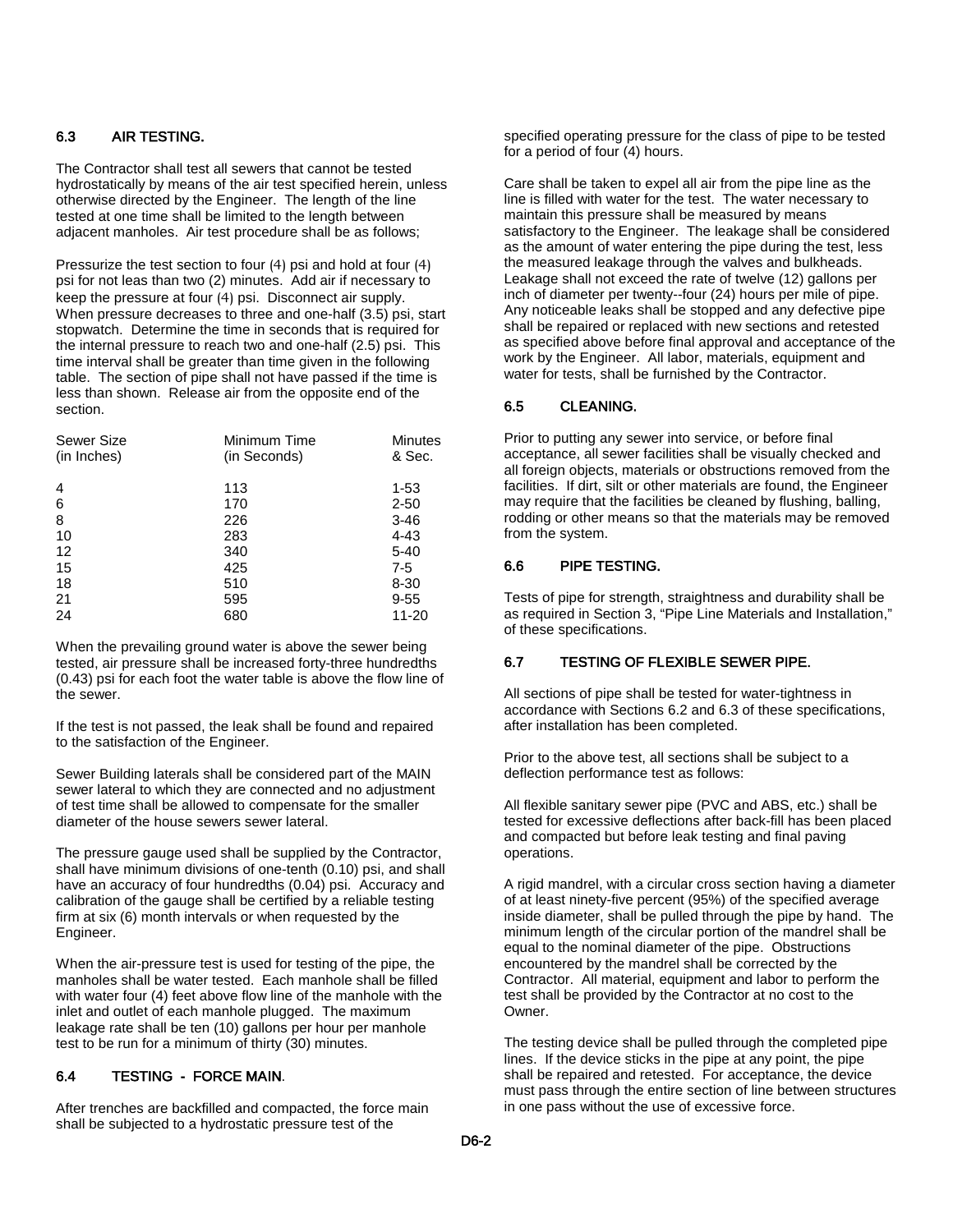#### 6.8 TELEVISION INSPECTION.

For projects that exceed 5,000 lineal feet of main line pipe, television inspection shall be performed as described herein: All newly installed commercial 6" and larger sewer laterals will have a television inspection performed.

The Contractor shall secure the services of a firm or agency for viewing and recording on video tape, newly installed sewer pipelines. The total length of pipeline to be inspected by television shall be one hundred percent (100%).

Any defective pipe detected by the television inspection shall be removed and replaced by the Contractor, and an additional section of the sewer main between manholes shall be added to the total length of pipeline to be tested. Television testing shall include (1) a verbal tape describing the condition of the pipe inspected at various locations along the pipeline and (2) a digital readout of the locations of all laterals or tees.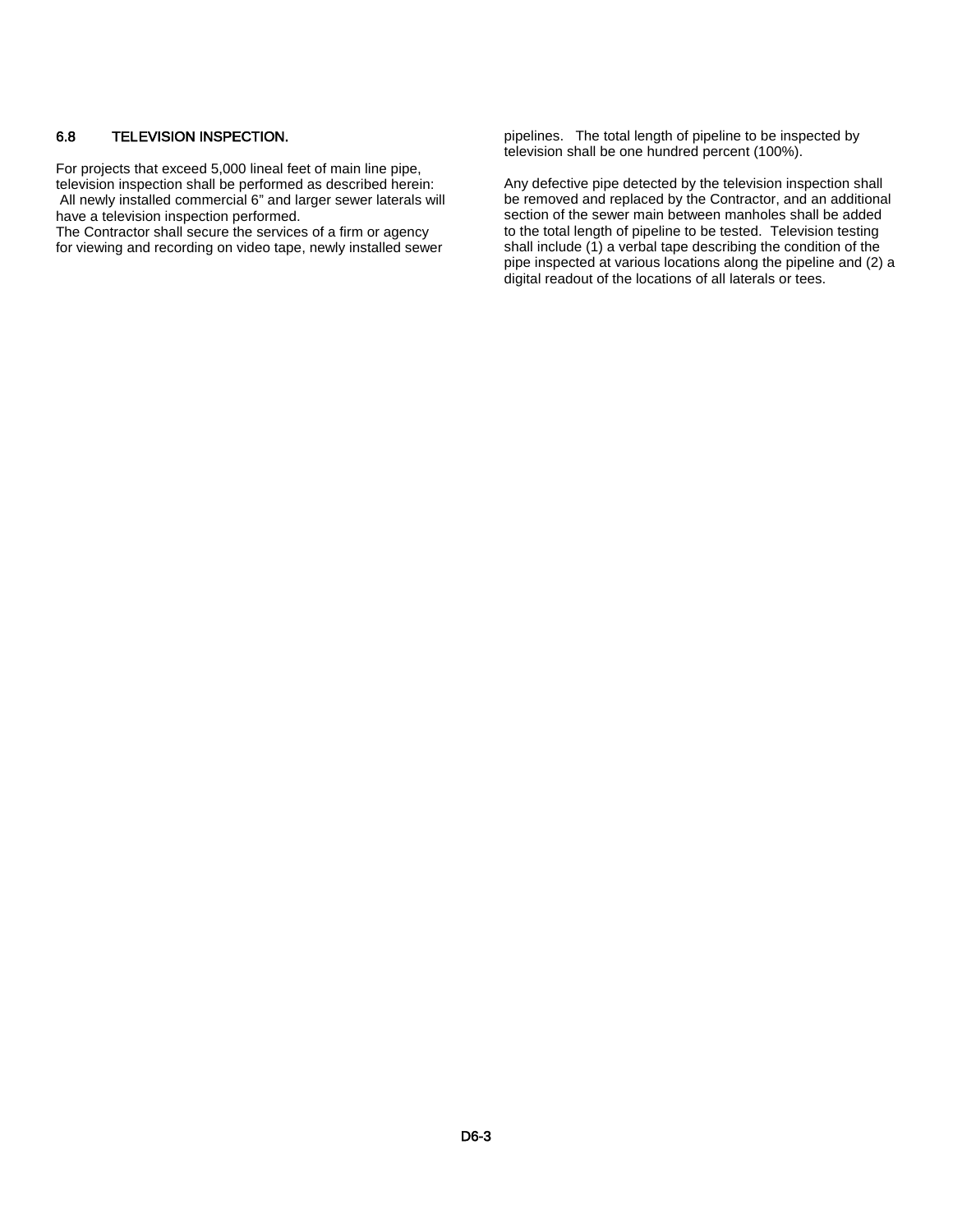#### COUNTY OF SAN BERNARDINO SPECIAL DISTRICTS DEPARTMENT TECHNICAL SPECIFICATIONS

# SECTION 7 EROSION CONTROL SEEDING

#### 7.1 GENERAL.

The Contractor shall provide erosion-control measures as defined herewith on all areas where the natural vegetation has been disturbed by the installation of sanitary facilities. If a ground cover other than natural vegetation has been disturbed, this section does not apply and the Contractor shall replace said ground cover in kind.

#### 7.2 PREPARATION.

After the backfill has been compacted and the pipeline tested, the Contractor shall remove and dispose of rocks and debris from the area to be reseeded. No seeding shall be performed during windy weather or when the ground is too wet or in an untillable condition. The fertilizer and seed shall be spread before the straw cover material is applied. Commercial fertilizer shall not be applied until after the seed has been sown.

#### 7.3 MATERIAL.

Materials shall consist of the following:

7.3.01 Seed. - The seed shall consist of the following mixture: Crested Wheatgrass, forty-seven percent (47%); Intermediate Wheatgrass, twenty-seven percent (27%); Wimmera Ryegrass, thirteen percent (13%); Blando Ryegrass, thirteen percent (13%). The seed shall be spread at the rate of one hundred (100) pounds per acre and shall be applied by the use of a "Cyclone Seed Sower" or equal.

7.3.02 Fertilizer. - The fertilizer shall be Ammonium Phosphate (16-20-0) spread at the rate of three hundred (300) pounds per acre and shall be applied by the use of a "Cyclone Seed Sower" or equal.

7.3.03 Mulch. - After the application of the seed and fertilizer, new straw (stable bedding straw shall not be used) shall be uniformly spread at the approximate rate of four (4) tons per acre. The straw shall then be "mulched" into the ground by the use of a "wire" roller or other approved equipment.

#### 7.4 PROTECTION FOR STEEP SLOPES.

In cases where the grade over the pipeline exceeds twentyfive percent (25%) slope, the Contractor shall provide additional erosion-control measures to stabilize the backfill material. The Contractor shall submit to the District for its approval, special engineering details of the method to be used.

#### 7.5 LATERALS & OFF-SITE SEWER INSTALLATIONS.

Off-Site (private) sewers may be handled as in Sections 7.1 through 7.4 Alternatively laterals and or Off-Site sewers exceeding twenty-five percent (25%) slope, or in areas judged by the District to require additional erosion protection will be handled as follows. Ref. Standard Drawing E-18.

7.5.01 Cut-Off Walls. - Cut-Off walls can be constructed of scrap lumber or masonry block. Cut-Off walls are to be installed in a transverse direction accoss trenches as they are backfilled. The walls must be flush with the finished grade and extend downward into the trench seven and one half (7 1/2) inches below the finished grade.

7.5.01 Jute. - Jute covering will be laid over all disturbed soil areas and pinned down with appropriate fasteners.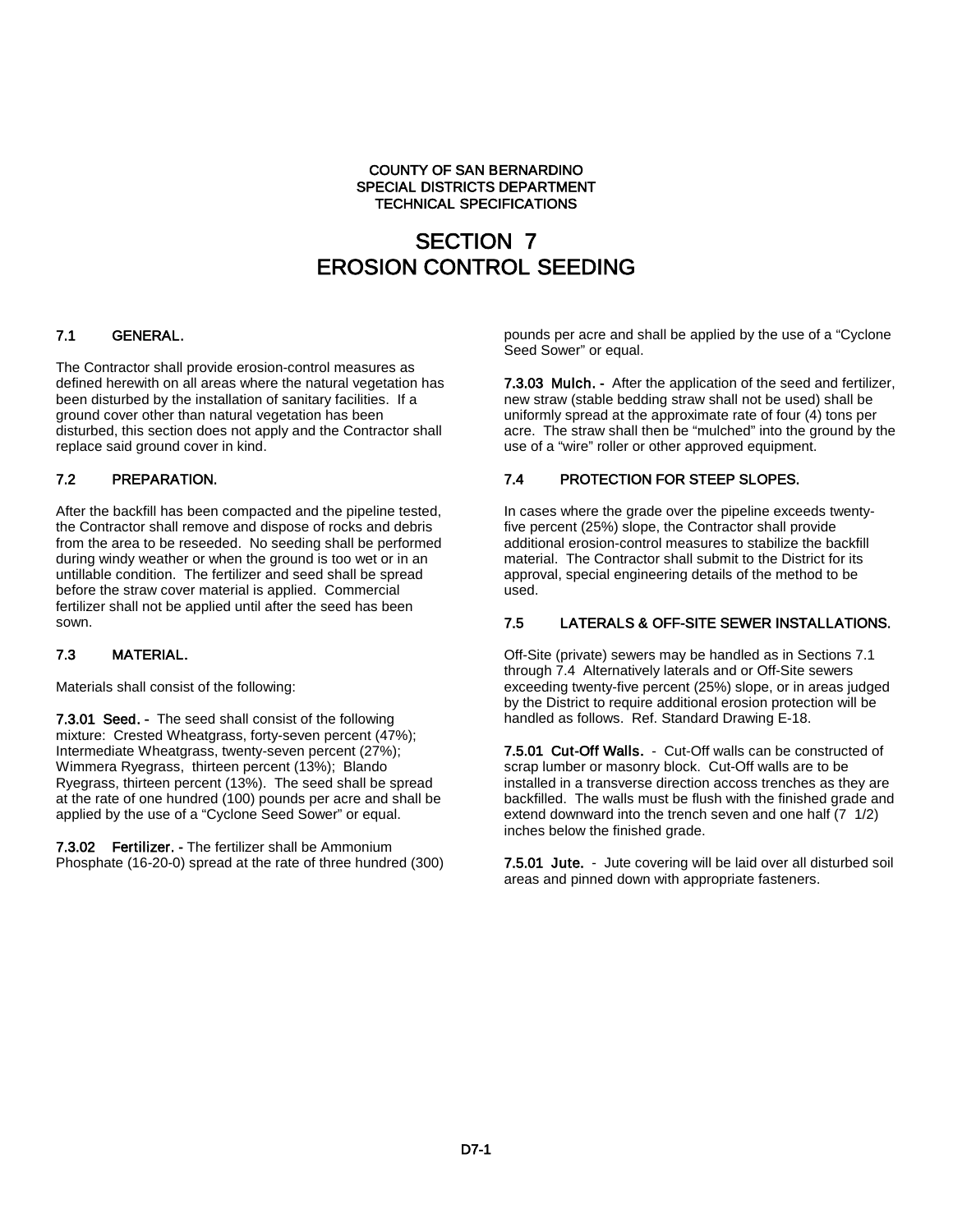#### COUNTY OF SAN BERNARDINO SPECIAL DISTRICTS DEPARTMENT TECHNICAL SPECIFICATIONS

# SECTION 8 REMOVAL AND REPLACEMENT OF PAVED SURFACES

# 8.1 GENERAL.

Street pavement and surfaces shall be removed and replaced in all areas of construction excavation in conformance with details shown on the plans and as specified herein. Resurfacing of existing pavement and surfaces damaged or removed in connection with construction of improvements, including all appurtenances, shall conform to the provisions of permits issued by the State of California Department of Transportation, the County Transportation Department under whose jurisdiction the road falls, and/or the city for the work within the rights of way of these respective agencies.

#### 8.2 EXCAVATION AND BACKFILL.

The Contractor is directed to Section 1, "Earthwork," of these specifications, for all items pertaining to excavation and backfilling.

#### 8.3 PAVEMENT REMOVAL.

8.3.01 General. - Street pavement, existing road surfacing or other surfaced areas shall be removed within the limits of all construction excavations prior to proceeding with excavation operations of any nature. Surplus material shall be removed as provided in Section 1, "Earthwork," in these specifications. Prior to removal of existing surfacing, pavement cuts shall be made as shown on the plans and as specified herein. All pavement cuts shall be neat and straight along both sides of the trench, and approximately parallel to the alignment to the pipe, to provide an unfractured and level pavement joint for bonding existing surfacing with pavement replacement. Where large irregular surfaces are removed, such trimming or cutting as hereinafter provided shall be parallel with roadway centerline or at right angles to the same. All cut edges shall provide clean, solid, vertical faces, free from all loose material.

#### 8.3.02 Plant-Mix Surfacing (Asphalt-Concrete Pavement).

- Streets and alleys surfaced with asphalt-concrete pavement shall be cut at the limits of the trench and/or excavation prior to removal of existing surfacing. Cuts shall be made with pneumatic tools or other approved equipment.

8.3.03 Road-Mixed Surfacing. - Streets and alleys surfaced with road-mixed surfacing shall be cut at the limits of the trench and/or excavation prior to removal of existing surfacing. Cuts shall be made with pneumatic tools or other approved equipment.

#### 8.4 REPLACEMENT.

8.4.01 General. - In all streets or areas in which the surface is removed, broken or damaged by equipment, or in which the ground has caved in or settled due to the installation of the improvements, the surface shall be restored to the original grade and crown section by the Contractor. In absence or specific designation on the plans, and where the street has been improved with roadway surface, base course, curb, sidewalk or gutter, trenches or damaged sections shall be restored with the type or improvement conforming to that which existed at the time the Contractor entered upon the work.

Prior to resurfacing, the existing surfacing shall be removed as provided above. All work shall match the appearance of the existing improvements and finished pavement shall not deviate from existing grade by more than one-eighth (1/8) inch in ten (10) feet and shall be free from ruts, depressions and irregularities.

8.4.02 State Highway Right of Way. - Construction of sewer lines within State Highway right of way shall be subject to Department of Transportation utility encroachment permit, which will be provided by the District. All work done within highway rights of way shall conform to the "Terms and Conditions Relating to Utility Encroachments," as issued by the State Department of Transportation, and as to details as indicated on the plans.